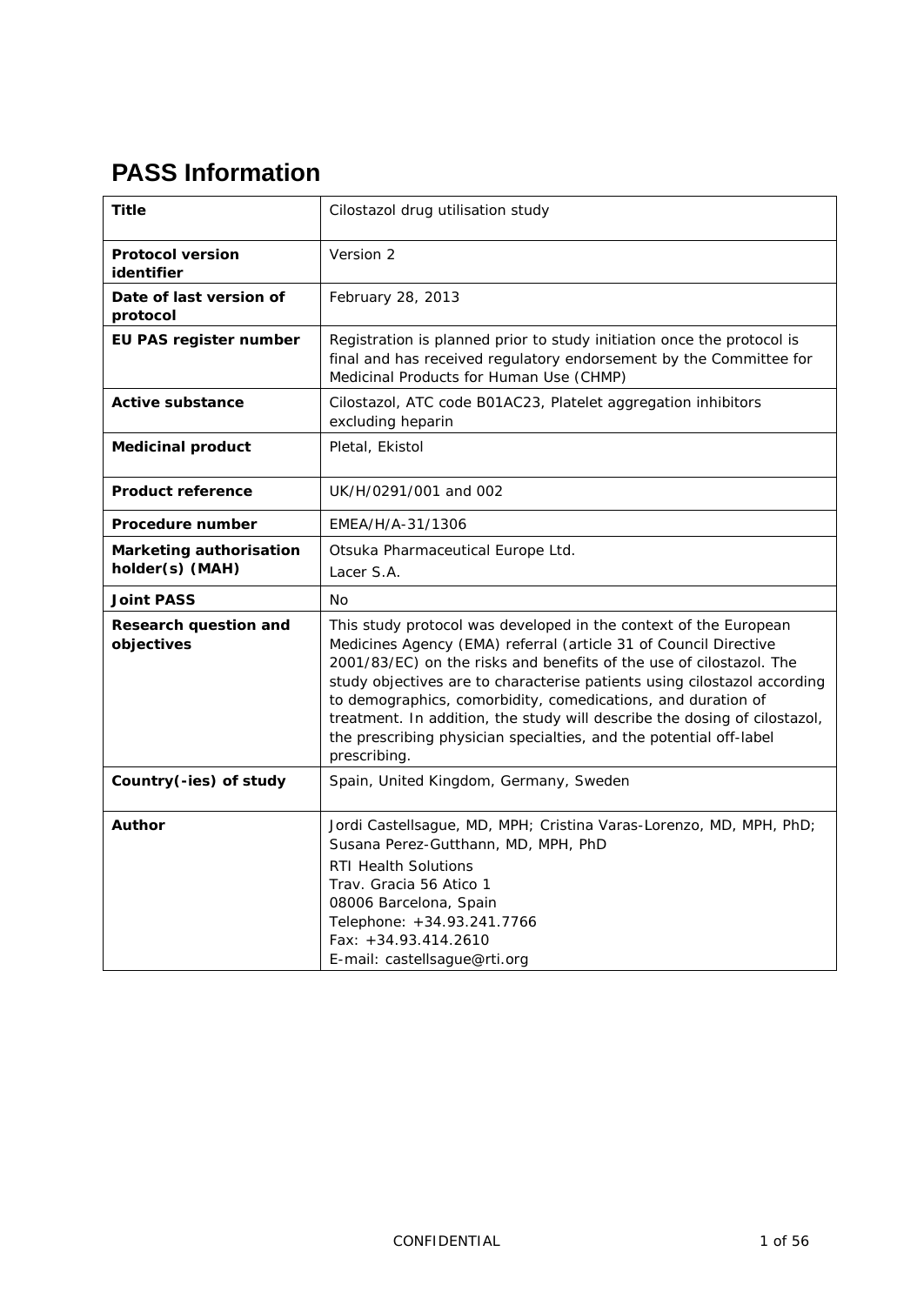# **Marketing Authorisation Holder(s)**

| <b>Marketing authorisation</b><br>holder(s) | Otsuka Pharmaceutical Europe Ltd<br>Hunton House, Highbridge Estate,<br>Oxford Road, Uxbridge, Middlesex,<br>UB8 1LX, UK<br>Lacer S.A.<br>Sardenya 350<br>08025 Barcelona<br>Spain                                                                                                                                             |  |  |  |
|---------------------------------------------|--------------------------------------------------------------------------------------------------------------------------------------------------------------------------------------------------------------------------------------------------------------------------------------------------------------------------------|--|--|--|
| <b>MAH</b> contact person                   | Giuseppe Di Benedetto, MD PhD<br>Senior Vice President, Medical Affairs and Compliance<br>Otsuka Pharmaceutical Europe Ltd<br>Hunton House, Highbridge Estate,<br>Oxford Road, Uxbridge, Middlesex,<br>UB8 1LX, UK<br>Telephone: +44 (0) 1895 207 113<br>Fax: $+44$ (0) 1895 207 100<br>E-mail: gdibenedetto@otsuka-europe.com |  |  |  |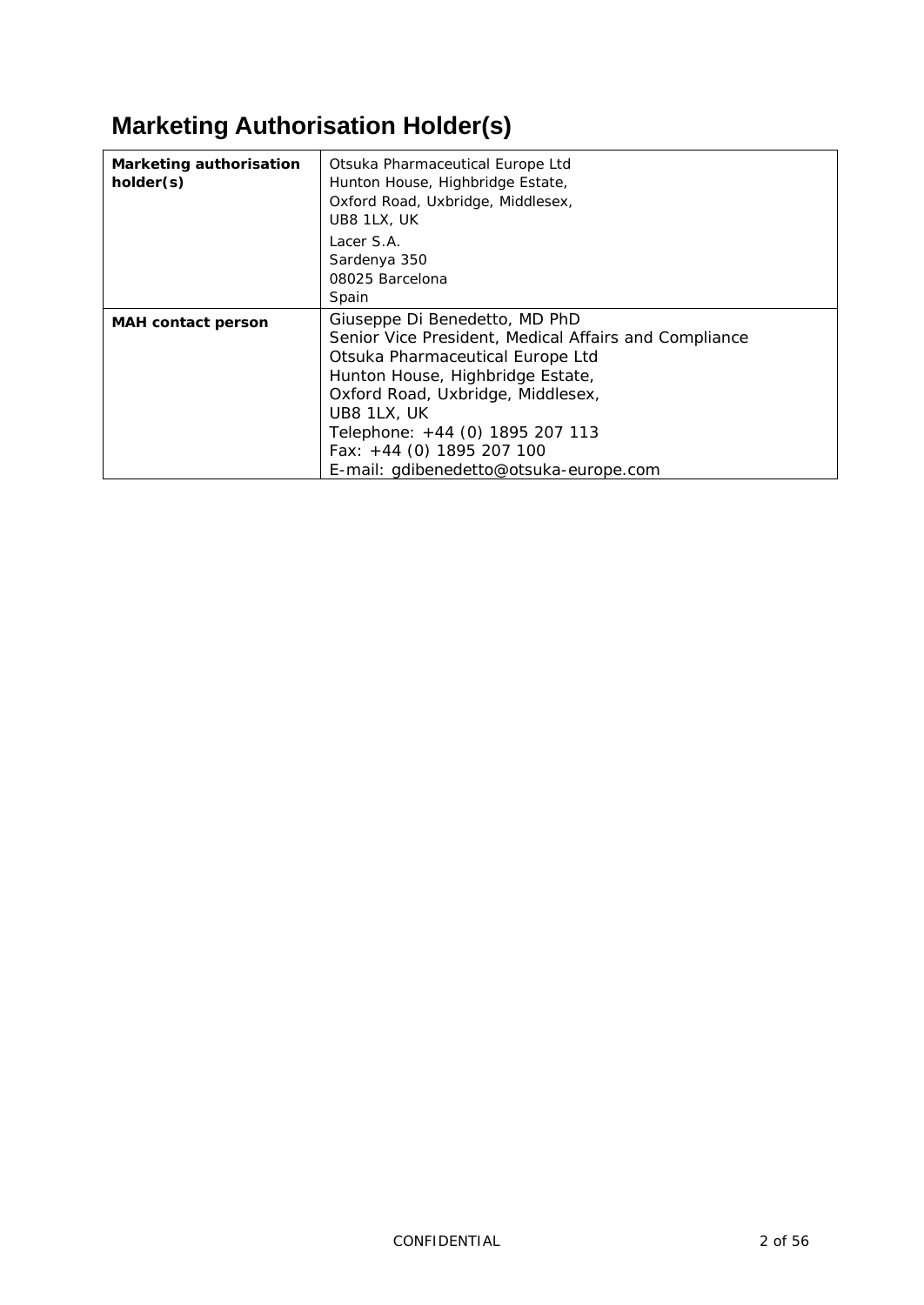# **Approval Page**

Project Title: Cilostazol drug utilisation study

Otsuka Protocol ID Number: to be determined

Effective Date: To be determined

Authors Jordi Castellsague, MD, MPH; Cristina Varas-Lorenzo, MD, MPH, PhD; Susana Perez-Gutthann, MD, MPH, PhD; (RTI Health Solutions)

Version Date: February 28, 2013

The following people have reviewed the protocol and give their approval:

#### **RTI Health Solutions**

| Susana Perez-Gutthann, MD, MPH, PhD, FISPE, FRCP;<br>Vice President and Global Head of Epidemiology<br><b>RTI Health Solutions</b> | Date |
|------------------------------------------------------------------------------------------------------------------------------------|------|
| Signature                                                                                                                          |      |
|                                                                                                                                    |      |
| Otsuka Pharmaceutical Europe Ltd                                                                                                   |      |
| G. Di Benedetto, MD, PhD Signature<br>Senior Vice President, Medical Affairs and Compliance<br>Otsuka Pharmaceutical Europe Ltd    | Date |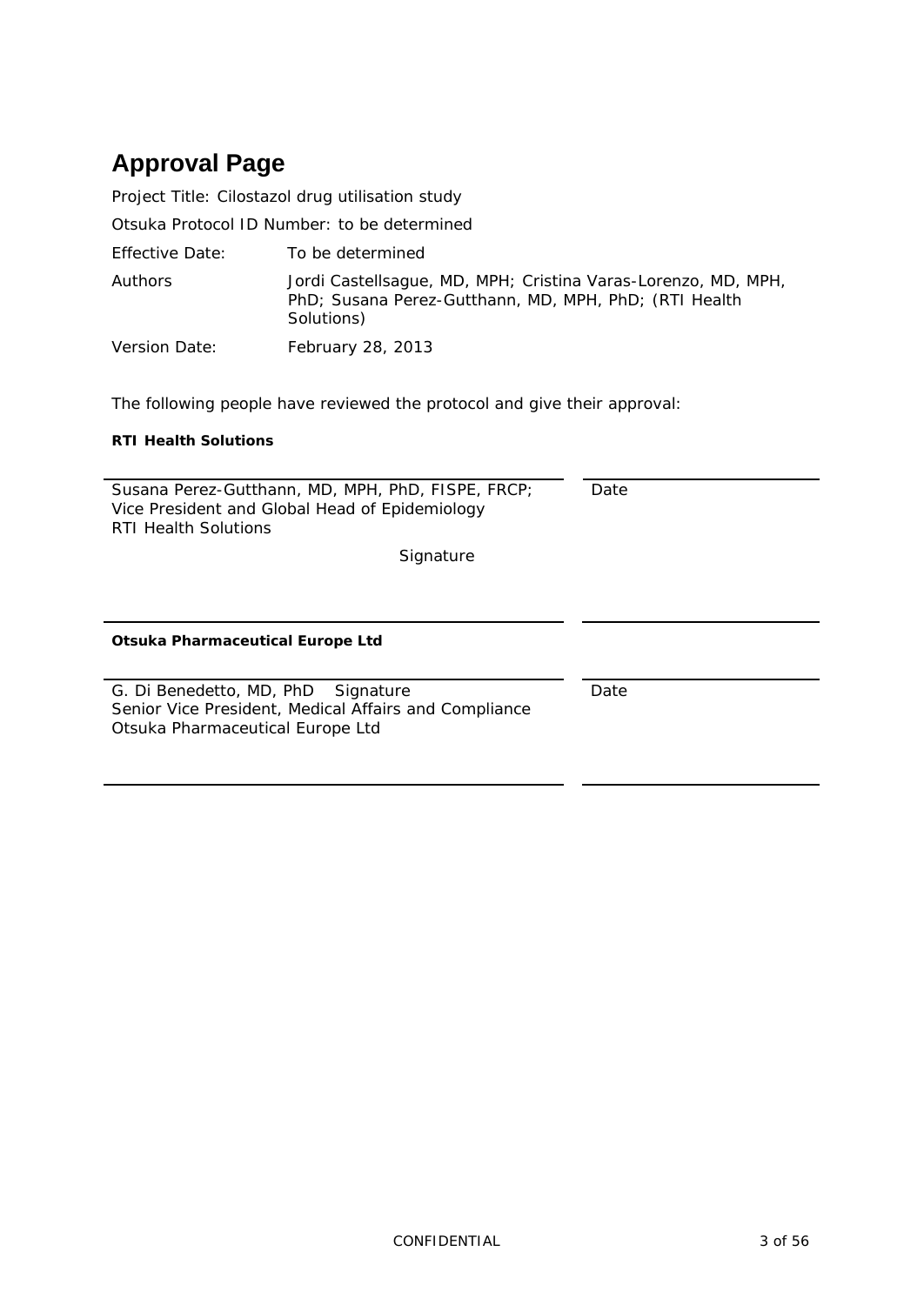# <span id="page-3-0"></span>**1 Table of Contents**

| 1 |     |                                           |                                                                                                                                                                                     |  |
|---|-----|-------------------------------------------|-------------------------------------------------------------------------------------------------------------------------------------------------------------------------------------|--|
| 2 |     |                                           |                                                                                                                                                                                     |  |
| 3 |     |                                           |                                                                                                                                                                                     |  |
| 4 |     |                                           |                                                                                                                                                                                     |  |
| 5 |     |                                           |                                                                                                                                                                                     |  |
| 6 |     |                                           |                                                                                                                                                                                     |  |
| 7 |     |                                           |                                                                                                                                                                                     |  |
| 8 |     |                                           |                                                                                                                                                                                     |  |
| 9 |     |                                           |                                                                                                                                                                                     |  |
|   | 9.1 |                                           |                                                                                                                                                                                     |  |
|   | 9.2 |                                           |                                                                                                                                                                                     |  |
|   |     | 9.2.1<br>9.2.2<br>9.2.3<br>9.2.4<br>9.2.5 |                                                                                                                                                                                     |  |
|   |     | 9.2.6                                     |                                                                                                                                                                                     |  |
|   | 9.3 |                                           |                                                                                                                                                                                     |  |
|   |     | 9.3.1<br>9.3.2<br>9.3.3<br>9.3.4<br>9.3.5 | Concurrent Use of Medications That May Interact With Cilostazol.21                                                                                                                  |  |
|   |     | 9.3.6                                     | Baseline Characterisation of New Users for the Assessment of<br>Planned Risk Minimisation Measures (SmPC Changes)24                                                                 |  |
|   |     | 9.3.7<br>9.3.8<br>9.3.9                   | Indications Associated With Treatment and Off-Label Prescribing. 27<br>Assessment of Hospitalisations During Treatment With Cilostazol 27                                           |  |
|   | 9.4 |                                           |                                                                                                                                                                                     |  |
|   |     | 9.4.1<br>9.4.2                            |                                                                                                                                                                                     |  |
|   | 9.5 |                                           |                                                                                                                                                                                     |  |
|   | 9.6 |                                           |                                                                                                                                                                                     |  |
|   | 9.7 |                                           |                                                                                                                                                                                     |  |
|   |     | 9.7.1<br>9.7.2<br>9.7.3<br>9.7.4<br>9.7.5 | Characterisation of Users at the Start Date 37<br>Use of Medications Potentially Interacting With Cilostazol  37<br>Assessment of Changes to the Summary of Product Characteristics |  |
|   |     | 9.7.6<br>9.7.7<br>9.7.8<br>9.7.9          | Assessment of hospitalisations during treatment with cilostazol39                                                                                                                   |  |
|   | 9.8 |                                           |                                                                                                                                                                                     |  |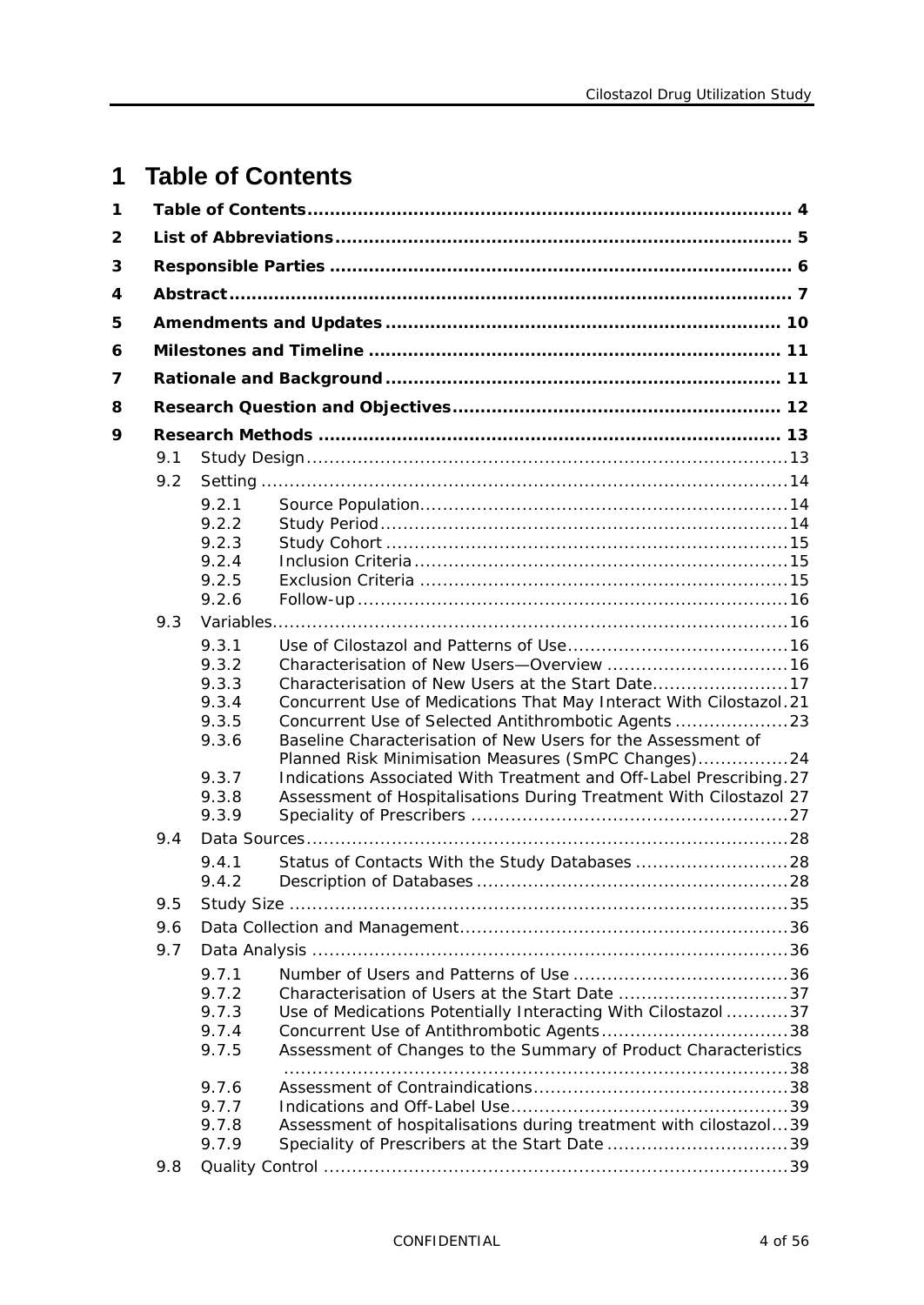| 10 <sub>1</sub> |                                                                   |  |
|-----------------|-------------------------------------------------------------------|--|
| 11              | Management and Reporting of Adverse Events/Adverse Reactions  42  |  |
| 12              | Plans for Disseminating and Communicating Study Results 42        |  |
| 13              |                                                                   |  |
|                 |                                                                   |  |
|                 |                                                                   |  |
|                 | Annex 3. List of Medications Interacting With Cytochrome P450  54 |  |

# **List of Tables**

| Table 1.  |                                                                           |  |
|-----------|---------------------------------------------------------------------------|--|
| Table 2.  | Types of Diagnosis, Procedure, and Medication Codes in the Study          |  |
|           |                                                                           |  |
| Table 3.  |                                                                           |  |
| Table 4.  | Anatomical Therapeutic Chemical Codes for Comedications20                 |  |
| Table 5.  | Medications Potentially Interacting With Cilostazol22                     |  |
| Table 6.  | Proposed Changes in the Labelling of Cilostazol and Characterisation of   |  |
|           |                                                                           |  |
| Table 7.  |                                                                           |  |
| Table 8.  |                                                                           |  |
| Table 9.  | Preliminary Number of Users of Cilostazol in the Study Databases 35       |  |
| Table 10. | Binomial Confidence Intervals for Different Study Sizes and Prevalence of |  |
|           |                                                                           |  |

# **List of Figures**

<span id="page-4-0"></span>

| Figure 1 | Overview of Study Design…………………………………………………………14 |  |
|----------|--------------------------------------------------|--|
|----------|--------------------------------------------------|--|

# **2 List of Abbreviations**

| ALT     | alanine aminotransferase                                                                         |
|---------|--------------------------------------------------------------------------------------------------|
| AST     | aspartate aminotransferase                                                                       |
| ATC     | Anatomical Therapeutic Chemical (classification system)                                          |
| BUN     | blood urea nitrogen                                                                              |
| CMBD-AH | Catalan Health Services database of hospital admissions                                          |
| CYP.    | cytochrome P-450                                                                                 |
| DDD     | defined daily dose                                                                               |
| DUS.    | drug utilisation study                                                                           |
| EBM     | codes used for treatments and diagnostic procedures (Einheitlicher<br>Bewertungsmaßstab), GePaRD |
| EBS     | ambulatory operation or procedure codes, GePaRD                                                  |
| EMA     | European Medicines Agency                                                                        |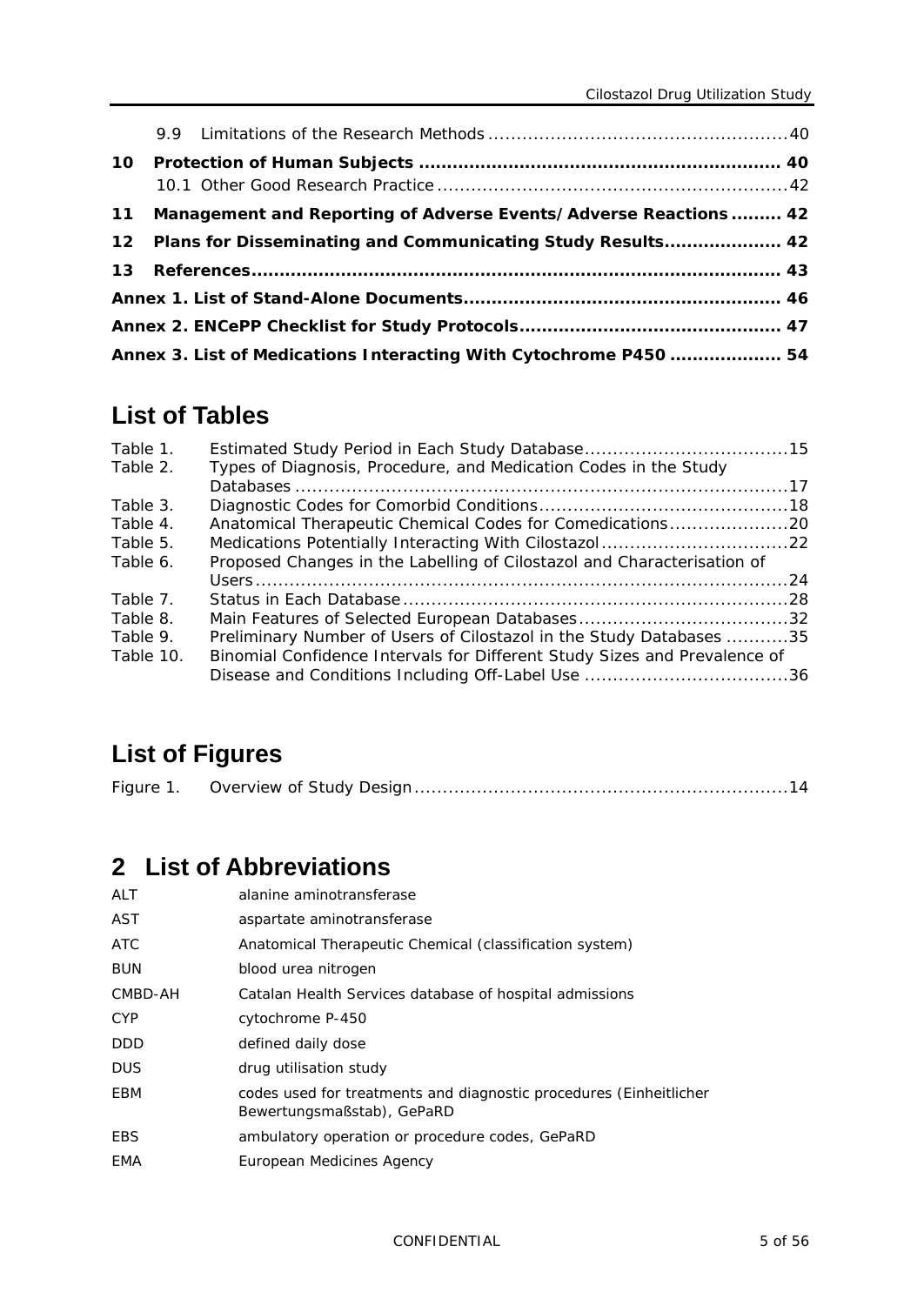| <b>HCP</b>    | health care provider                                                                                                                                                                        |
|---------------|---------------------------------------------------------------------------------------------------------------------------------------------------------------------------------------------|
| GePaRD        | German Pharmacoepidemiological Research Database                                                                                                                                            |
| GGT           | gamma-glutamyl transpeptidase                                                                                                                                                               |
| GP            | general practitioner                                                                                                                                                                        |
| <b>GVP</b>    | Guideline on Good Pharmacovigilance Practice                                                                                                                                                |
| <b>IACS</b>   | Aragón Institute of Health Sciences (Instituto Aragonés de Ciencias de la Salud)                                                                                                            |
| $ICD-10$      | International Statistical Classification of Diseases and Related Health Problems,<br>10th Revision                                                                                          |
| $ICD-10-CM$   | International Statistical Classification of Diseases and Related Health Problems,<br>10th Revision, Clinical Modification                                                                   |
| ICD-10-GM     | International Statistical Classification of Diseases and Related Health Problems,<br>10th Revision, German Modification                                                                     |
| $ICD-9$       | International Classification of Diseases, 9th Revision                                                                                                                                      |
| <b>ICPC</b>   | International Classification of Primary Care (codes)                                                                                                                                        |
| IRB.          | institutional review board                                                                                                                                                                  |
| <b>ISPE</b>   | International Society for Pharmacoepidemiology                                                                                                                                              |
| OPED          | Odense University Pharmacoepidemiology Database                                                                                                                                             |
| <b>OPS</b>    | hospital operation and procedures codes (Operationen- und<br>Prozedurenschlüssel); (GePaRD)                                                                                                 |
| <b>PASS</b>   | postauthorisation safety study                                                                                                                                                              |
| <b>PSUR</b>   | Periodic Safety Update Report                                                                                                                                                               |
| <b>RMP</b>    | risk management plan                                                                                                                                                                        |
| <b>SD</b>     | standard deviation                                                                                                                                                                          |
| <b>SHI</b>    | statutory health insurance agencies                                                                                                                                                         |
| <b>SIDIAP</b> | Information System for the Advancement of Research in Primary Care (Sistema<br>d'Informació per al Desenvolupament de la Investigació en Atenció Primària),<br>database in Catalonia, Spain |
| SmPC          | summary of product characteristics                                                                                                                                                          |
| <b>STROBE</b> | Strengthening the Reporting of Observational Studies in Epidemiology                                                                                                                        |
| <b>THIN</b>   | The Health Improvement Network, United Kingdom                                                                                                                                              |
| UK            | United Kingdom                                                                                                                                                                              |

# <span id="page-5-0"></span>**3 Responsible Parties**

#### **RTI Health Solutions—Barcelona**

Trav. Gracia 56, Atico 1 08006 Barcelona, Spain

Susana Perez-Gutthann, MD, MPH, PhD, FISPE, FRCP; Vice President and Global Head of Epidemiology

Jordi Castellsague, MD, MPH; Director of Epidemiology

Cristina Varas-Lorenzo, MD, MPH, PhD; Director of Epidemiology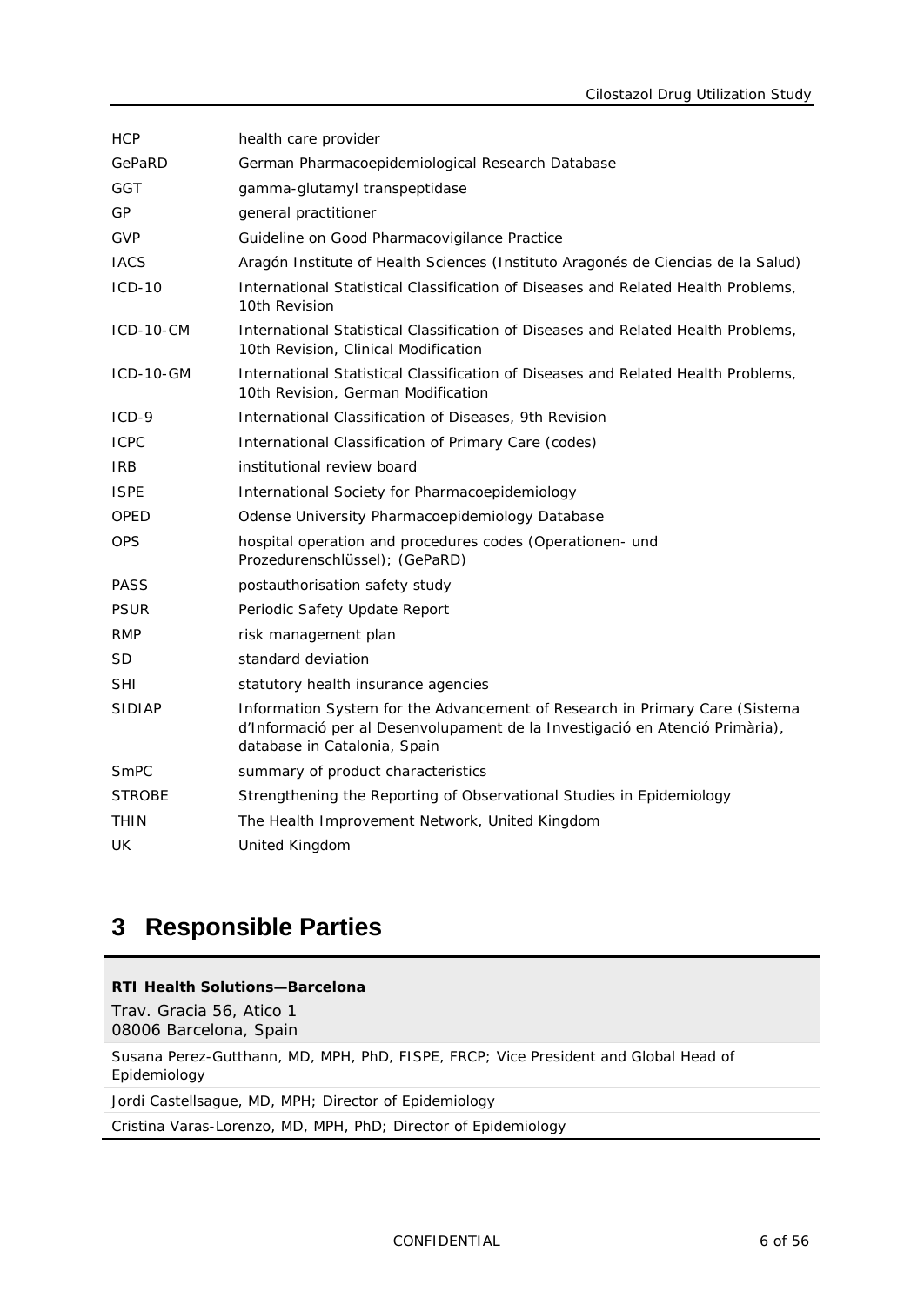#### **Otsuka Pharmaceutical Europe Ltd**

Hunton House, Highbridge Estate, Oxford Road, Uxbridge, Middlesex, UB8 1LX, UK Giuseppe Di Benedetto, MD PhD; Senior Vice President, Medical Affairs and Compliance

#### **Collaborating Institutions Study Sites**

To be determined

# <span id="page-6-0"></span>**4 Abstract**

**Title**: Cilostazol drug utilisation study

**Rationale and background**: Drug utilisation study (DUS) on the use of cilostazol in several European populations in the context of the cilostazol referral under Article 31 of Council Directive 2001/83/EC. The DUS is planned to be conducted using database sources to understand the characteristics of users of cilostazol, duration and patterns of cilostazol use, and prevalence of concomitant use of cilostazol and other drugs with which it may interact. A second DUS is planned after the implementation of changes to the cilostazol summary of product characteristics (SmPC) and the follow-up communication activities with health care professionals (HCPs).

**Research question and objectives**: The primary objectives of the DUS are the following:

- To describe the characteristics of new users of cilostazol according to (1) demographics, (2) baseline comorbidity including conditions listed in the SmPC and the risk management plan (RMP) as potential or identified safety concerns, (3) baseline and concurrent use of medications potentially interacting with cilostazol, and (3) specific comorbidity
- To describe the duration of the use of cilostazol and discontinuation patterns
- Secondary objectives of the DUS are to (1) quantify and describe off-label prescribing, (2) describe dosage patterns of the use of cilostazol, (3) to assess the proportion of patients who are hospitalised for any cause while treated with cilostazol, and (4) identify the medical specialties of physicians prescribing cilostazol.

**Study design**: Cohort study of new users of cilostazol identified in five proposed European population-based automated health databases from Spain (two databases), Germany, the United Kingdom, and Sweden (see Data Sources). New users of cilostazol will be characterised in terms of demographics, comorbidity, and comedications at the date of receiving the first prescription for cilostazol (start date). Diseases and conditions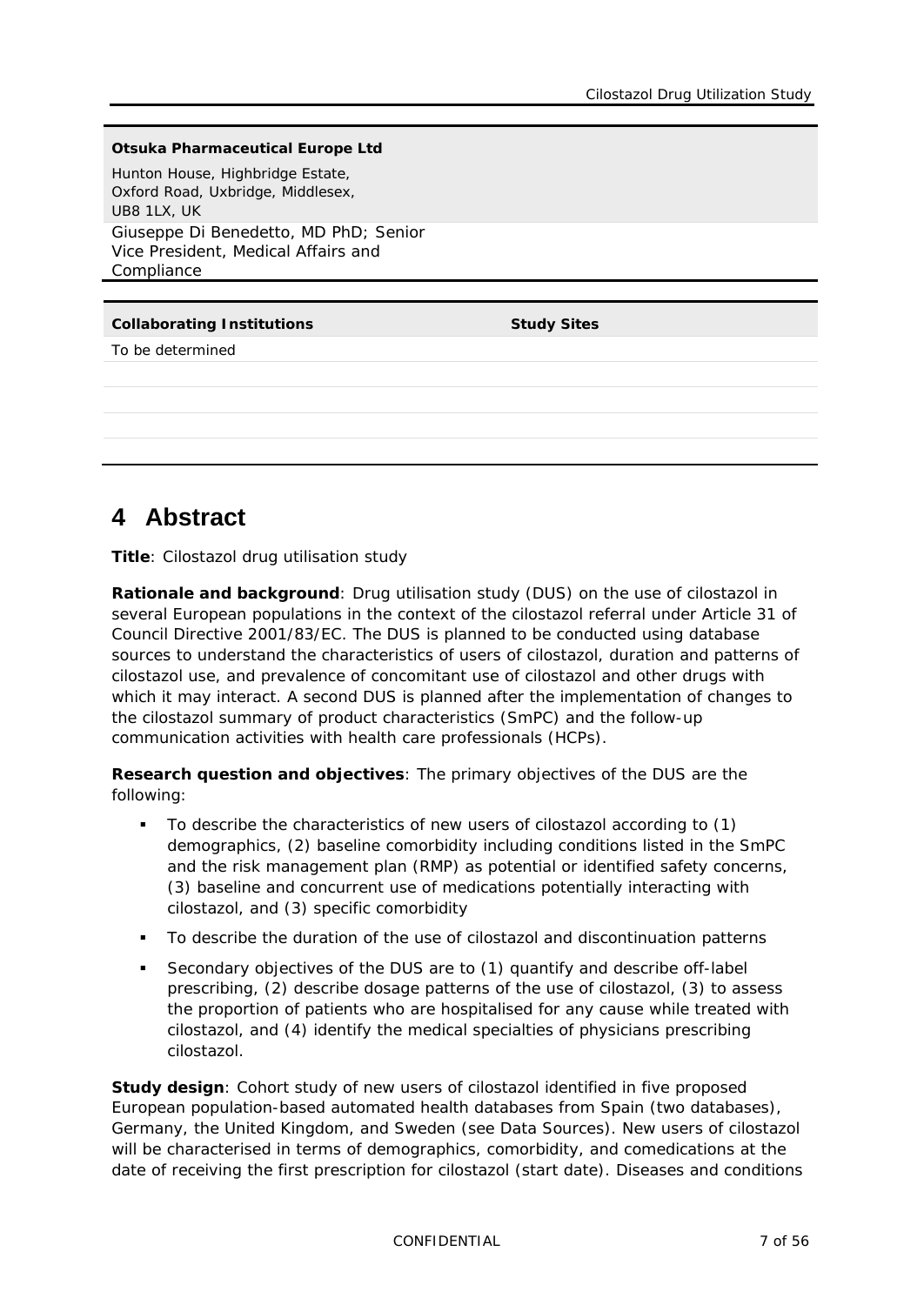that will be used to evaluate the risk minimisation measures will be assessed for the 6 months before the start date. Concurrent use of potentially interacting medications will be assessed for the 3 months before the start date and during follow-up. Duration of use of cilostazol will be assessed during follow-up.

**Population**: The source population includes all individuals registered in the study databases since the date of cilostazol availability in each country. The study period is defined as the time between the date of cilostazol availability and the latest date of data availability in each database. The study cohort includes all individuals from the source population who have a first recorded prescription of cilostazol (new users) during the study period and have been continuously enrolled in the database for at least 6 months. Each member of the study cohort will be followed from the start date until the earliest of date of death or end of study period.

#### **Variables**:

*Use of cilostazol and patterns of use*: The number of new users of cilostazol and the number of prescriptions, packages, and defined daily dose (DDD) will be ascertained overall and by strength, quantity, and year. Current use of cilostazol will be ascertained according to the days of supply of each prescription for cilostazol.

- *Duration of use of cilostazol*: Total duration of use of cilostazol will be ascertained by the total number of days of supply of consecutive prescriptions.
- *Daily dose of cilostazol*: Daily dose of cilostazol will be calculated using the recorded information on strength and quantity prescribed and the days of supply of each prescription.

*Characterisation of users at the start date:* New users of cilostazol will be characterised at the start date according to demographic, family history, comorbidity, and comedications.

*Concurrent use of medications that may interact with cilostazol*: Use of medications potentially interacting with cilostazol will be ascertained at the start date, in the 3 months before the start date, and in the follow-up during current use of cilostazol.

*Concurrent use of selected antithrombotic agents*: The concurrent use of cilostazol with platelet aggregation inhibitors and antithrombotic agents will be ascertained at the start date and during follow-up. Use of each antithrombotic agent will be defined according to the days of supply of each prescription. The number of patients simultaneously contributing time to current use of cilostazol and current use of antithrombotic agents at the start date and during follow-up will be ascertained.

*Use of platelet aggregation inhibitors*: New users of cilostazol concurrently treated with platelet aggregation inhibitors at the start date will be followed to assess the proportion of patients discontinuing the use of platelet aggregation inhibitors.

*Characterisation of users for the assessment of risk minimisation measures (SmPC changes)*: Users of cilostazol will be characterised to evaluate the impact of the risk minimisation measures that Otsuka submitted to the EMA in October 2012. For this evaluation, a second DUS is planned to be initiated 6 months after the implementation of the SmPC changes, and results will be compared with those obtained in the first DUS. Evaluation of the impact of the risk minimisation measures will be conducted through the following variables according to the sections of the SmPC: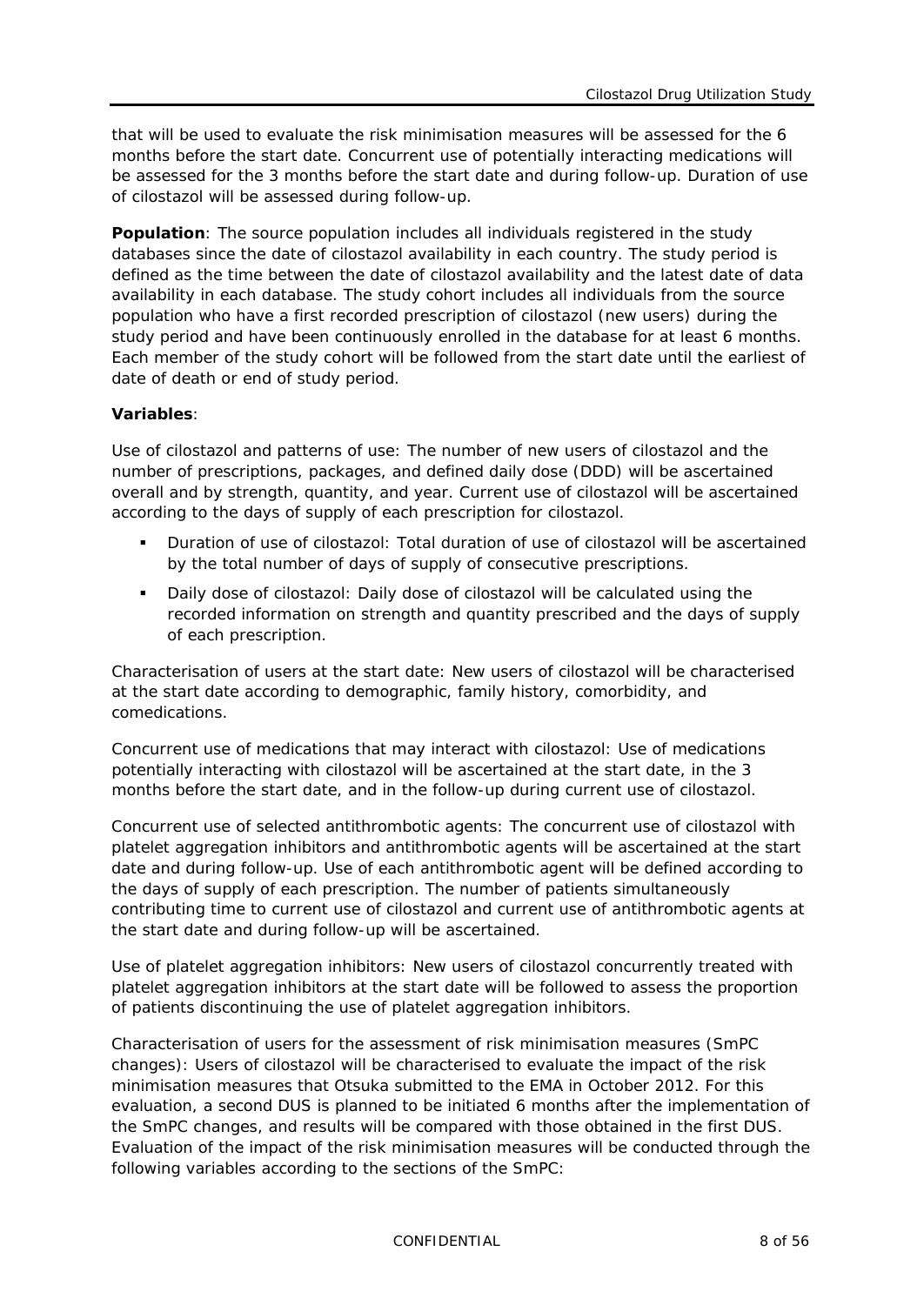- Indications: Smoking status at the start date; number of patients with a visit to the general practitioner and/or to a specialist between 3 months and 4 months after the start date; number of patients discontinuing cilostazol between 3 months and 4 months after the start date
- New contraindications: Number of patients with a recorded diagnosis for unstable angina pectoris, myocardial infarction, or coronary intervention, within 6 months before the start date; number of patients with concurrent use of two or more platelet aggregation inhibitors at the start date and during follow-up
- Warnings and precautions: Patients with a history of arrhythmias, hypotension, or coronary heart disease recorded at any time before the start date will be followed to assess the rates of visits to general practitioners or specialists
- Posology: Reduction of daily dose to 50 mg will be assessed among patients who are prescribed a potentially interacting medication during current use of cilostazol.

Use of cilostazol will be evaluated for the use in patients with diseases and conditions currently listed as contraindications in the SmPC that will be retained in the revised SmPC. These conditions are severe renal impairment, moderate to severe hepatic impairment, congestive heart failure, history of bleeding disorders, and history of arrhythmias.

*Indications associated with treatment and off-label prescribing*: In most databases, the indication for which the treatment is given is not recorded as a separate field and must be assessed by diagnosis codes recorded around the date of the first cilostazol prescription and/or by manual review of the computerised clinical information, including free-text comments from the prescriber when these are available (e.g., THIN). Because review of computerised information is very time- and-resource consuming, the indication associated with cilostazol treatment and off-label prescribing of cilostazol in THIN will be assessed in a random sample of about 200 patients stratified by age and strength of first prescription of cilostazol. For the rest of databases, which do not have free-text comments, indications for cilostazol will be evaluated for all patients by hospital discharge diagnoses.

*Assessment of hospitalisations during treatment with cilostazol:* The percentage of users of cilostazol who are hospitalised for any cause during treatment will be assessed.

*Speciality of prescribers*: The type of prescriber initiating treatment with cilostazol will be ascertained in the databases that have this information available: IACS, SIDIAP, GePaRD, Sweden.

**Data sources**: The study is proposed to be conducted in the following databases:

- The Aragón Institute of Health Sciences (Instituto Aragonés de Ciencias de la Salud [IACS]) database, Spain
- The Information System for the Advancement of Research in Primary Care (Sistema d'Informació per el Desenvolupament de la Investigació en Atenció Primària [SIDIAP]) database in Catalonia, Spain
- The German Pharmacoepidemiological Research Database (GePaRD ), Germany
- The Health Improvement Network (THIN), United Kingdom (UK)
- The Swedish National Databases.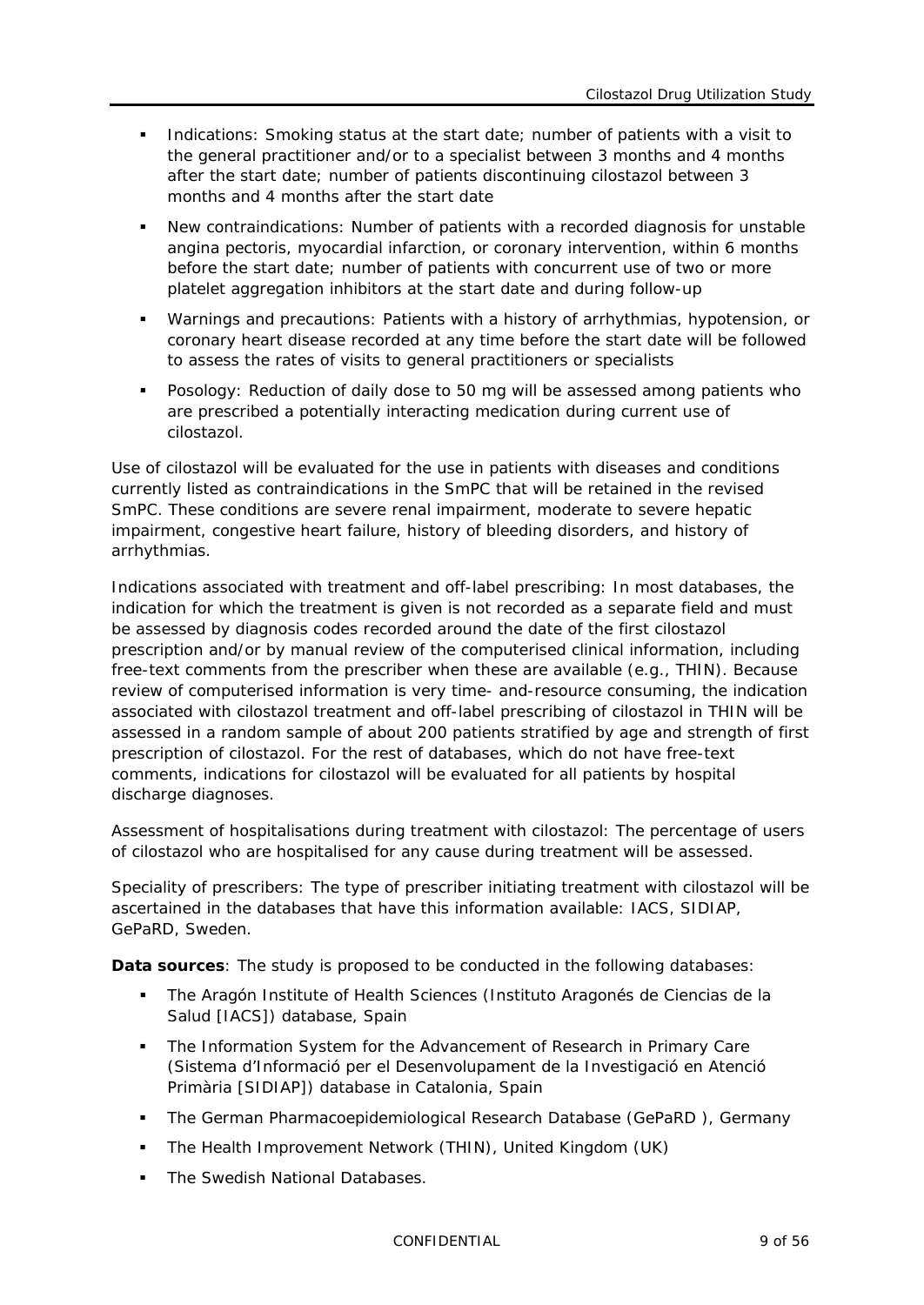**Study size**: We ascertained the preliminary number of new users of cilostazol in SIDIAP, THIN, and Swedish databases. For GePaRD, we estimated the number of new users in the database based on the reported use of cilostazol in Germany. For IACS in Spain, the number of new users is yet to be ascertained. Overall, the estimated total number of new users in the study databases is between 11,000 and 17,000 (pending the number of new users from IACS and confirmation from GePaRD and Sweden).

**Data analysis**: The use and patterns of use of cilostazol will be summarised by the total number of users, prescriptions, and number of defined daily doses (DDDs), and by the number of users according to daily dose and duration of use. Characteristics of users, comorbidity, comedications, use of interacting drugs, and conditions defined for the evaluation of risk minimisation measures, contraindications, indications, off-label use, hospitalisations, and prescriber speciality will be described as number and percentage of patients with each condition. All analysis will be stratified by age and sex. Shell tables of results for the planned analysis are presented in a separate file (Cilostazol shell analysis tables Final.xlsx).

**Limitations:** Drug utilisation studies conducted in automated health databases allow identification of patients who are prescribed or dispensed the drugs of interest and characterisation of these patients according to prior medical history, use of medications, and patterns of use of medications. Health care databases have become a standard tool for conducting research to study the safety of drugs as information on diagnoses and treatments is recorded on an ongoing basis. Thus, the proposed DUS will comply with the request of the Rapporteur Assessment (Joint Assessment Report, July 2012) to provide data on the use of cilostazol across several populations in Europe.

This study will address all the requirements with the exception of three components of the evaluation of risk minimisation measures: (1) smoking status and history, which is only partially available in THIN and GePaRD; (2) assessment of physical exercise, which is not recorded in the study databases; and (3) ascertainment of the indication of cilostazol (no direct indication information is available). For the indication, we will use proxy data (i.e., diagnosis around the date of prescriptions of cilostazol) in all populations and complemented with the clinical review of the full computerised information in the UK and, if possible, in Germany.

**Milestones**: The study will be initiated first in THIN in the first quarter of 2013 (1Q2013), with a final report expected by the fourth quarter of 2013 (4Q2013). Separate study reports adding results for the rest of the databases will be finalised between 4Q2013 and 1Q2014, according to the time the data become available in each database.

# <span id="page-9-0"></span>**5 Amendments and Updates**

None.

Significant deviations from the protocol, such as any changes in the population or sample that were implemented after the beginning of the study, along with the rationale, will be documented in writing. Any changes made after data analysis has begun will be documented as such and the rationale provided.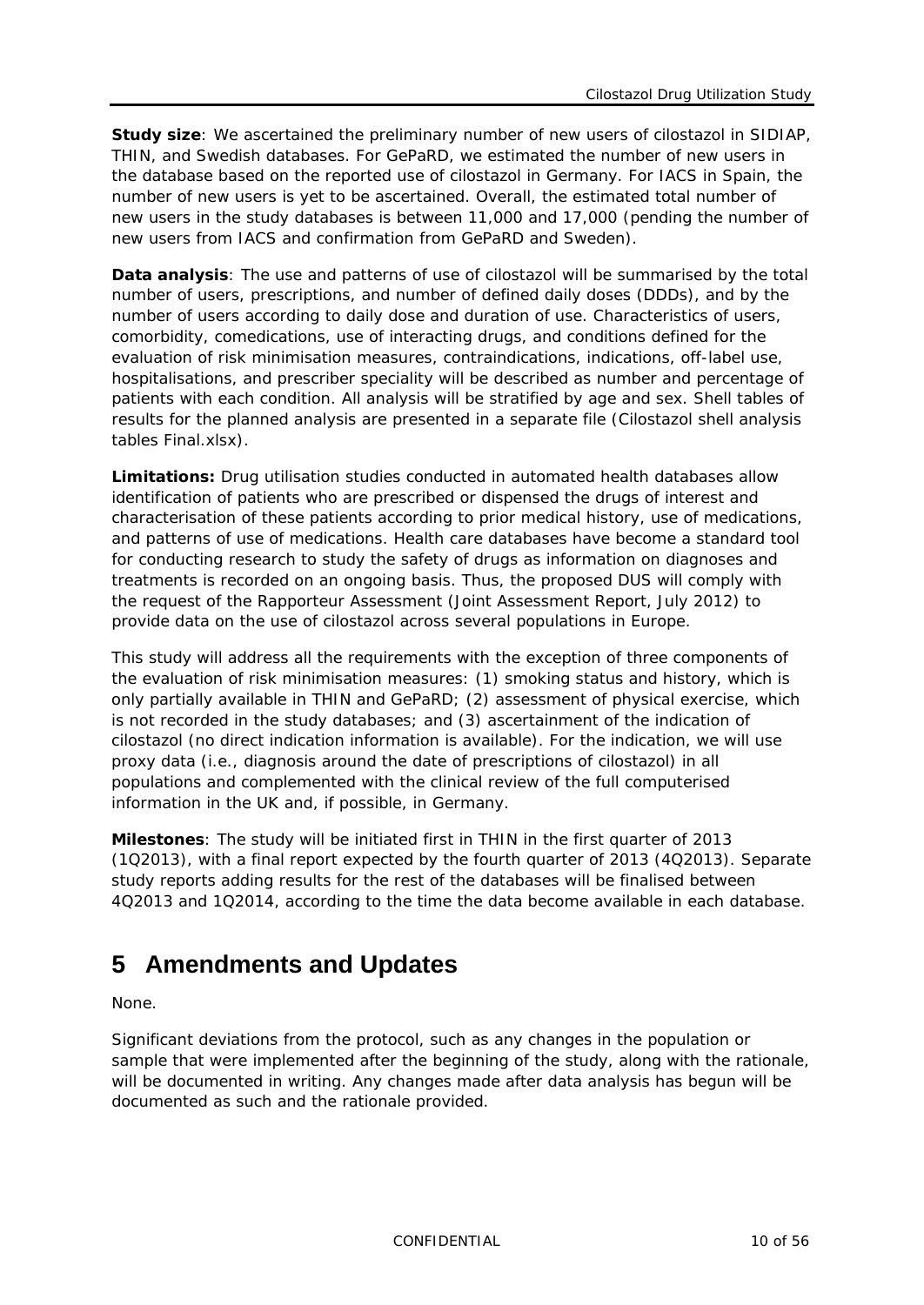# <span id="page-10-0"></span>**6 Milestones and Timeline**

We anticipate that study results for each country will be available 9 to 12 months after study start, which is defined as the date when data are extracted, and thus may vary by country and database. Separate study reports for each database will be finalised according to the time the data become available in each database; the separate reports will be compiled into a cumulative report.

| <b>Milestone</b>                                             | Date                                       |
|--------------------------------------------------------------|--------------------------------------------|
| Registration in the EU PAS register                          | 102013 – Prior to start of data collection |
| Data availability - THIN                                     | 102013                                     |
| Start of data collection <sup>a</sup> - THIN                 | 1Q2013                                     |
| End of data collection $b$ - THIN                            | 202013                                     |
| Final report - THIN                                          | 4Q2013                                     |
| Data availability - IACS, SIDIAP, Sweden                     | 102013 <sup>c</sup>                        |
| Start of data collection <sup>a</sup> - IACS, SIDIAP, Sweden | 202013                                     |
| End of data collection <sup>b</sup> - IACS, SIDIAP, Sweden   | 3Q2013                                     |
| Final report adding IACS, SIDIAP, Sweden                     | 4Q2013-1Q2014                              |
| Data availability - GePaRD                                   | $3 - 402013^{d}$                           |
| Start of data collection <sup>a</sup> - GePaRD               | 4Q2013                                     |
| End of data collection <sup>b</sup> - GePaRD                 | 102014                                     |
| Final study report adding GePaRD                             | 202014                                     |

GePaRD = German Pharmacoepidemiological Research Database; IACS = Instituto Aragonés de Ciencias de la Salud; SIDIAP = Information System for the Advancement of Research in Primary Care (Sistema d'Informació per al Desenvolupament de la Investigació en Atenció Primària) database, Catalonia, Spain; THIN = The Health Improvement Network, United Kingdom.

<sup>a</sup> Date from which data extraction starts.

- $<sup>b</sup>$  Date from which the analytical data set is completely available.</sup>
- $c$  Based on 12 months lag time for data availability (annual updates only).
- <span id="page-10-1"></span> $d$  Based on 18 months lag time for data availability (annual updates only).

# **7 Rationale and Background**

We present a study protocol for conducting a drug utilisation study on the use of cilostazol in several European populations in the context of the European Medicines Agency (EMA) cilostazol referral under Article 31 of Council Directive 2001/83/EC.

Cilostazol has been marketed in Europe for intermittent claudication since 2002. The EMA has recently reviewed cilostazol (Pletal, Ekistol) for intermittent claudication, prompted by a referral under Article 31 of Council Directive 2001/83/EC. The focus of the review was the role of cilostazol in current treatment of intermittent claudication and the balance of risks and benefits of the drug. The preliminary Joint Assessment Report (4 July 2012) recommended the conduct of a drug utilisation study (DUS) using database sources to understand the characteristics of users of cilostazol, duration and patterns of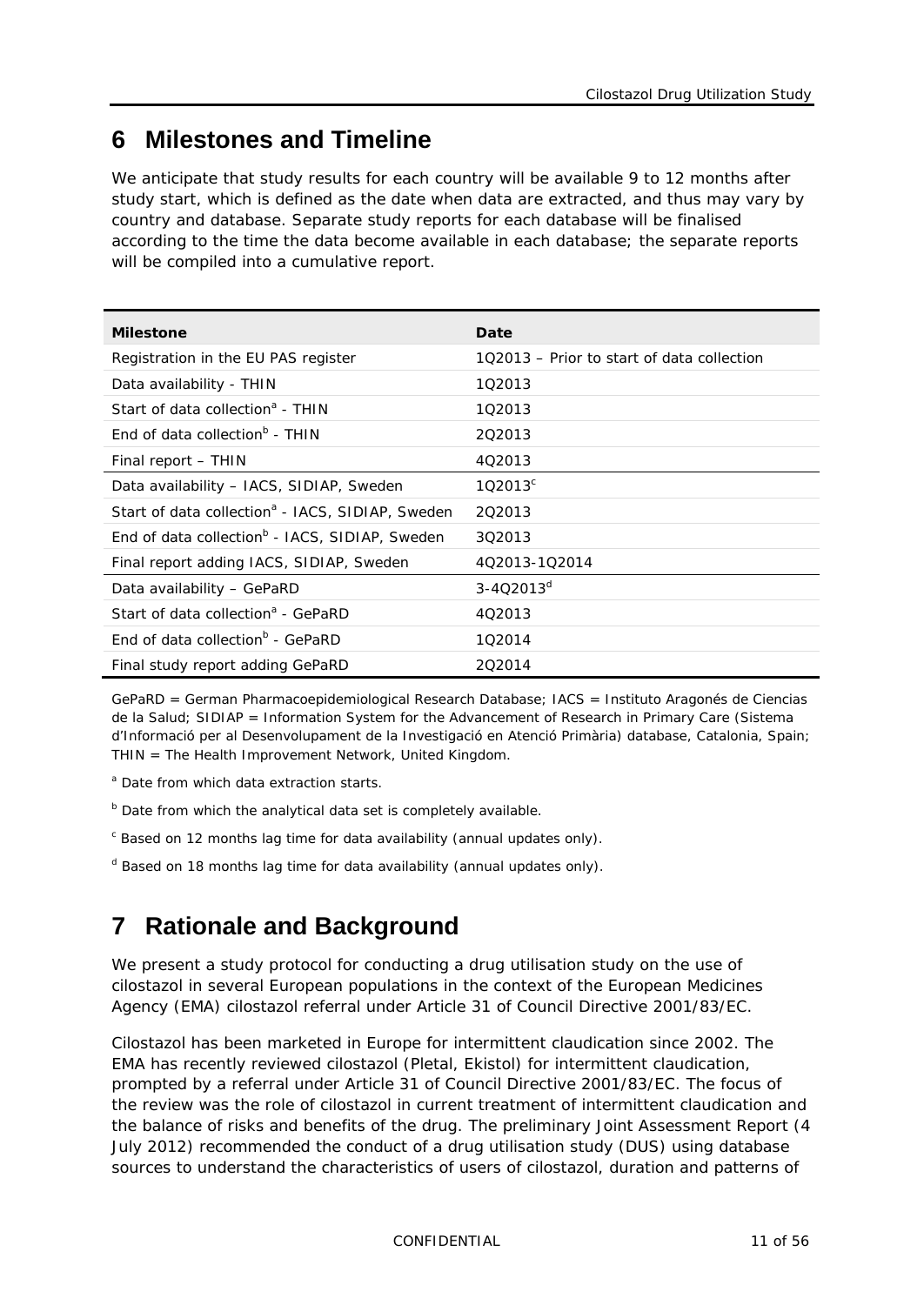cilostazol use, and the prevalence of concomitant use of cilostazol and other drugs with which it may interact.

Prior research conducted in the region of Cantabria in Spain showed that 70% of users of cilostazol were elderly patients with underlying comorbidities who were treated concurrently with several other medications in addition to cilostazol (González-Ruíz et al., 2011).

The plan is to conduct a DUS evaluating cilostazol as currently used in Spain and additional European countries. A second DUS will be conducted after the implementation of changes to the summary of product characteristics (SmPC) and the follow-up communication activities with health care professionals (HCPs). The second DUS will be conducted using the same protocol as the first DUS and will evaluate the impact of the implementation of the risk minimization measures.

This protocol describes the study design and methods for conducting the first DUS. The study is proposed to be conducted in populations covered in automated health databases from four European countries: Spain, the United Kingdom (UK), Germany, and Sweden.

# <span id="page-11-0"></span>**8 Research Question and Objectives**

The primary objectives of the DUS are as follows:

- To describe the characteristics of new users of cilostazol according to the following factors:
	- Demographics (e.g., age and sex)
	- − Baseline comorbidity including conditions listed in the SmPC and the risk management plan (RMP) as potential or identified safety concerns (Otsuka Pharmaceutical Europe Ltd, 2012).
	- − Baseline and concurrent use of medications potentially interacting with cilostazol and other medications
	- Specific comorbidity and use of medications considered in the proposed risk minimisation measures, specifically those included in the proposed changes to the SmPC
- To describe the duration of the use of cilostazol and discontinuation patterns

Secondary objectives of the DUS are as follows:

- To quantify and describe off-label prescribing
- To describe dosage patterns of the use of cilostazol
- To assess the proportion of patients who are hospitalised for any cause while treated with cilostazol
- To describe the medical specialties of physicians prescribing cilostazol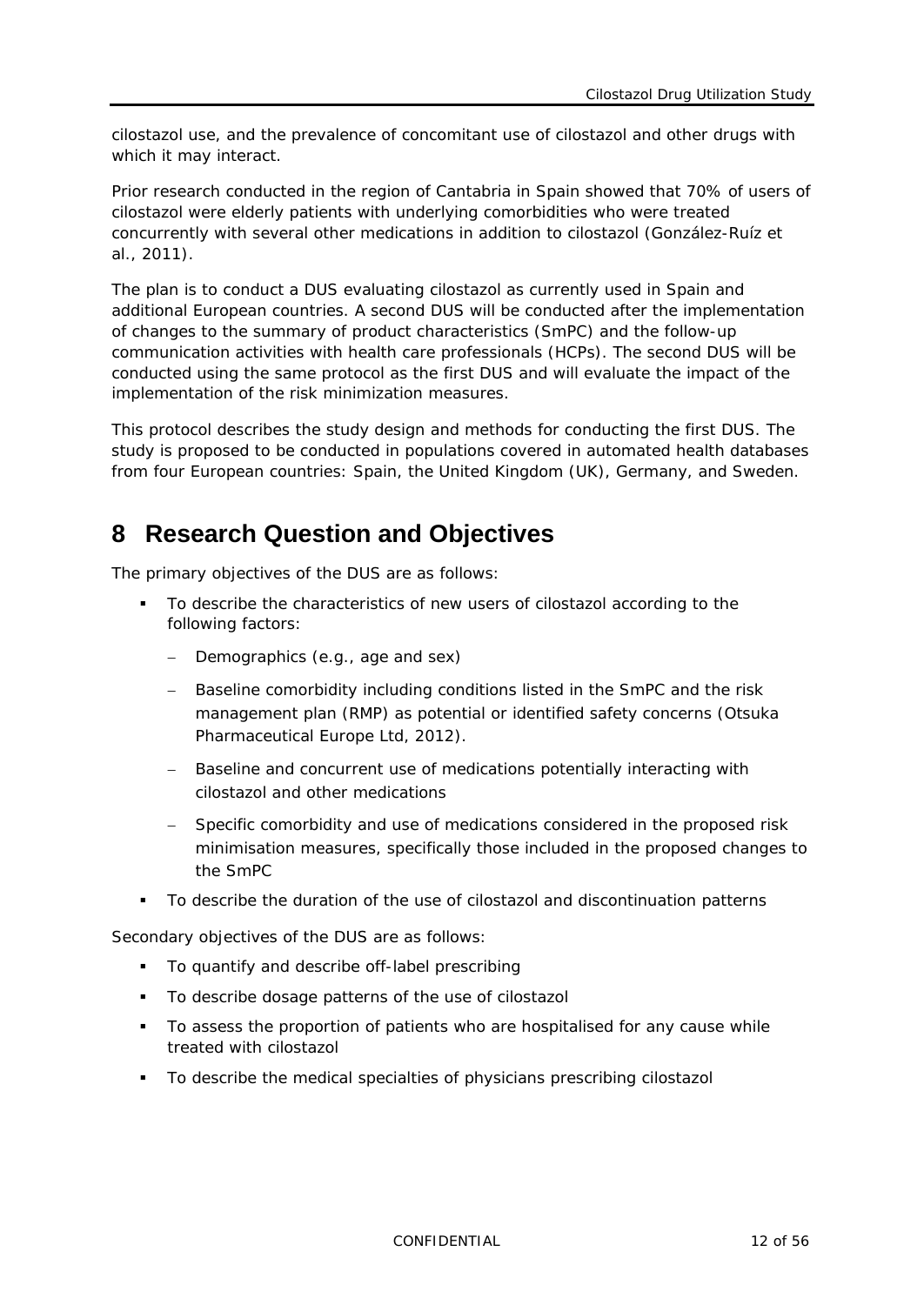# <span id="page-12-1"></span><span id="page-12-0"></span>**9 Research Methods**

### **9.1 Study Design**

The DUS is a cohort study of new users of cilostazol identified in five proposed European population-based automated health databases from four countries:

- The Aragón Institute of Health Sciences (Instituto Aragonés de Ciencias de la Salud [IACS]) database, Spain
- The Information System for the Advancement of Research in Primary Care (Sistema d'Informació per el Desenvolupament de la Investigació en Atenció Primària [SIDIAP]) database in Catalonia, Spain
- The German Pharmacoepidemiological Research Database (GePaRD ), Germany
- **The Health Improvement Network (THIN), United Kingdom (UK)**
- The Swedish National Databases.

Study participation

- THIN has agreed to provide the data for conducting the study. The THIN Scientific Review Committee approved the study in February, 2013. IACS, SIDIAP, GePARD and Sweden confirmed interest in participating in the study. The principal investigator in IACS will be Dr. Francisca González Rubio.
- A detailed description of these databases is included in Section [9.4.](#page-27-0)

New users of cilostazol will be characterised in terms of demographics, comorbidity, and past and concurrent use of medications before and after receiving the first prescription for cilostazol (start date) according to the time frame displayed in [Figure](#page-13-3) 1. Comorbidity for each patient will be assessed for the whole medical history available in each database before the start date. Conditions and procedures that will be used to evaluate the risk minimisation measures based on changes in the SmPC (contraindications, posology, and warnings and precautions) will be assessed for the 6 months before the start date. Comedications will be evaluated for the 6 months before the start date. Concurrent use of potentially interacting medications will be assessed for the 3 months before the start date and during follow-up. Duration of use of cilostazol will be assessed during follow-up.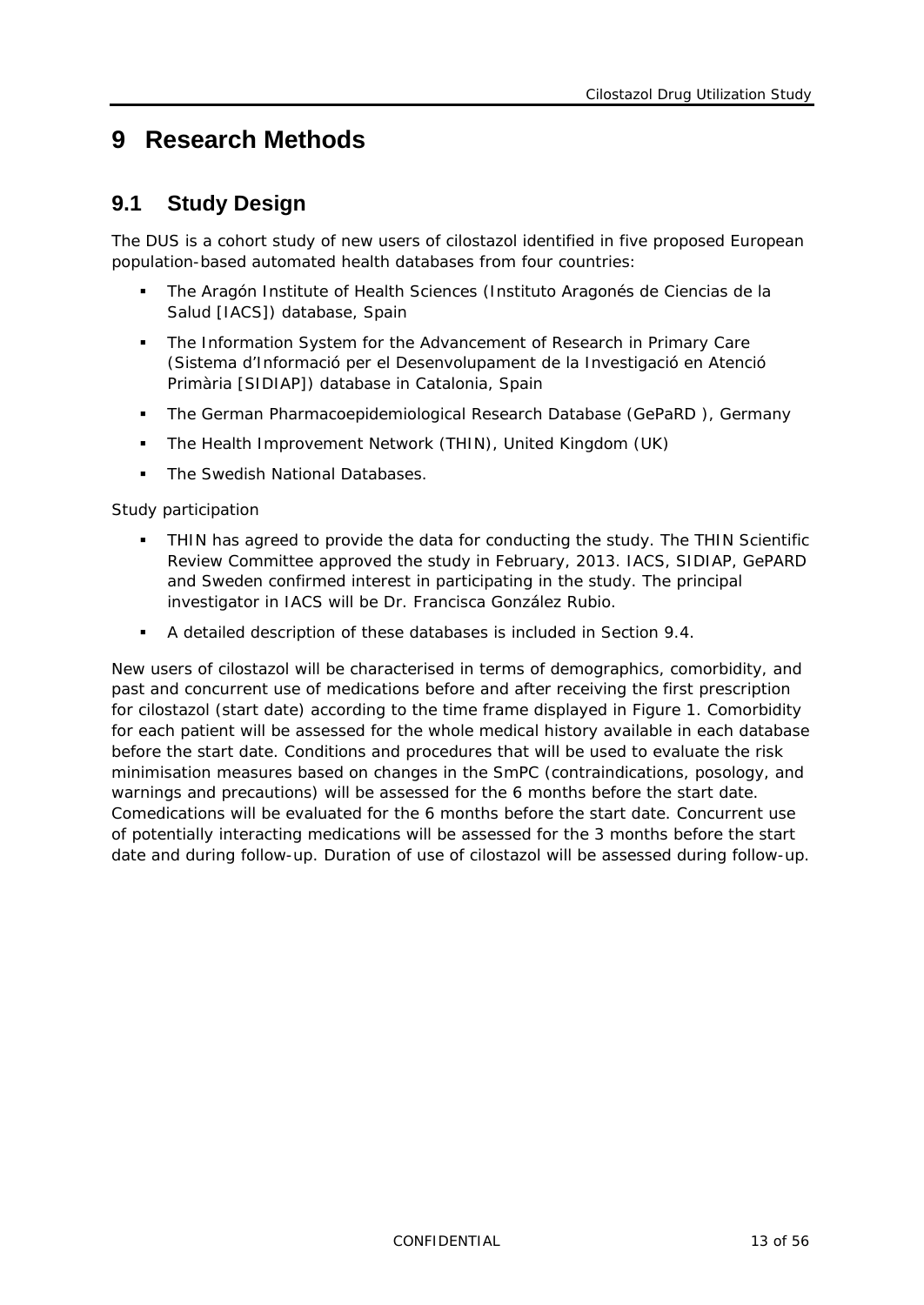<span id="page-13-3"></span>**Figure 1. Overview of Study Design** 



### <span id="page-13-1"></span><span id="page-13-0"></span>**9.2 Setting**

### *9.2.1 Source Population*

The source population includes all individuals registered in the study databases since the date of the first recorded prescription of cilostazol in each database.

### <span id="page-13-2"></span>*9.2.2 Study Period*

The study period is defined in each database as the time between the date when cilostazol became available in the corresponding country and the latest date of data availability [\(Table](#page-14-3) 1). The estimated end of study period for Aragón, GePaRD, and Sweden will be 31 December 2011. Partial data for the year 2012 are expected to be available in SIDIAP and THIN.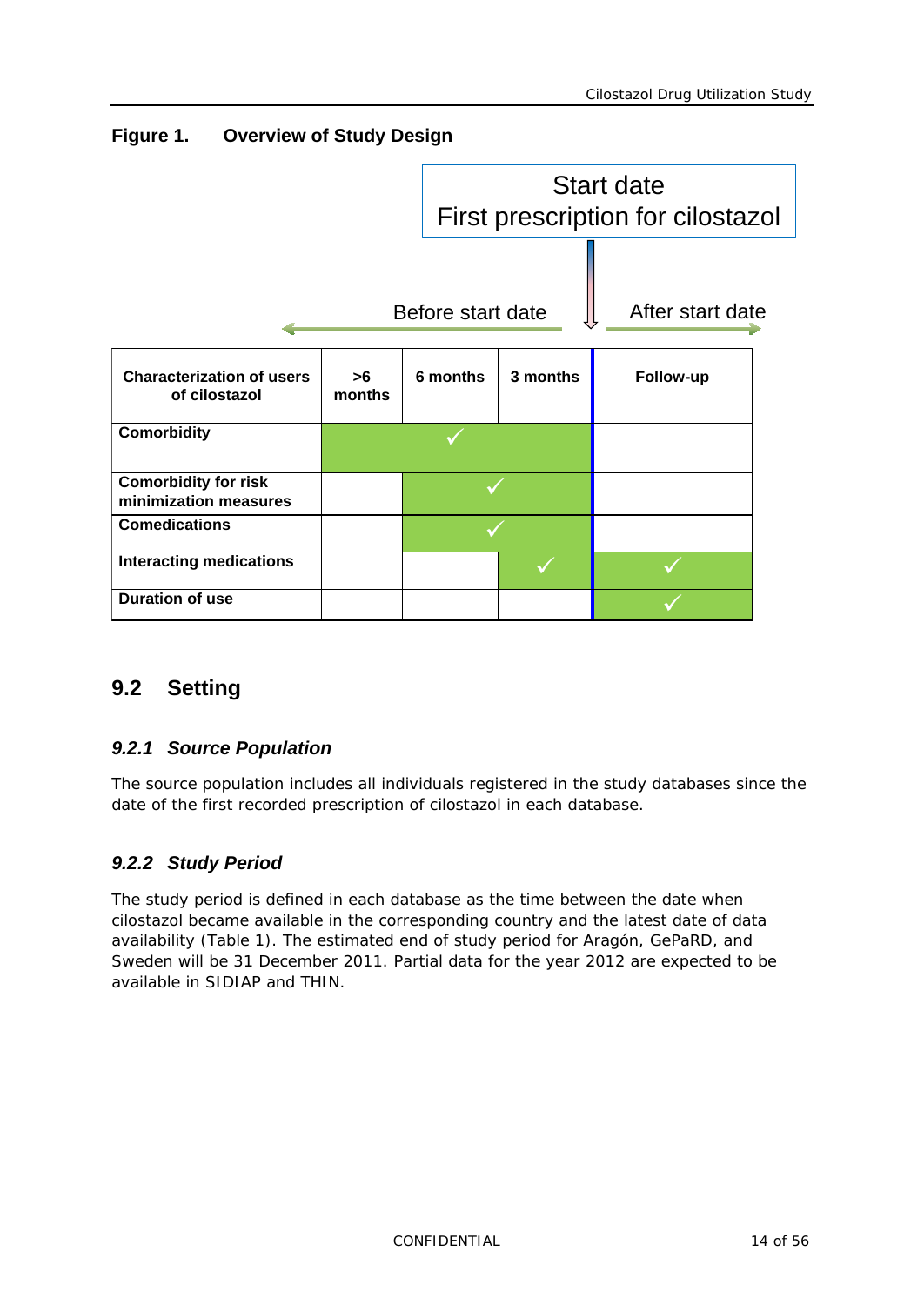|                                                                                                          | IACS,<br><b>Spain</b>    | SIDIAP,<br><b>Spain</b> | GePaRD,<br>Germany     | THIN, UK               | <b>National</b><br>Databases,<br>Sweden |
|----------------------------------------------------------------------------------------------------------|--------------------------|-------------------------|------------------------|------------------------|-----------------------------------------|
| Cilostazol launch in<br>country <sup>a</sup>                                                             | Jun 2009                 | Jun 2009                | Jan 2007               | Jun 2002               | Apr 2008                                |
| Study period<br>(based on cilostazol launch<br>date and data availability,<br>end of 2012 or early 2013) | Jan $2010 -$<br>Dec 2011 | Jun 2009 -<br>Apr 2012  | Jan 2007 –<br>Dec 2011 | Jun 2002 -<br>Dec 2012 | Apr 2008 -<br>Dec 2011                  |

#### <span id="page-14-3"></span>**Table 1. Estimated Study Period in Each Study Database**

GePaRD = German Pharmacoepidemiological Research Database; IACS = Instituto Aragonés de Ciencias de la Salud; SIDIAP = Information System for the Advancement of Research in Primary Care (Sistema d'Informació per al Desenvolupament de la Investigació en Atenció Primària) database, Catalonia, Spain; THIN = The Health Improvement Network, United Kingdom; UK = United Kingdom.

<span id="page-14-0"></span><sup>a</sup> Provided by Otsuka.

### *9.2.3 Study Cohort*

The study cohort includes all individuals from the source population who have a first recorded prescription of cilostazol during the study period and have been continuously enrolled in the database for at least 6 months. For each patient, the **start date** is defined as the date a patient receives a first prescription for cilostazol after 6 months of continuous enrolment in the database (see Section [9.2.4,](#page-14-1) Inclusion Criteria). Because the study period starts at the year cilostazol was available in each country, members of the study cohort are new users of cilostazol.

#### <span id="page-14-1"></span>*9.2.4 Inclusion Criteria*

Members of the study cohort are required to have been continuously enrolled in the study database for an eligibility period of at least 6 months before the start date. This ensures that all patients will have at least 6 months of information recorded in the database.

#### <span id="page-14-2"></span>*9.2.5 Exclusion Criteria*

Because the DUS seeks to characterise all new users of cilostazol, no exclusion criteria regarding age, sex, or comorbidity will be applied.

Patients who have their first recorded prescription for cilostazol during the eligibility period (6 months of continuous enrolment in the database) will be excluded as they will not be new users at the start date.

Patients with records flagged as incomplete or as substandard data quality according to each database-specific quality-control measures will be excluded.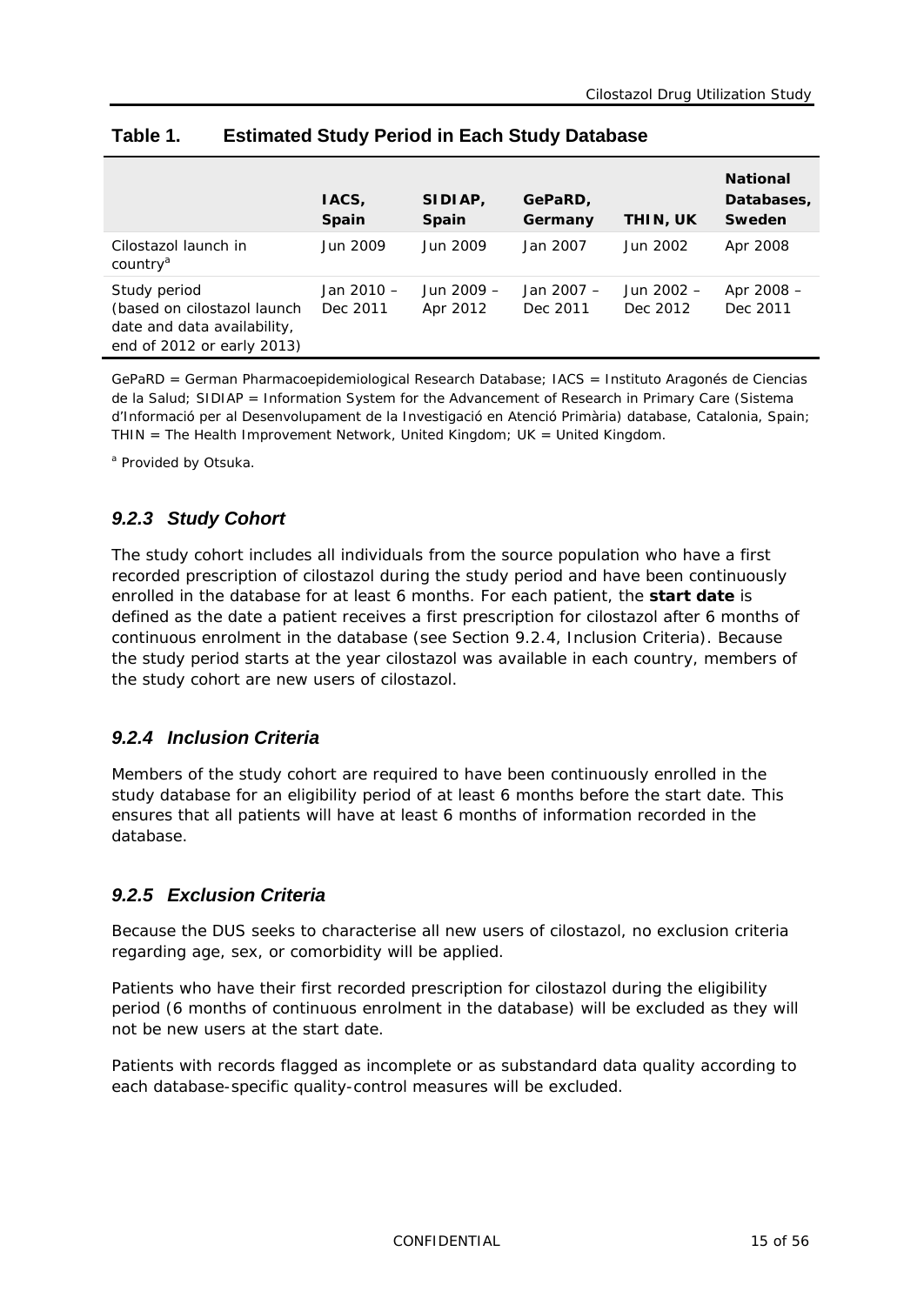#### <span id="page-15-0"></span>*9.2.6 Follow-up*

Each member of the study cohort will be followed from the start date until the first of the following termination dates:

- End of enrolment in the database
- Death
- **End of study period**

For each member of the study cohort, comorbidity will be assessed for the entire period of data availability before the start date.

### <span id="page-15-2"></span><span id="page-15-1"></span>**9.3 Variables**

#### *9.3.1 Use of Cilostazol and Patterns of Use*

The number of new users of cilostazol and the number of prescriptions, packages, and defined daily dose (DDD) will be ascertained overall and by strength, quantity, and year.

Current use of cilostazol will be ascertained according to the days of supply of each prescription for cilostazol. Days of supply of a prescription are defined as the number of days of intended duration of treatment for that prescription. If days of supply of prescriptions are not recorded in some databases, they will be estimated from descriptive analysis of the number of days between consecutive prescriptions.

Current use is defined as the time involving the days of supply of each prescription plus 7 days to allow for a potential delay in the start of treatment.

#### **Duration of Use of Cilostazol**

Duration of use refers to the duration of continuous treatment with cilostazol. Duration will be ascertained by the total number of days of supply of consecutive prescriptions, defined as those prescribed within a maximum interval of 60 days of each other. Sensitivity analyses will be conducted for a maximum interval of 90 days between prescriptions.

#### **Daily Dose of Cilostazol**

Daily dose of cilostazol will be calculated using the recorded information on strength and quantity prescribed and the days of supply of each prescription.

#### <span id="page-15-3"></span>*9.3.2 Characterisation of New Users—Overview*

Characterisation of new users of cilostazol will include the following assessments:

- Characterisation at the start date
	- Demographics, comorbidity, comedications
- **Concurrent use of medications** 
	- − Medications that may interact with cilostazol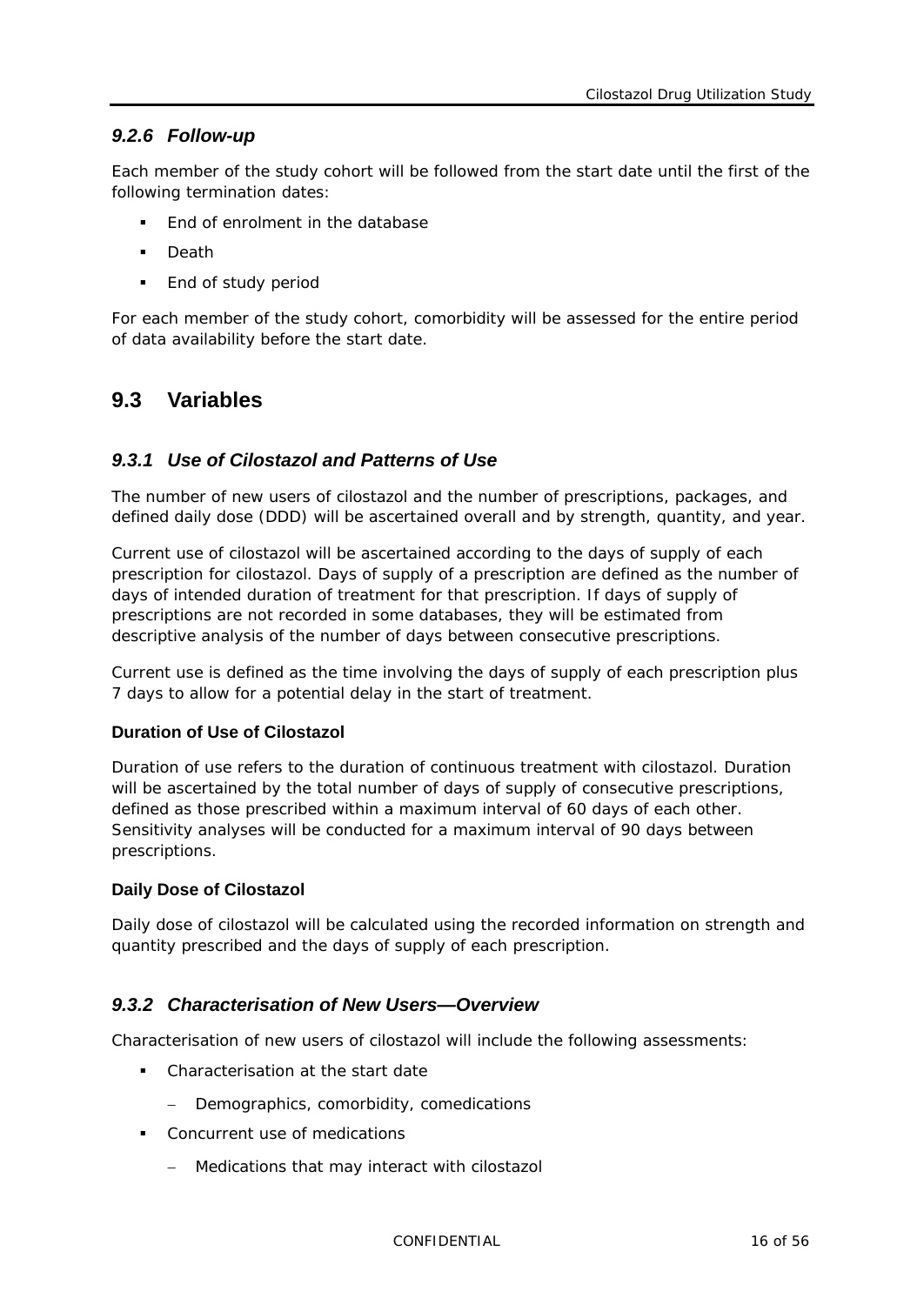- Selected antithrombotic agents
- Use of platelet aggregation inhibitors
- Characterisation for risk minimisation measures
	- − Restricted target population and other changes in the SmPC
- Assessment of contraindications
- Indications associated with treatment and off-label prescription
- Speciality of prescribers

Comorbidity and use of medications will be assessed through the codes for diagnoses, procedures, and medications specific to each database [\(Table](#page-16-1) 2).

#### <span id="page-16-1"></span>**Table 2. Types of Diagnosis, Procedure, and Medication Codes in the Study Databases**

| Type of<br>Code    | IACS, Spain                                     | SIDIAP,<br><b>Spain</b> | GePaRD,<br>Germany               | THIN, UK                                             | <b>National</b><br>Databases,<br>Sweden |
|--------------------|-------------------------------------------------|-------------------------|----------------------------------|------------------------------------------------------|-----------------------------------------|
| Diagnoses          | Hospital: ICD-9<br>Primary health<br>care: ICPC | $ICD-10$                | $ICD-10-GM$                      | Read                                                 | $ICD-10$                                |
| Procedures         | $ICD-9$                                         |                         | Hospital: OPS<br>Ambulatory: EBS | Read                                                 | $ICD-9$                                 |
| <b>Medications</b> | ATC.                                            | ATC                     | ATC                              | Multilex,<br><b>British</b><br>National<br>Formulary | ATC                                     |

ATC = Anatomical Therapeutic Chemical; EBS = ambulatory operation or procedure codes; GePaRD = German Pharmacoepidemiological Research Database; IACS = Aragón Institute of Health Sciences (Instituto Aragonés de Ciencias de la Salud); ICD-10 = International Statistical Classification of Diseases and Related Health Problems, 10th Revision; ICD-10-GM = International Statistical Classification of Diseases and Related Health Problems, 10th Revision, German Modification; ICD-9 = International Classification of Diseases, 9th Revision; ICPC = International Classification of Primary Care; OPS = hospital operation or procedure codes; SIDIAP = Information System for the Advancement of Research in Primary Care (Sistema d'Informació per al Desenvolupament de la Investigació en Atenció Primària); THIN = The Health Improvement Network; UK = United Kingdom. Source: See Section [9.4.](#page-27-0)

#### <span id="page-16-0"></span>*9.3.3 Characterisation of New Users at the Start Date*

New users of cilostazol will be characterised at the start date according to demographic, family history, comorbidity, and comedications. Comorbidity will be ascertained through primary care and/or hospital discharge diagnosis codes recorded in the study databases at any time before the start date. Comedications will be ascertained through medication codes recorded in the 6 months before the start date.

Some variables may not be available in all databases. For example, smoking status is available only in THIN, and the recording of data may be incomplete.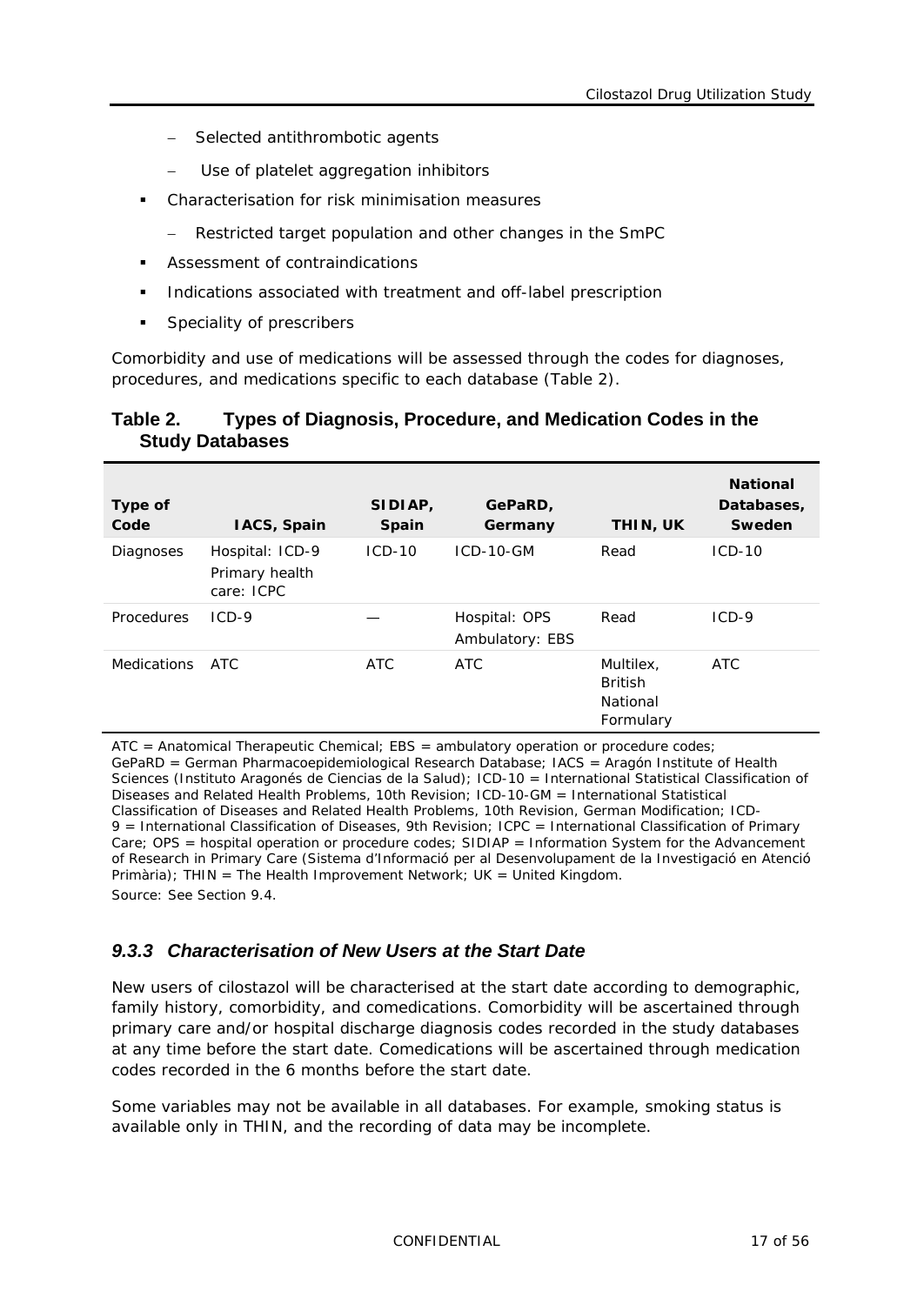The following variables will be assessed:

#### **Demographics and Lifestyle Habits**

- Age
- Sex
- Calendar year of the start date
- Socioeconomic indicators (proxies: patient's postal code, zip code level)
- **Smoking status**

#### **Family History**

**Cardiovascular diseases** 

#### **Comorbidity**

Comorbidity will be ascertained through diagnosis codes recorded at any time before the start date.

Note: ICD-10 codes in [Table](#page-17-0) 3 will be mapped to ICD-9, ICD-10-GM, and Read codes.

#### <span id="page-17-0"></span>**Table 3. Diagnostic Codes for Comorbid Conditions**

| <b>Disease Description</b>                              | $ICD-10$                                                               |
|---------------------------------------------------------|------------------------------------------------------------------------|
| Cardiovascular diseases and procedures                  |                                                                        |
| Diseases of arteries, arterioles, and capillaries       | $170 - 179$                                                            |
| Intermittent claudication                               | 173.9                                                                  |
| Other peripheral arterial disease                       | 170.2, 170.9, 173.1-173.8                                              |
| Atherosclerosis                                         | 170                                                                    |
| Other diseases of arteries, arterioles, and capillaries | 174.4                                                                  |
| Revascularisation procedures                            | List of codes to be developed according<br>to each database dictionary |
| Ischaemic heart disease                                 | $120 - 125$                                                            |
| Acute myocardial infarction                             | 121                                                                    |
| Unstable angina pectoris                                | 120.0                                                                  |
| Other acute or subacute ischaemic heart disease         | 122,123,124                                                            |
| Angina pectoris                                         | $120.1 - 120.9$                                                        |
| Chronic ischaemic heart disease                         | 125                                                                    |
| Old MI                                                  | 125.2                                                                  |
| Coronary reperfusion surgery and procedures             | List of codes to be developed according<br>to each database dictionary |
| Arrhythmias                                             | 147, 148, 149                                                          |
| Paroxysmal tachycardia                                  | 147                                                                    |
| Ventricular tachycardia                                 | 147.0, 147.2                                                           |
| Supraventricular tachycardia and unspecified            | 147.1, 147.9                                                           |
| Atrial fibrillation and flutter                         | 148                                                                    |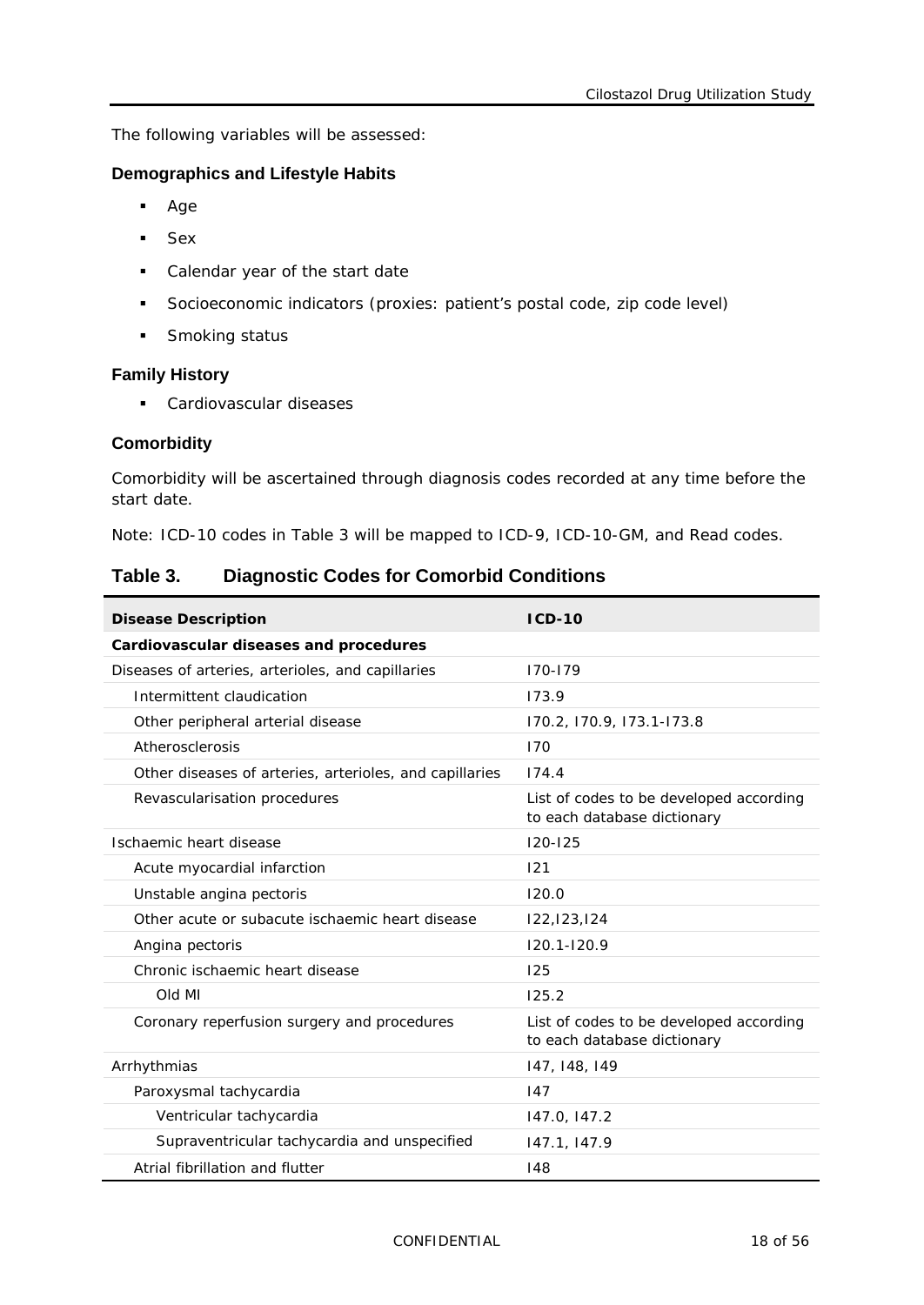| <b>Disease Description</b>                                                | $ICD-10$                   |
|---------------------------------------------------------------------------|----------------------------|
| Other cardiac arrhythmias                                                 | 149                        |
| Ventricular fibrillation and flutter                                      | 149.0                      |
| Other cardiac arrhythmias                                                 | $149.1 - 149.9$            |
| Cardiac arrest                                                            | 146                        |
| Conduction disorders                                                      | $144 - 145$                |
| Heart failure                                                             | 150                        |
| Cerebrovascular disease                                                   | $160 - 169$                |
| Cerebral haemorrhage (subarachnoid, intracerebral,<br>other nontraumatic) | 160, 161, 162              |
| Ischaemic stroke                                                          | 163, 164, G46.5            |
| Cerebral infarction                                                       | 163                        |
| Stroke, NOS                                                               | 164                        |
| Pure motor lacunar syndrome                                               | G46.5                      |
| Sequelae of cerebrovascular disease                                       | 169                        |
| Other cerebrovascular disease                                             | 165-169                    |
| <b>TIA</b>                                                                | G45                        |
| Hypertension and hypertensive heart disease                               | $110 - 115$                |
| Hypotension                                                               | 195                        |
| Other form of heart diseases                                              | 100-109, 130-143           |
| Disorders of lipoprotein metabolism and other<br>lipidaemias              | E78                        |
| Haemorrhages                                                              |                            |
| Cerebral haemorrhage                                                      | 160, 161, 162              |
| Blood dyscrasias                                                          |                            |
| Haemolytic anaemias                                                       | D55-D59                    |
| Aplastic anaemia                                                          | D61.9                      |
| Acute posthaemorrhagic anaemia                                            | D62                        |
| Other anaemias                                                            | D60, D61.0-D61.8, D63, D64 |
| Thrombocytopenia                                                          | D69.6                      |
| Purpura and other haemorrhagic conditions                                 | D69.0-D69.5, D69.8, D69.9  |
| Haemorrhagic thrombocythaemia                                             | D47.3                      |
| Gastrointestinal bleeding                                                 |                            |
| Peptic ulcer disease                                                      | K25-K28                    |
| Gastrointestinal haemorrhage                                              | K92.0-K92.2                |
| Liver disease                                                             | K70-K77                    |
| <b>Renal failure</b>                                                      | N17-N19                    |
| Urinary tract disease                                                     | N25-N39                    |
| Skin and subcutaneous tissue disorders                                    |                            |
| Dermatitis and eczema                                                     | L20-L30                    |
| Stevens-Johnson syndrome                                                  | L51.1                      |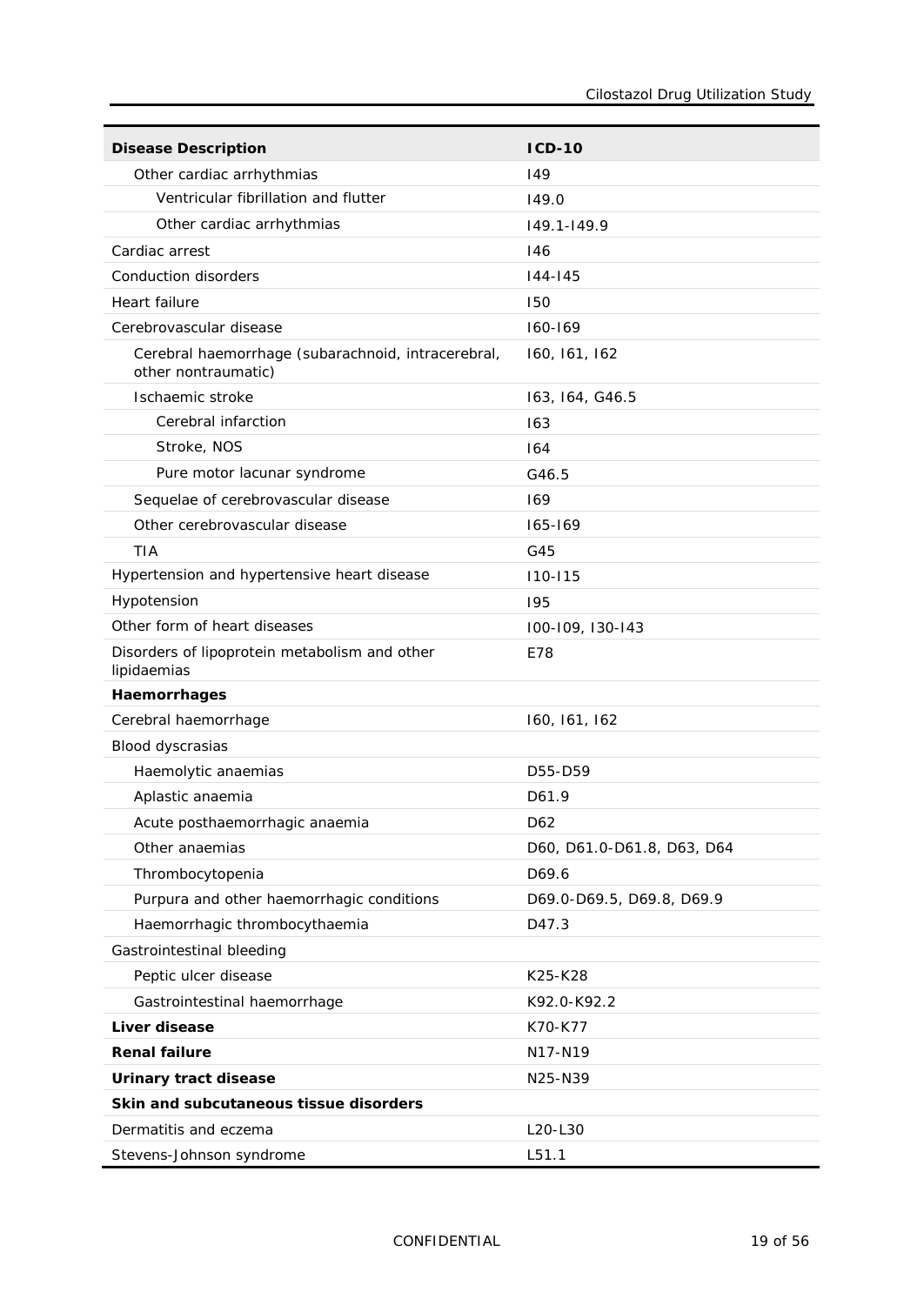| <b>Disease Description</b>                                                            | $ICD-10$                          |
|---------------------------------------------------------------------------------------|-----------------------------------|
| Toxic epidermal necrolysis                                                            | L51.2                             |
| Urticaria and erythaema                                                               | L50, L51.0, L51.8, L51.9, L52-L54 |
| Diabetes mellitus                                                                     | E10-E14                           |
| Chronic obstructive pulmonary disease (COPD),<br>emphysema, respiratory insufficiency | J40-J44, J96                      |
| Asthma                                                                                | J45, J46                          |
| Rheumatoid arthritis and other inflammatory<br>arthropathies                          | M05-M14                           |
| Systemic connective tissue diseases                                                   | M30-M36                           |
| Malignancy                                                                            | C <sub>00</sub> -C <sub>97</sub>  |
| Human immunodeficiency virus disease                                                  | B <sub>20</sub> -B <sub>24</sub>  |

ICD-10 = International Statistical Classification of Diseases and Related Health Problems, 10th Revision.

#### **Comedications**

Comedications will be ascertained through medication codes recorded in the 6 months before the start date.

Note: The Anatomical Therapeutic Chemical (ATC) codes in [Table](#page-19-0) 4 will be mapped to Multilex/British National Formulary codes.

#### <span id="page-19-0"></span>**Table 4. Anatomical Therapeutic Chemical Codes for Comedications**

| <b>Disease Description</b>                      | <b>ATC</b>                    |
|-------------------------------------------------|-------------------------------|
| Cardiovascular medications                      | C                             |
| Cardiac glycosides                              | C <sub>0</sub> 1A             |
| Antiarrhythmics, Class I and III                | C <sub>0</sub> 1B             |
| Cardiac stimulants excluding cardiac glycosides | C <sub>0</sub> 1 <sub>C</sub> |
| Vasodilators used in cardiac diseases           | C <sub>0</sub> 1D             |
| Other cardiac preparations                      | C <sub>0</sub> 1E             |
| <b>Diuretics</b>                                | CO <sub>3</sub>               |
| Peripheral vasodilators                         | CO <sub>4</sub>               |
| Pentoxifylline                                  | C04AD03                       |
| Beta blocking agents                            | C <sub>0</sub> 7              |
| Calcium channel blockers                        | C <sub>08</sub>               |
| Antihypertensives                               | CO <sub>2</sub>               |
| Agents acting on the renin-angiotensin system   | CO <sub>9</sub>               |
| Angiotensin-converting-enzyme inhibitors        | C09A, C09B                    |
| Angiotensin II receptor antagonists             | C09C, C09D                    |
| Renin-inhibitors                                | C <sub>09</sub> X             |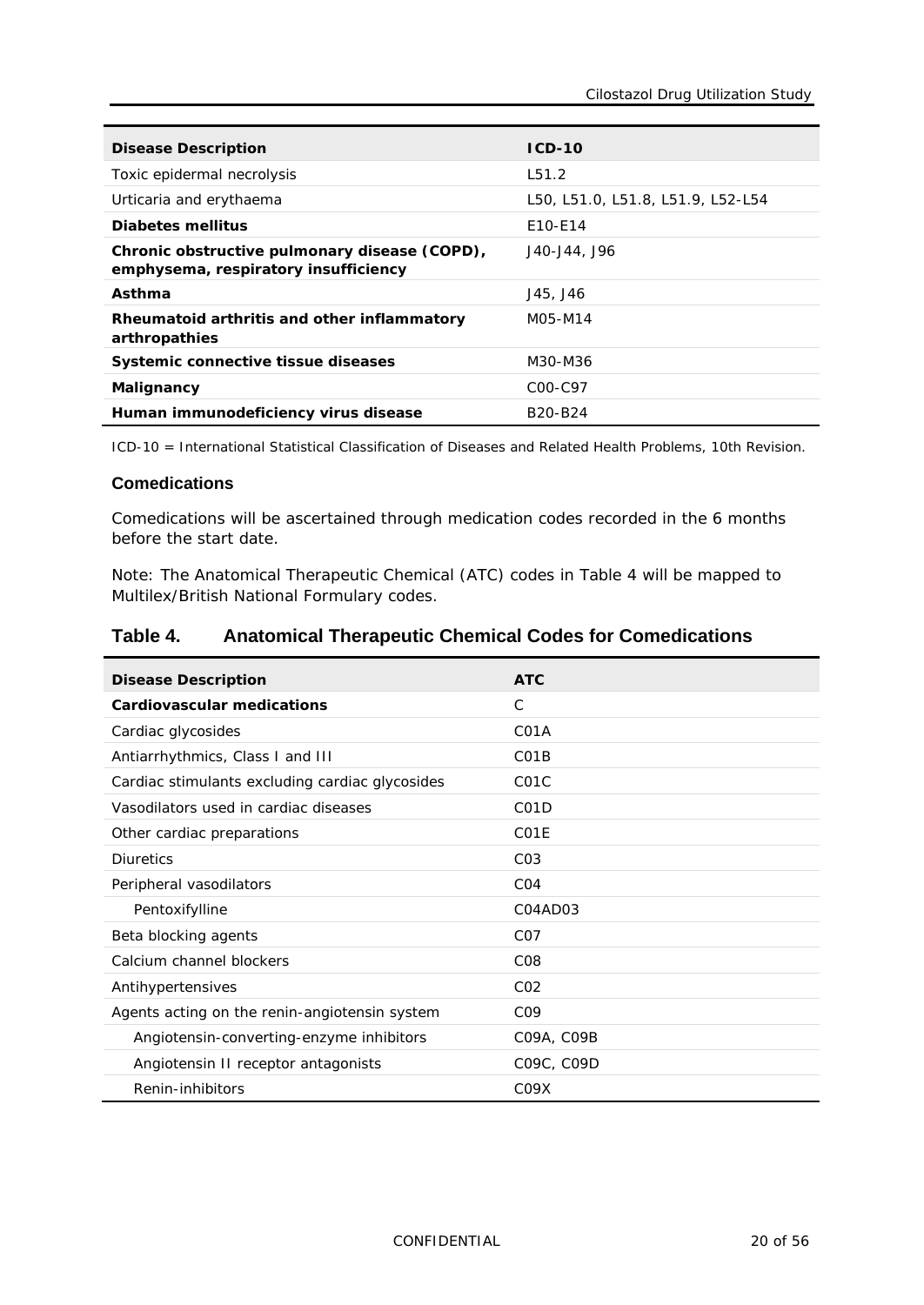| <b>Disease Description</b>                               | <b>ATC</b>                                             |
|----------------------------------------------------------|--------------------------------------------------------|
| Lipid-modifying agents                                   | C <sub>10</sub>                                        |
| <b>Statins</b>                                           | C <sub>10</sub> AA                                     |
| Simvastatin                                              | C10AA01                                                |
| Lovastatin                                               | C10AA02                                                |
| Other lipid-modifying agents                             | C10AB, C10AC, C10AD, C10AX, C10BA                      |
| Statin combinations with ASA                             | C <sub>10</sub> B <sub>X</sub>                         |
| Antithrombotic agents                                    | <b>B01</b>                                             |
| Platelet aggregation inhibitors                          | B01AC                                                  |
| Clopidogrel                                              | <b>B01AC04</b>                                         |
| Acetylsalicylic acid                                     | B01AC06, B01AC30, B01AC56                              |
| Other platelet aggregation inhibitors                    | B01AC01-B01AC03, B01AC05, B01AC07-<br>B01AC22, B01AC24 |
| Vitamin K antagonists                                    | B01AA                                                  |
| Heparins                                                 | B01AB                                                  |
| Other antithrombotic agents                              | B01AD, B01AE, B01AX                                    |
| Iron preparations                                        | B <sub>0</sub> 3A                                      |
| Proton pump inhibitors                                   | A02BC                                                  |
| Omeprazole                                               | A02BC01                                                |
| Drugs used in diabetes                                   | A10                                                    |
| Insulins                                                 | A10A                                                   |
| Blood glucose lowering drugs                             | A10B, A10X                                             |
| Drugs for obstructive airway diseases                    | R <sub>03</sub>                                        |
| Drugs for musculoskeletal system                         | M01A, N02BA, M01B, M01C                                |
| Non-steroidal anti-inflammatory drugs                    | M <sub>0</sub> 1A                                      |
| Acetylsalicylic acid (other analgesics and antipyretics) | NO2BA                                                  |
| Other antirheumatic agents                               | M01B-M01C                                              |
| <b>Antidepressants</b>                                   | N <sub>06</sub> A                                      |
| Selective serotonin reuptake inhibitors                  | N06AB                                                  |
| Antineoplastic agents                                    | L <sub>01</sub>                                        |
| <b>Immunosuppressants</b>                                | LO <sub>4</sub>                                        |
| Antivirals for systemic use                              | J <sub>05</sub>                                        |
| <b>Other medications</b>                                 |                                                        |
| Systemic corticosteroids                                 | H <sub>02</sub>                                        |
| Hormone replacement therapy                              | G03C, G03D, G03F                                       |
| Drugs used in nicotine dependence                        | NO7BA                                                  |

<span id="page-20-0"></span>ATC = Anatomical Therapeutic Chemical.

#### *9.3.4 Concurrent Use of Medications That May Interact With Cilostazol*

Cilostazol is extensively metabolised by cytochrome P-450 (CYP450) enzymes, particularly CYP3A4 and to a lesser extent by CYP2C19. Medications potentially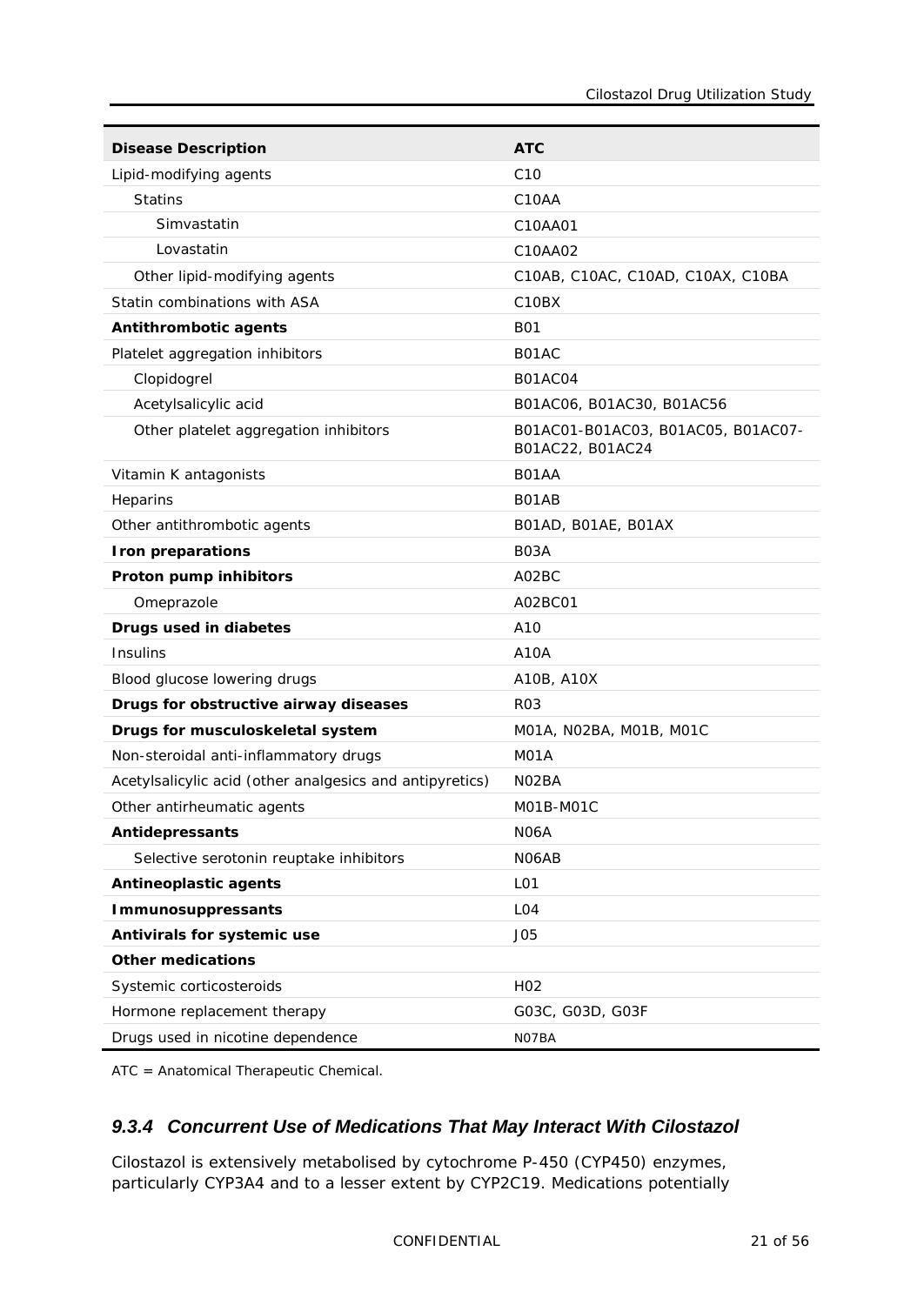interacting with cilostazol are listed in the risk management plan and in the summary of product characteristics and include CYP3A4 and CYP2C19 substrates and inhibitors and CYP3A4 inducers. A summary of these medications is presented in [Table](#page-21-0) 5. A complete list of clinically relevant medications interacting with CYP450 is presented in Annex 3.

|                               | <b>Substrates</b> |              | <b>Inhibitors</b> |        | <b>Inducers</b> |
|-------------------------------|-------------------|--------------|-------------------|--------|-----------------|
| <b>Medication</b>             | <b>CYP2C19</b>    | CYP3A4       | <b>CYP2C19</b>    | CYP3A4 | CYP3A4          |
| Proton pump inhibitors        |                   |              |                   |        |                 |
| Lansoprazole                  | X                 |              | X                 |        |                 |
| Omeprazole                    | X                 |              | X                 |        |                 |
| Antiepileptics                |                   |              |                   |        |                 |
| Phenytoin                     | $\pmb{\times}$    |              |                   |        | X               |
| Carbamazepine                 |                   |              |                   |        | X               |
| Macrolide antibiotics         |                   |              |                   |        |                 |
| Clarithromycin                |                   | X            |                   | X      |                 |
| Erythromycin                  |                   | X            |                   | X      |                 |
| Protease inhibitor antivirals |                   |              |                   |        |                 |
| Indinavir                     |                   | X            |                   | X      |                 |
| Ritonavir                     |                   | $\mathsf{X}$ |                   | X      |                 |
| Nelfinavir                    |                   |              |                   | X      |                 |
| Gastrointestinal              |                   |              |                   |        |                 |
| Cisapride                     |                   | $\mathsf{X}$ |                   |        |                 |
| Calcium channel blockers      |                   |              |                   |        |                 |
| Diltiazem                     |                   | $\mathsf{X}$ |                   | X      |                 |
| <b>Statins</b>                |                   |              |                   |        |                 |
| Simvastatin                   |                   | X            |                   |        |                 |
| Antimycotics                  |                   |              |                   |        |                 |
| Ketoconazole                  |                   |              | X                 | X      |                 |
| Itraconazole                  |                   |              |                   | X      |                 |
| Antimycobacterials            |                   |              |                   |        |                 |
| Rifampin                      |                   |              |                   |        | X               |
| Antipsychotics                |                   |              |                   |        |                 |
| Pimozide                      |                   | $\mathsf X$  |                   |        |                 |

#### <span id="page-21-0"></span>**Table 5. Medications Potentially Interacting With Cilostazol**

CYP = cytochrome P-450.

For each user of cilostazol, the use of each medication listed in Annex 3 will be ascertained at the start date and during follow-up for current use of cilostazol (Section [9.3.1\)](#page-15-2).

- **Concurrent use at the start date:** 
	- − Patients who have at least one prescription for a potentially interacting medication recorded within 3 months before the start date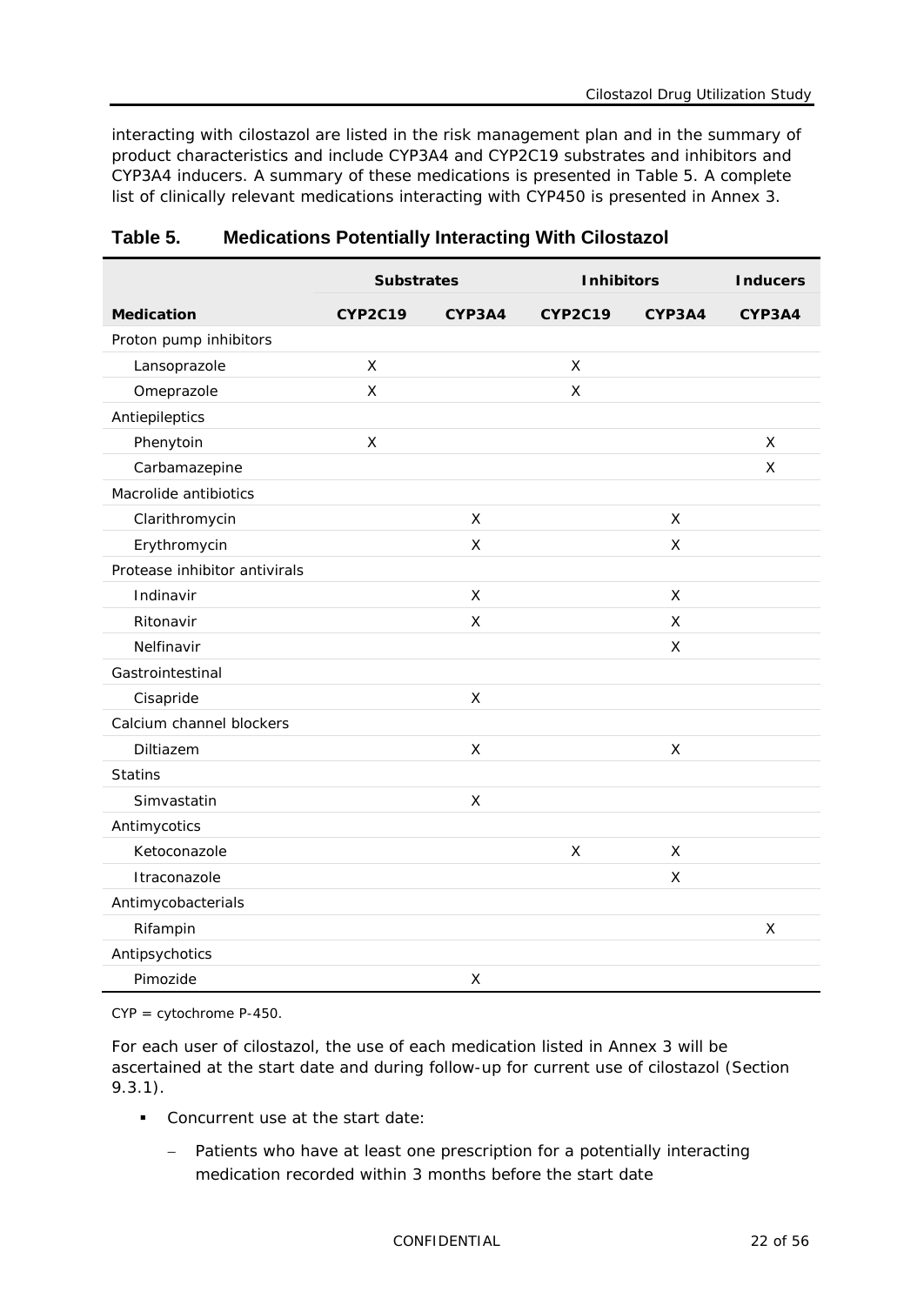- Concurrent use during follow-up:
	- Patients who have at least one prescription for a potentially interacting medication recorded during the time of current use of cilostazol.
	- − Patients who have at least one prescription for a potentially interacting medication recorded during the time of consecutive use of cilostazol as defined in Section [9.3.1](#page-15-2) (duration of use of cilostazol).

In addition of the assessment of individual medications listed in Annex 3, the following groups of medications and ATC codes will be assessed at the start date and during follow-up as described above:

- Cardiovascular system C
	- − Antihypertensives C02
	- − Lipid-modifying agents C10
- Drugs used in diabetes A10
- **Drugs for obstructive airway diseases R03**
- Non-steroidal anti-inflammatory drugs M01A
- <span id="page-22-0"></span>Antidepressants – N06A

#### *9.3.5 Concurrent Use of Selected Antithrombotic Agents*

In addition to potentially interacting drugs, the concurrent use of cilostazol with platelet aggregation inhibitors and antithrombotic agents will be assessed. Antithrombotic agents are listed in [Table](#page-19-0) 4.

Use of each antithrombotic agent will be defined, similarly to cilostazol use, according to the days of supply of each prescription. If days of supply of prescriptions are not recorded in some databases, they will be estimated from descriptive analysis of the number of days between consecutive prescriptions. Current use of each antithrombotic agent is defined as the time involving the days of supply of each prescription plus 7 days to allow for a potential delay in the start of treatment.

Concurrent use of cilostazol and antithrombotic agents will be ascertained as follows:

- At the start date:
	- Use of antithrombotic agents at the start date will be ascertained according to the days of supply of the most recent prescription for each antithrombotic agent before the start date (date of first prescription for cilostazol).
- Overall:
	- − Patients simultaneously contributing time to current use of cilostazol and current use of antithrombotic agents at the start date and during follow-up.

#### **Use of Platelet Aggregation Inhibitors**

New users of cilostazol who are concurrently treated with platelet aggregation inhibitors at the start date will be followed to assess the proportion of patients discontinuing the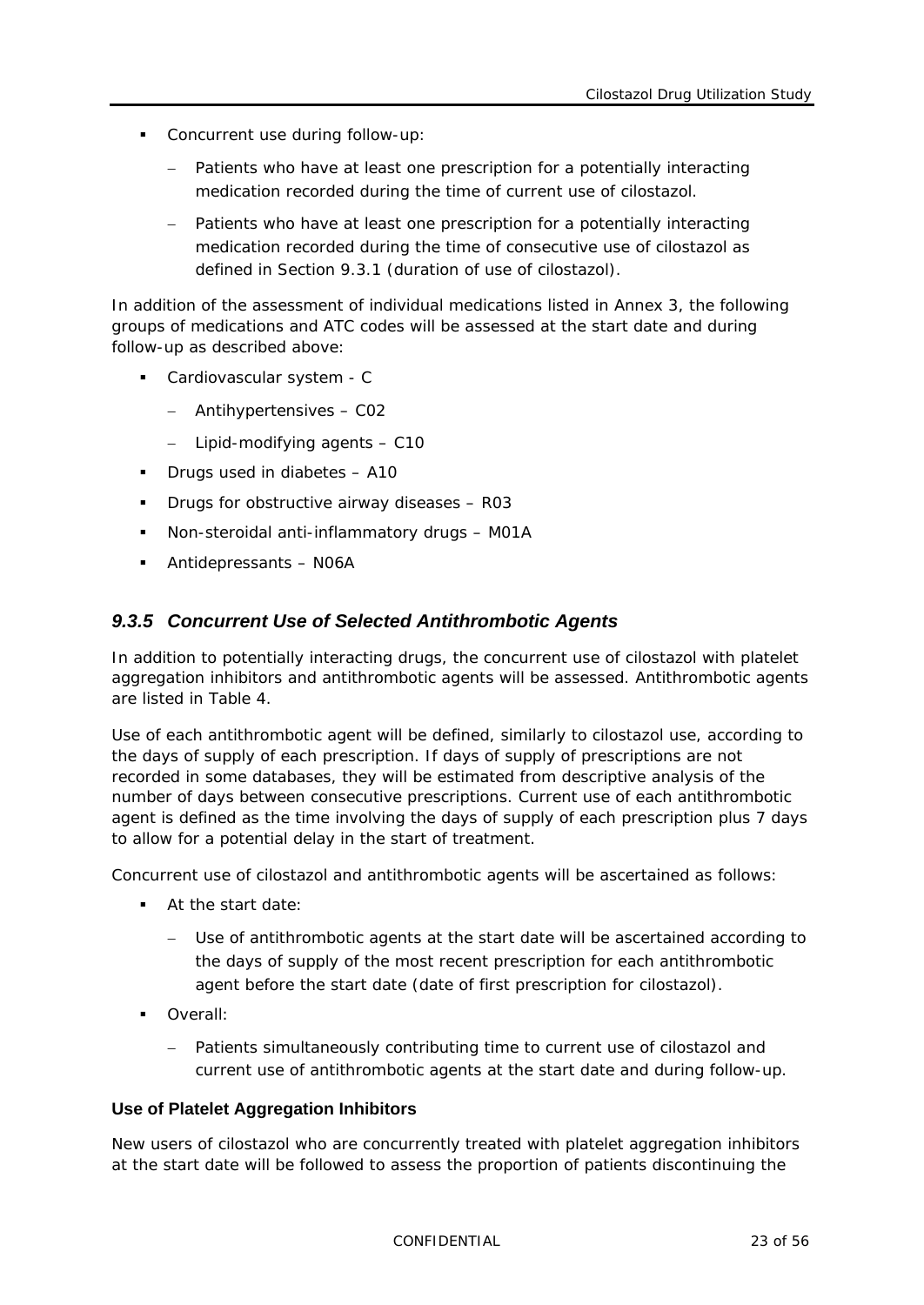use of platelet aggregation inhibitors. Current use of platelet aggregation inhibitors at the start date will be assessed according to the days of supply of the most recent prescription before the start date. Days of supply of a prescription is defined as the number days of intended duration of treatment for that prescription. If days of supply of prescriptions for platelet aggregation inhibitors are not recorded in some databases, they will be estimated from descriptive analysis of the number of days between consecutive prescriptions.

Discontinuation of platelet aggregation inhibitors will be assessed during the time of consecutive use of cilostazol. Discontinuation is defined as any concurrent user of cilostazol and platelet aggregation inhibitors at the start date who does not have a recorded prescription for a platelet aggregation inhibitor after 60 days of ending the days of supply of the prior prescription. Sensitivity analyses for periods of 30 and 90 days after the end of the prior prescription will be conducted.

#### <span id="page-23-0"></span>*9.3.6 Baseline Characterisation of New Users for the Assessment of Planned Risk Minimisation Measures (SmPC Changes)*

New users of cilostazol will be characterised to evaluate the impact of the risk minimisation measures that Otsuka submitted to the EMA in October 2012. The risk minimisation measures include SmPC changes to identify a more restricted target population and to decrease the daily dose when cilostazol is used with potentially interacting medications. The risk minimisation measures also include communication initiatives to HCPs.

To evaluate the impact of the risk minimisation measures, a second DUS will be initiated 6 months after the implementation of the SmPC changes, and results will be compared with those obtained in the first DUS.

The SmPC changes and the characteristics of users that will be evaluated in the DUS studies are detailed in [Table](#page-23-1) 6.

| Proposed Change to Summary of Product<br><b>Characteristics</b>                                                                                                                                                                                                                    | <b>Characterisation in DUS</b>                                                                                                                            |
|------------------------------------------------------------------------------------------------------------------------------------------------------------------------------------------------------------------------------------------------------------------------------------|-----------------------------------------------------------------------------------------------------------------------------------------------------------|
| Restricted target population                                                                                                                                                                                                                                                       |                                                                                                                                                           |
| Indication                                                                                                                                                                                                                                                                         |                                                                                                                                                           |
| 4.1 Cilostazol is for second-line use in patients in whom<br>life-style modifications (including smoking cessation<br>and [supervised] exercise programmes) and other<br>appropriate interventions have failed to sufficiently<br>improve their intermittent claudication symptoms | Smoking status <sup>a</sup>                                                                                                                               |
| 4.2 The physician should reassess the patient after 3<br>months of treatment with a view to discontinuing<br>cilostazol where an inadequate effect is observed.                                                                                                                    | Number of patients seen by<br>the treating physician after<br>3 months <sup>b</sup><br>Number of patients<br>discontinuing after 3<br>months <sup>b</sup> |

#### <span id="page-23-1"></span>**Table 6. Proposed Changes in the Labelling of Cilostazol and Characterisation of Users**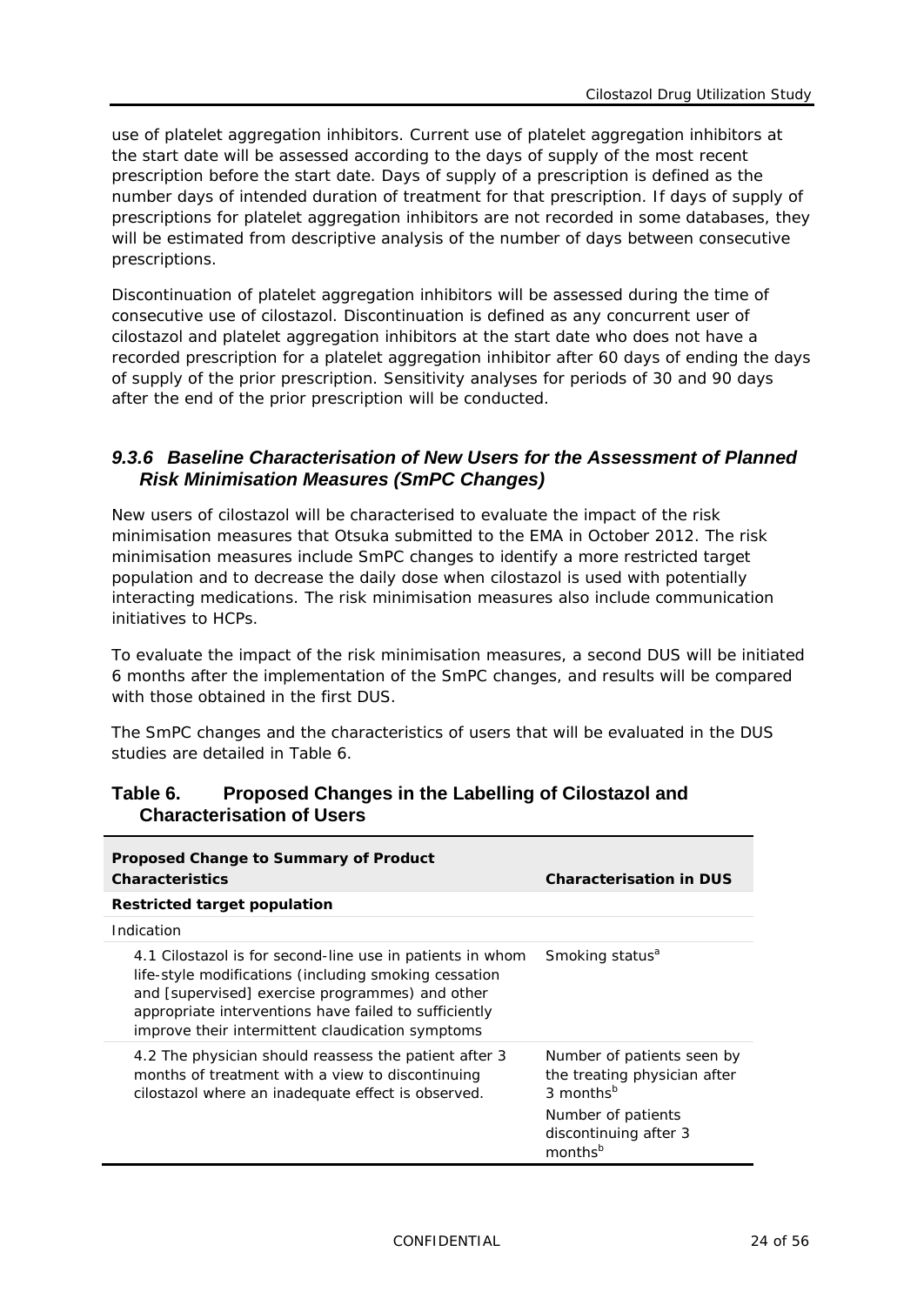| <b>Proposed Change to Summary of Product</b><br><b>Characteristics</b>                                                                                                                                                                                                                                                                                                                                                                           | <b>Characterisation in DUS</b>                                      |
|--------------------------------------------------------------------------------------------------------------------------------------------------------------------------------------------------------------------------------------------------------------------------------------------------------------------------------------------------------------------------------------------------------------------------------------------------|---------------------------------------------------------------------|
| Contraindications                                                                                                                                                                                                                                                                                                                                                                                                                                |                                                                     |
| 4.3 Patients with unstable angina pectoris, myocardial<br>infarction within the last 6 months, or a coronary<br>intervention in the last 6 months                                                                                                                                                                                                                                                                                                | Unstable angina<br>Myocardial infarction<br>Coronary intervention   |
| Patients treated concomitantly with two or more<br>additional antiplatelet agents (e.g., aspirin, clopidogrel)                                                                                                                                                                                                                                                                                                                                   | Concurrent use of two or<br>more platelet-aggregation<br>inhibitors |
| <b>Other SmPC changes</b>                                                                                                                                                                                                                                                                                                                                                                                                                        |                                                                     |
| Warnings and precautions                                                                                                                                                                                                                                                                                                                                                                                                                         |                                                                     |
| 4.4 Based on its mechanism of action, cilostazol may<br>induce tachycardia, palpitation, tachyarrhythmia,<br>and/or hypotension. The increase in heart rate<br>associated with cilostazol is approximately 5 to 7 beats<br>per minute; in patients at risk, this may induce angina<br>pectoris.                                                                                                                                                  |                                                                     |
| Patients who may be at increased risk for serious<br>cardiac adverse events as a result of increased heart<br>rate, e.g., patients with stable coronary disease or a<br>history of tachyarrhythmias, should be monitored<br>closely during the treatment with cilostazol; the use of<br>cilostazol in patients with unstable coronary disease or<br>coronary intervention within the last 6 months is<br>contraindicated (see SmPC Section 4.3). | Number of visits to general<br>practitioner and/or<br>specialist    |
| Posology                                                                                                                                                                                                                                                                                                                                                                                                                                         |                                                                     |
| 4.2 Reduction of the dose to 50 mg twice daily is<br>recommended in patients receiving medicines that<br>strongly inhibit CYP3A4, e.g., several macrolides, azole<br>antifungals, protease inhibitors, or medicines that<br>strongly inhibit CYP2C19, e.g., omeprazole.                                                                                                                                                                          | Daily dose                                                          |

CYP = cytochrome P-450; DUS = drug utilisation study; SmPC = Summary of Product Characteristics. a Smoking is available partially in THIN but not in the other study databases. A record of supervised physical exercise programmes is not available in any of the study databases.

<sup>b</sup> Physicians' reassessment of patients and discontinuation because of lack of effect cannot be measured directly in the study databases. The number of patients monitored and the number of patients discontinuing after 3 months will be used as proxies of reassessment and lack of effect.

Evaluation of the impact of the risk minimisation measures will be conducted through diagnosis and medication codes according to the following variables (by SmPC section):

- **Indication** 
	- − Smoking at the start date: Smoking status is partially available in THIN and GePARD but not in the other study databases.
	- − Number of patients monitored after 3 months: The number of patients with a visit to the general practitioner and/or to a specialist (e.g., cardiologist, vascular specialist, endocrinologist) between 3 months and 4 months after the start date. To assess if the visit to the general practitioner (GP) or specialist is related to intermittent claudication, we will manually review the computerised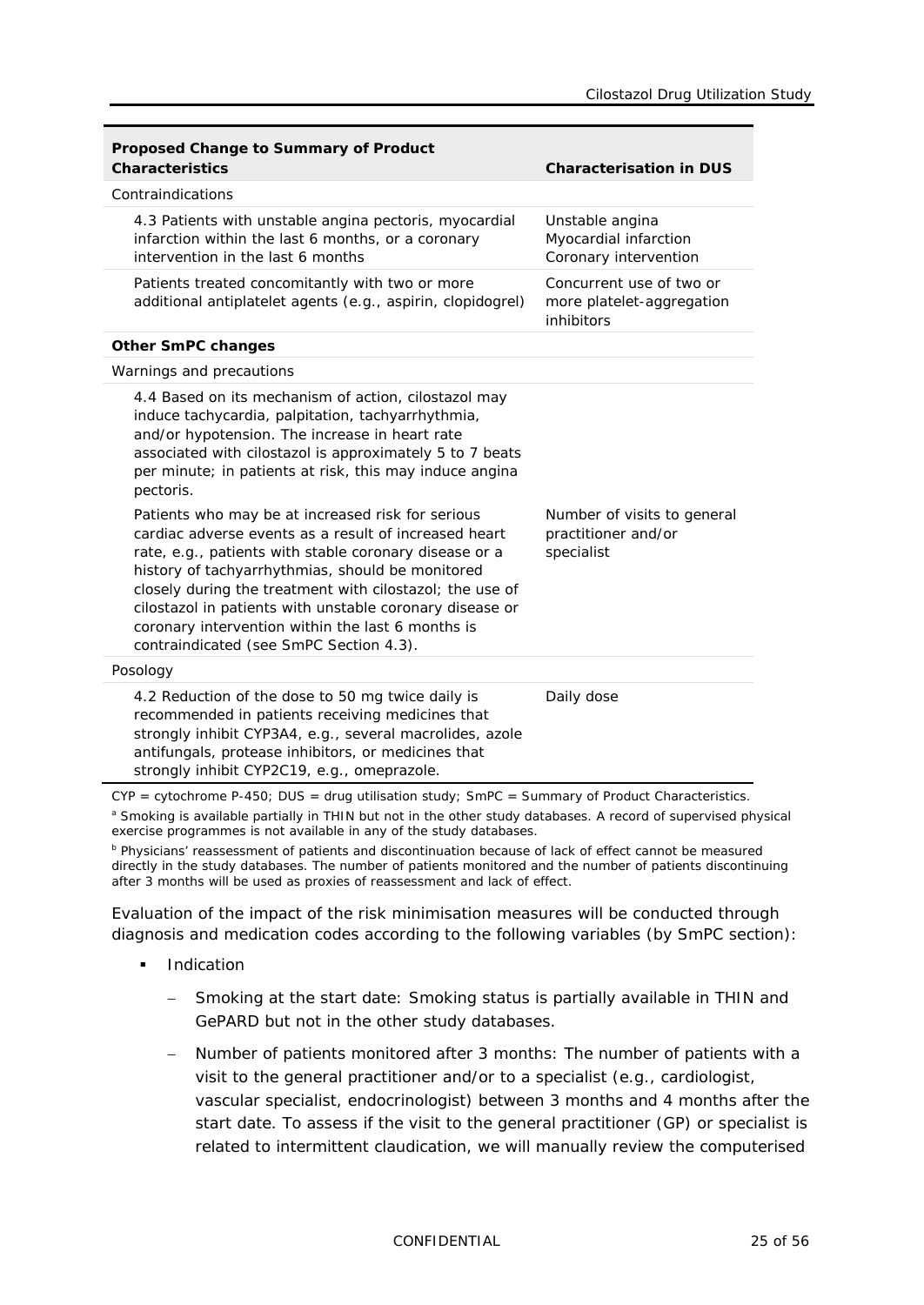information and free-text comments (THIN) of a random sample of 200 patients.

- Number of patients discontinuing after 3 months: The number of patients discontinuing cilostazol between 3 months and 4 months after the start date. This variable will be used as a proxy of lack of efficacy of cilostazol.
- Contraindications
	- Number of patients with a recorded diagnosis for any of the following conditions within 6 months before the start date:
		- Unstable angina pectoris
		- Myocardial infarction
		- Coronary intervention
	- − Concurrent use of two or more platelet aggregation inhibitors
		- Concurrent use of two or more platelet aggregation inhibitors will be ascertained at the start date and during follow-up through the simultaneous contribution of person-time to current use of cilostazol and to current use of two or more platelet aggregation inhibitors.
- Warnings and precautions
	- − Monitoring of patients at increased risk of serious cardiac events (e.g., arrhythmias, coronary heart disease)
	- Patients with a history of arrhythmias, hypotension, or coronary heart disease recorded at any time before the start date will be followed to assess the rates of visits to general practitioners or specialists. Visit rates for these patients will be used as a proxy of intensified monitoring and compared with the rates for the patients who do not have a history of arrhythmias, hypotension, or coronary heart disease.
- **Posology** 
	- − Daily dose of cilostazol at the start date will be assessed among concurrent users of potentially interacting medications at the start date
	- − Reduction of daily dose to 50 mg will be assessed among patients who are prescribed a potentially interacting medication during current use of cilostazol.

The diagnosis, procedure, and medication codes that will be used to define the variables for the evaluation of the risk minimisation measures are included in [Table](#page-17-0) 3 and [Table](#page-19-0) 4.

#### **Assessment of Contraindications**

Use of cilostazol will be additionally evaluated for the use in patients with diseases and conditions listed as contraindications in the SmPC. These contraindications are the following:

- Severe renal impairment
- **Moderate to severe hepatic impairment**
- **Congestive heart failure**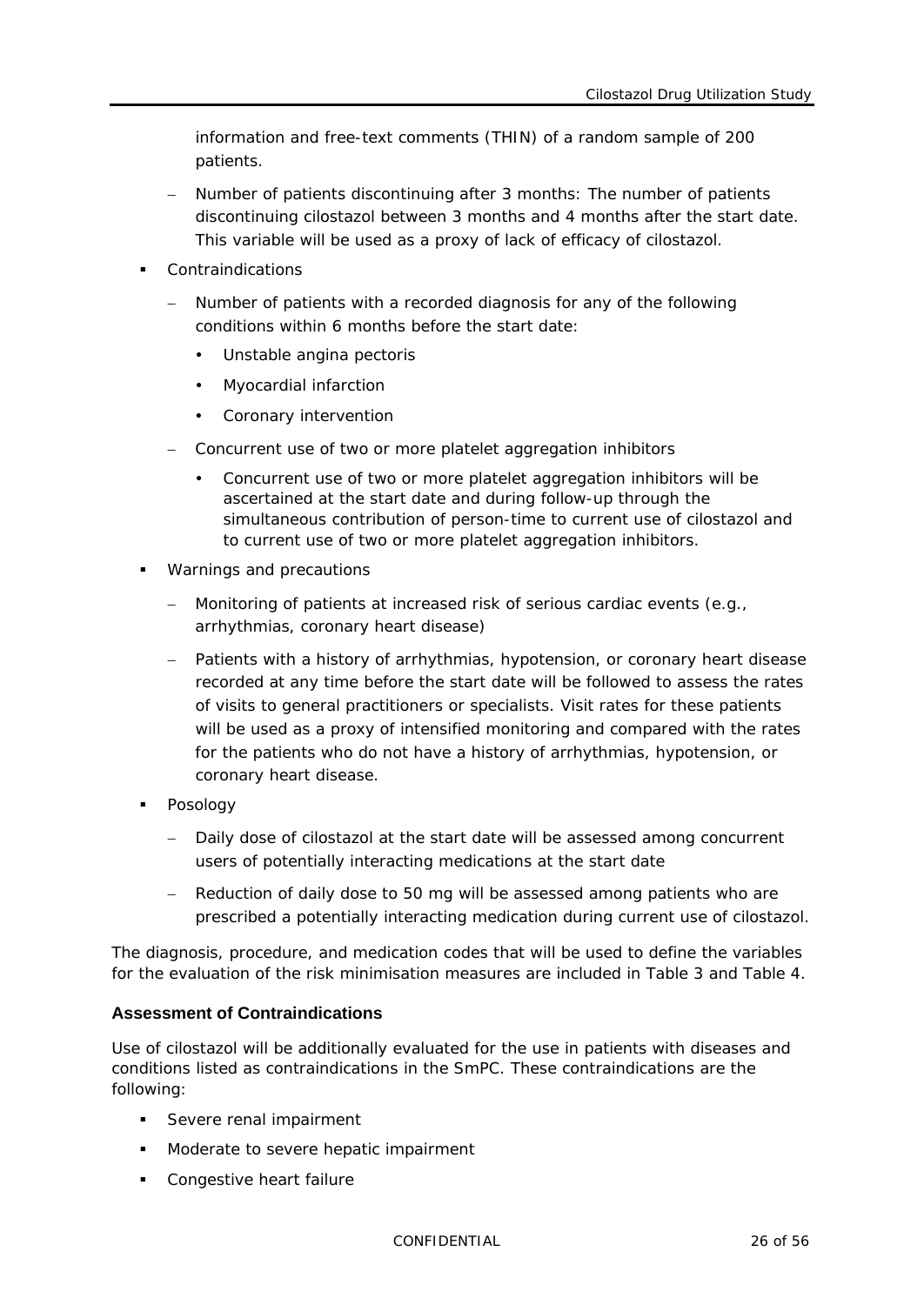- History of bleeding disorders: active peptic ulcer, recent haemorrhagic stroke, proliferative diabetic retinopathy, poorly controlled hypertension
- History of arrhythmias: ventricular tachycardia, ventricular fibrillation or multifocal ventricular ectopics, prolongation of the QT interval

The diagnosis codes that will be used to define the variables for the evaluation of contraindications are included in [Table](#page-17-0) 3.

#### <span id="page-26-0"></span>*9.3.7 Indications Associated With Treatment and Off-Label Prescribing*

Indication for the initiation of treatment with cilostazol and off-label use will be assessed according to the type of data available in each database. In most databases, the indication for which the treatment is given is not recorded as a separate field and must be assessed by diagnosis codes recorded around the date of the first cilostazol prescription and by manual review of the computerised clinical information including free-text comments from the prescriber, when these are available (e.g., THIN).

Because of these limitations, the indication associated with cilostazol treatment and offlabel prescribing of cilostazol at the start date will be assessed in a random sample of about 200 patients in databases with available primary care diagnosis. The computerised information from these patients, including free-text comments (THIN), will be manually reviewed to assess the indication and off-label prescribing of cilostazol. The random sample will be identified using simple random sampling stratified by age (< 70 years and ≥ 70 years) and strength of first prescription (50 mg and 100 mg).

For databases that do not have free-text comments or those with only hospital discharge diagnoses, indications for cilostazol will be evaluated by hospital discharge diagnoses.

The definition of off-label use of cilostazol will be based on diagnoses for a disease or medical condition other than the labelled indications in the SmPC. In the absence of labelled indications, potential off-label use may include, among others, prevention of secondary stroke and prevention of ischaemic heart disease.

#### <span id="page-26-1"></span>*9.3.8 Assessment of Hospitalisations During Treatment With Cilostazol*

Users of cilostazol will be followed to assess the proportion of users who are hospitalised for any cause during consecutive use of cilostazol. For the THIN database, hospitalisations will be assessed through the hospital diagnoses recorded by GPs. It should be noted that the date of hospitalisation recorded by GPs may not reflect the exact date of hospital admission. This can lead to some misclassification.

#### <span id="page-26-2"></span>*9.3.9 Speciality of Prescribers*

The type of prescriber initiating treatment with cilostazol will be ascertained in the databases that have this information available: IACS, SIDIAP, GePaRD, Sweden. THIN captures prescriptions only from general practitioners. Type of prescriber will include the following specialities: general practitioner, cardiologist, vascular surgeon, endocrinologist, and other specialities.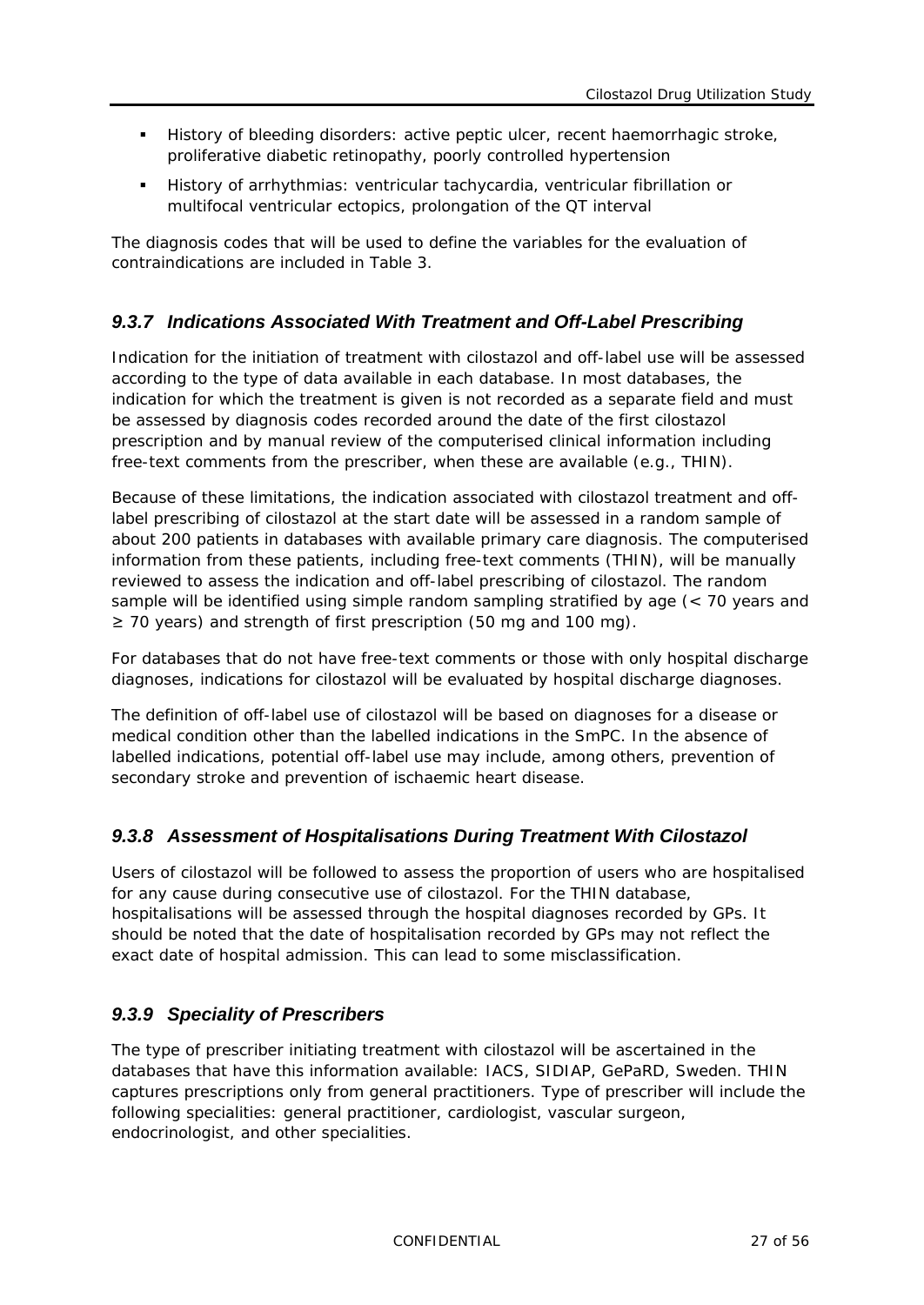### <span id="page-27-0"></span>**9.4 Data Sources**

To investigate the use of cilostazol, the DUS requires an efficient means to identify large numbers of users of this drug. At present, the largest and most readily accessible drug utilisation data come from automated databases that record prescriptions, diagnoses, and procedures on an individual-patient basis. Such databases accumulate records longitudinally so that patient experience can be observed before and after prescription of a drug of interest.

Based on usage and reimbursement of cilostazol in European countries with populationbased databases, we plan to conduct the DUS in five population-based automated health databases from four European countries:

- The Aragón Institute of Health Sciences (Instituto Aragonés de Ciencias de la Salud [IACS]) database in Aragón, Spain
- The Information System for the Advancement of Research in Primary Care (Sistema d'Informació per el Desenvolupament de la Investigació en Atenció Primària [SIDIAP]) database in Catalonia, Spain
- The German Pharmacoepidemiological Research Database (GePaRD ), Germany
- **F** The Health Improvement Network (THIN), United Kingdom
- <span id="page-27-1"></span>• The Swedish National Databases

#### *9.4.1 Status of Contacts With the Study Databases*

Contacts with the database researchers to explore interest in and availability for conducting this study are ongoing. The status in each database is listed in [Table](#page-27-3) 7.

<span id="page-27-3"></span>

| Database                   | <b>Shared Study Protocol</b><br><b>Synopsis</b> | Interest in Participating               |
|----------------------------|-------------------------------------------------|-----------------------------------------|
| IACS, Spain                | Yes                                             | Confirmed                               |
| SIDIAP, Spain              | Yes                                             | Confirmed                               |
| THIN, UK                   | Yes                                             | Agreed to provide the data <sup>a</sup> |
| GePaRD, Germany            | Yes                                             | Confirmed                               |
| National Databases, Sweden | Yes                                             | Confirmed                               |

<span id="page-27-2"></span>a After scientific committee approval and registration of the study in ENCePP. The THIN Scientific Review Committee approved the study in February, 2013. The registration in ENCePP is ongoing.

### *9.4.2 Description of Databases*

The characteristics of the study databases in Spain, Germany, the UK, and Sweden are summarised in this section and also in [Table](#page-31-0) 8 at the end of this section.

#### **Spain**

*Aragón:* A group of researchers in Public Health and Health Services Research of the Aragón Institute of Health Sciences (Instituto Aragonés de Ciencias de la Salud [IACS])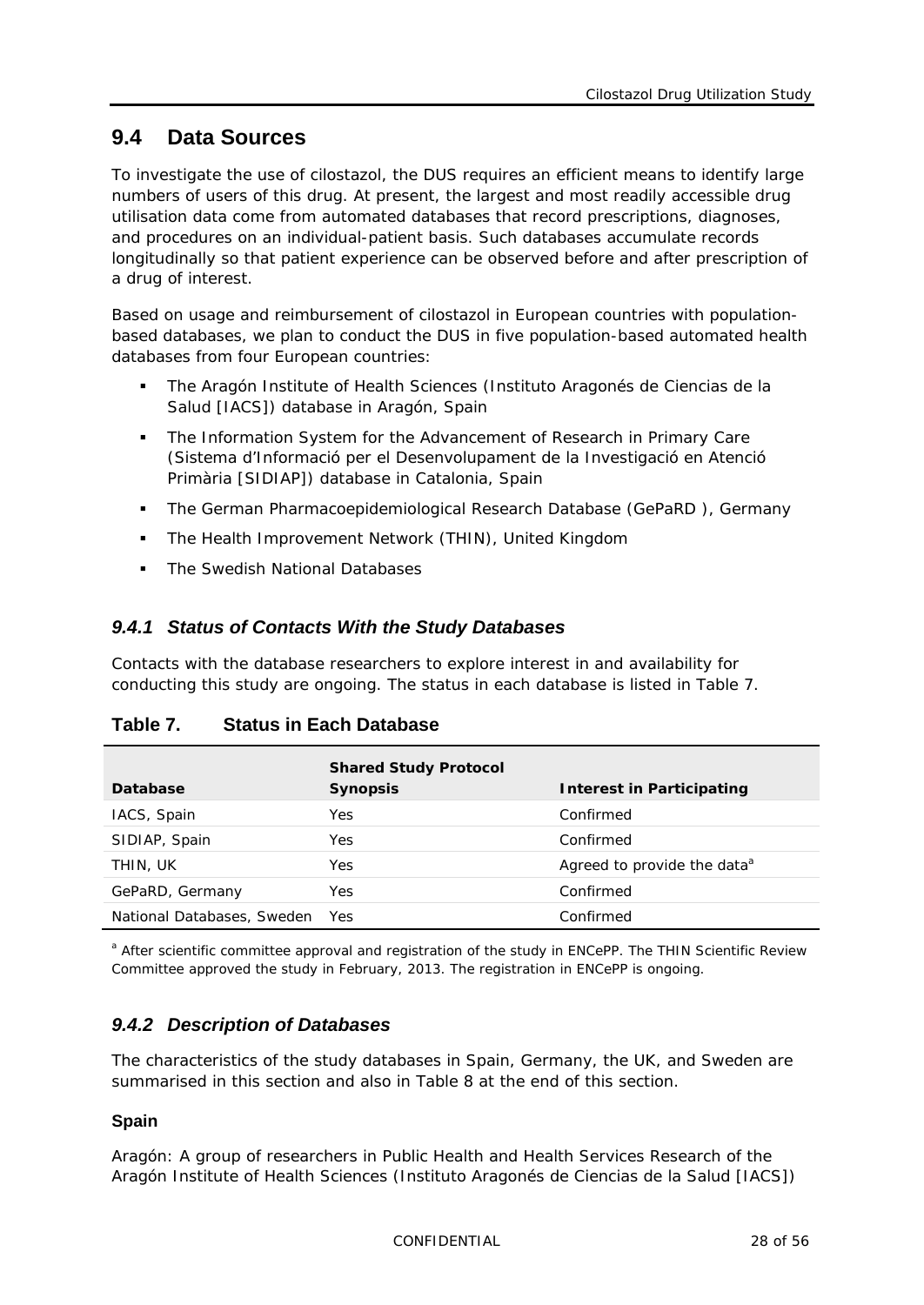has linked the electronic medical and administrative databases in the region. These databases contain administrative and clinical information from outpatient clinics (primary care health centres), specialty clinics, emergency departments, hospitals, and pharmacies. From 2010 onwards, data are available for 1.2 million patients covered by all outpatient practices in Aragón. The following types of data are available: administrative and clinical information from outpatient clinics (primary care health centres), administrative and clinical information from specialty clinics, emergency department diagnoses and care, hospital procedures and discharge diagnoses, and pharmacy prescription data.

Studies are conducted in collaboration with the Institute of Public Health and Health Services Research; ethics committee approval is needed for the study. The principal investigator in IACS will be Dr. Francisca González Rubio.

*Catalonia:* The Information System for the Advancement of Research in Primary Care (SIDIAP) currently collects information from 274 primary health care centres, including more than 5.8 million patients, about 80% of the Catalan population covered by the Catalan Institute of Health (Bolíbar et al., 2012). Primary care physicians with an up-tostandard quality of care provide information on approximately 1.9 million patients (García-Gil et al., 2011). Information from different data sources can be accessed through linkage by an individual's national security number, including demographic information from the Catalan Health Services database, electronic primary care clinical and laboratory test records, drugs dispensed in community pharmacies, hospital discharge codes from an external database on hospital admissions (CMBD-AH), date and cause of death from the National Office of Statistics, and other available disease or procedural registries. The current primary care database includes data from the year 2000 through April 2012; however, the start of data availability of elements from other linkable data sources varies from 2003 for mortality data to 2006 for laboratory data. Availability of pharmacy dispensed drug information is available since 2005.

Studies are conducted in collaboration with the Institute of Research in Primary Health Care; ethics committee approval is needed for the study.

#### **Germany**

The German Pharmacoepidemiological Research Database (GePaRD) is a populationbased database obtained from statutory health insurance agencies (SHIs) in Germany (Jobski et al., 2012; Kraut et al, 2010; Pigeot and Ahrens, 2008). Ninety percent of the population in Germany is insured with the SHIs. The database covers over 15 million SHI members from all regions of Germany, approximately 17% of the German population (population data from Eurostat, 2012). Membership in SHIs is fairly stable over time. The GePaRD includes the following types of data from all patients enrolled in one of the SHIs: demographics, hospital diagnoses, ambulatory care diagnoses and procedures (coded in the International Statistical Classification of Diseases and Related Health Problems, 10th Revision, German Modification [ICD-10-GM]), and ambulatory prescriptions including date of prescription and date of pharmacy dispensing. Although information on dose is not available, the number of boxes prescribed is recorded for each medication.

The German version of the ICD-10-CM is used for coding diagnoses, and OPS (Operationen- und Prozedurenschlüssel) codes are used for surgical and diagnostic procedures. Types of treatments and diagnostic procedures with exact date are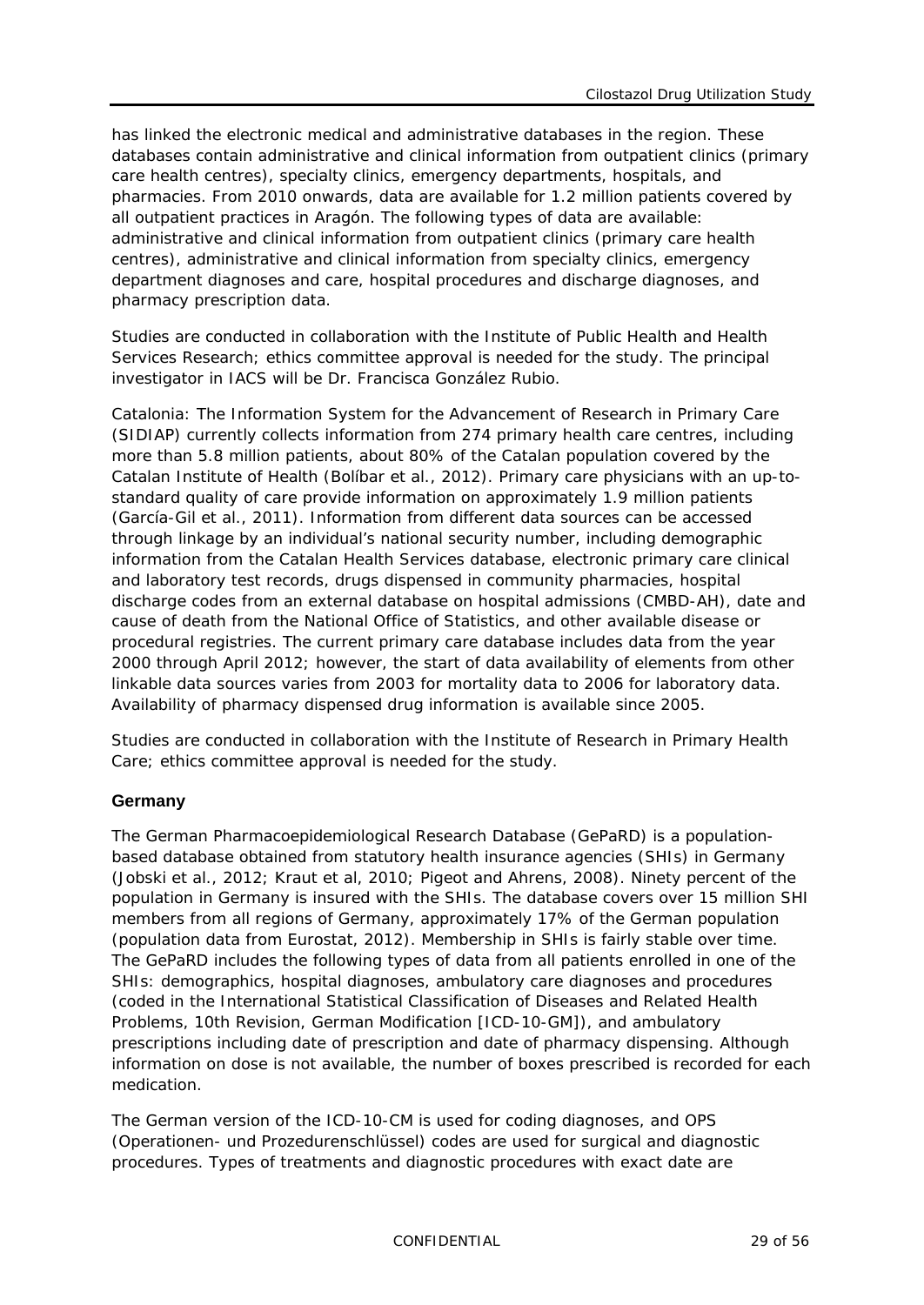registered according to EBM (Einheitlicher Bewertungsmaßstab) codes, developed for payment of physicians for the outpatient treatment of German SHI patients.

Studies are conducted in collaboration with the Bremen Institute for Prevention Research and Social Medicine (BIPS), University of Bremen, Germany; SHI and health ministry approval is needed for the study.

#### **United Kingdom**

In the UK, nearly all residents are registered in a general medical practice that uses electronic medical records. Based on those records, there are two main databases available for research purposes: the Clinical Practice Research Datalink (CPRD), formerly the General Practice Research Database (GPRD), and the The Health Improvement Network (THIN). Both databases have similar information recorded by general practitioners (GPs). Furthermore, there is an overlap of GP practices and patients between CPRD and THIN of approximately 30%. The CPRD database is available through the UK Medicines and Health Care Products Regulatory Agency (MHRA). The THIN database is available through Cegedim Strategic Data.

Established in 2002, THIN now collects data from more than 400 practices, covering 5% of the general population, with more than 57 million patient-years of experience (Cegedim Strategic Data Medical Research UK, 2012). Ten million individual patients are represented in the data; of those, approximately one-third are active at any one time. THIN records information on all services provided by the general practitioner.

All practices record information received on hospital admissions, discharge diagnoses, and medications; outpatient specialist visits; and outcomes of treatment. For some of the practices, THIN offers additional hospital episode data linked to the general practice patients. When a drug is prescribed, a computer record is immediately created and added to the database. The THIN database has been validated as accurately recording a patient's health care (Denburg et al., 2011), and pharmacoepidemiologic studies using THIN data have been published in scientific journals (e.g., Choi et al., 2012; Hayes et al., 2011).

THIN supplies de-identified data for approved drug safety and epidemiological studies. Such research needs to be approved by the [South East Multicentre Research Ethics](http://www.corec.org.uk/public/contacts/recsalpha.htm#s)  [Committee](http://www.corec.org.uk/public/contacts/recsalpha.htm#s) [\(http://www.thin-uk.com/contributing\\_data.htm\)](http://www.thin-uk.com/contributing_data.htm).

#### **Sweden**

-

In Sweden, the national health care system provides universal coverage to all residents (9.4 million inhabitants<sup>[1](#page-29-0)</sup>). Health care coverage includes visits to general practitioners (GPs), specialists, hospital admissions, and hospital outpatient visits; drug costs are either partially or completely covered. A centralised civil registration system has been in place for many years, allowing for personal identification of each person in the entire population and for the possibility of linkage to all national registers containing civil registration numbers, e.g., patient register, cancer register, prescription databases, register of causes of death, and population registers (Furu et al., 2010). The National

<span id="page-29-0"></span> $1$  Population data from Eurostat. 2011. Available at:

[http://epp.eurostat.ec.europa.eu/portal/page/portal/population/data/database.](http://epp.eurostat.ec.europa.eu/portal/page/portal/population/data/database) Accessed 22 August 2012.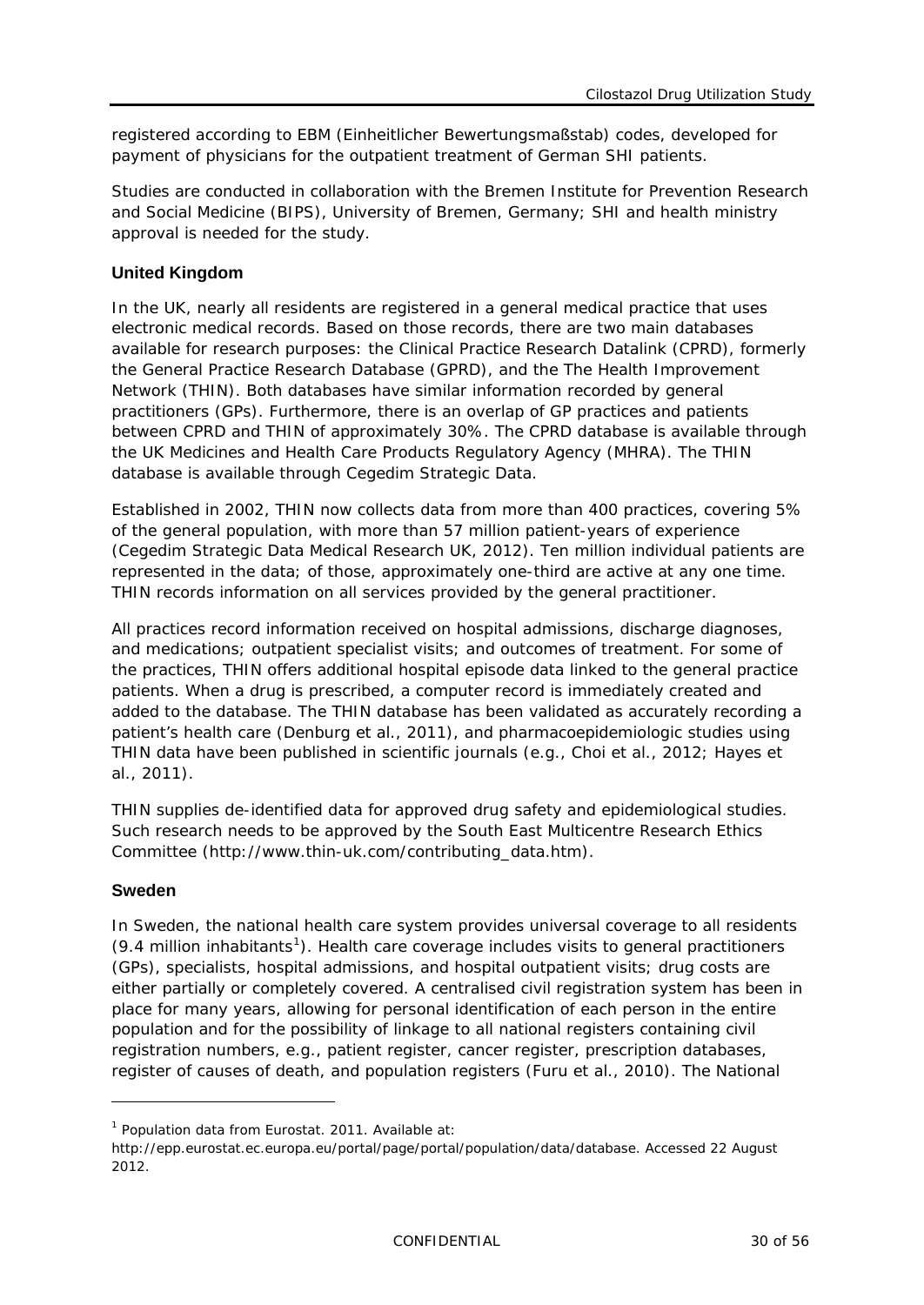Inpatient Register covers all publicly run in-patient care in Sweden from 1987 and includes information on diagnoses, surgical procedures, and in-hospital deaths. Since 2001, the government has empowered the National Board to collect information on outpatient hospital care as well. The register includes about 1.5 million discharges annually. Since 1997, diagnoses have been coded using ICD-10 codes. Whereas coverage of the inpatient register is currently almost 100%, coverage of hospital-based outpatient care is considerably lower (about 80%) (Ludvigsson et al., 2011). Visits to GPs and specialists outside the hospitals are not included in the registers. Data collected in these registers can be made available for research purposes under the principles for protection and release of sensitive data (Ludvigsson et al., 2011; Ministry of Justice, 2009; 2012).

The Swedish National Prescription Database provides patient-level data on all dispensed and prescribed drugs (reimbursed and nonreimbursed) in ambulatory care to the whole population of Sweden since July 2005. The following data on drugs are available: drug substance, brand name, formulation and package, dispensed amount, dosage, expenditure and reimbursement, date of prescribing and dispensing, place of residence of the patient, practice issuing the prescription, and prescriber's specialty (Wettermark et al., 2007).

Data requests for research purposes require collaboration with university or affiliated researchers and ethics committee approval.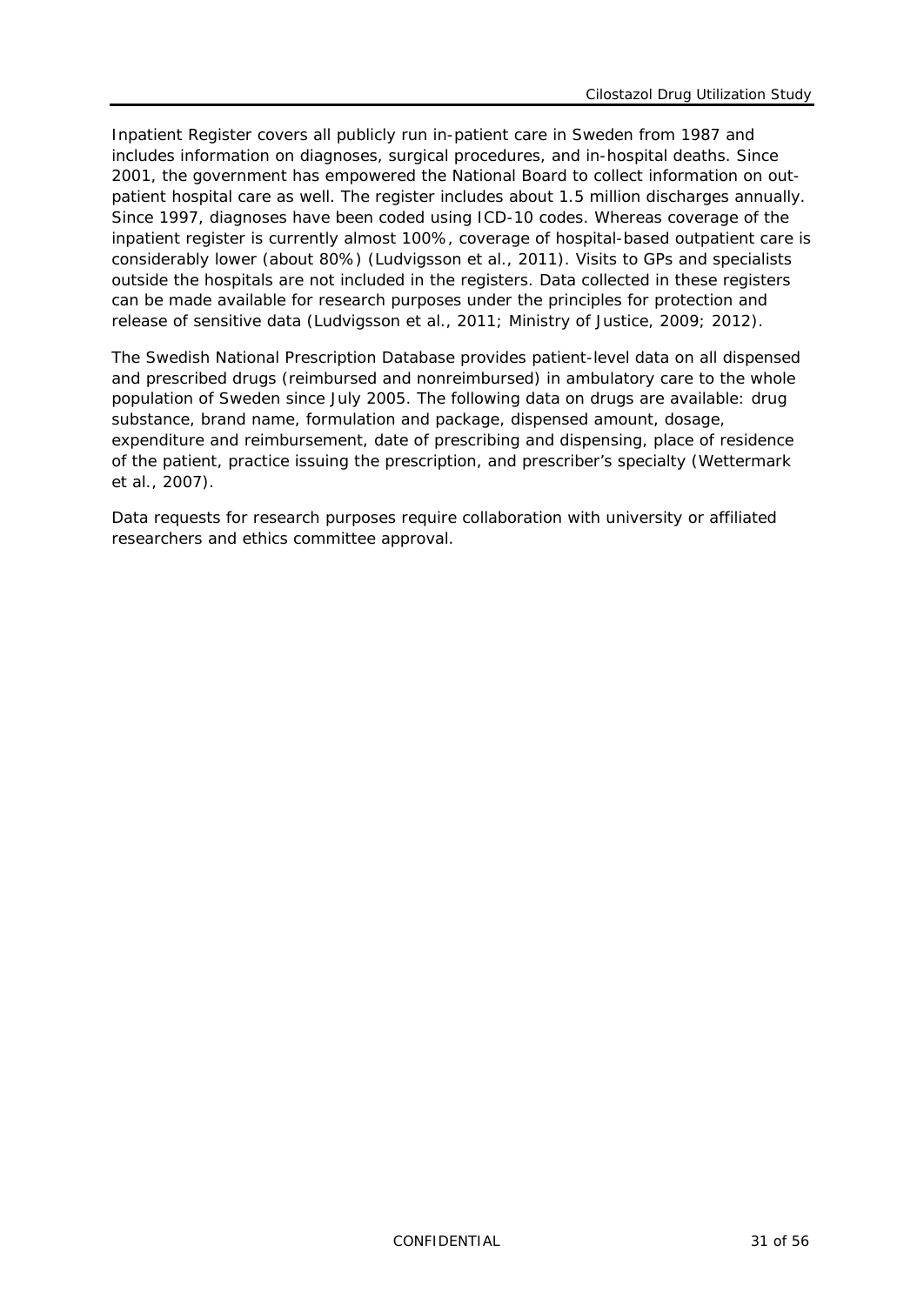<span id="page-31-0"></span>

|                                                                         | Database and Size of Population Size of the Country                                                              |                                                                                                                                 |                                                                                                   |                                                              |                                                                                                                      |
|-------------------------------------------------------------------------|------------------------------------------------------------------------------------------------------------------|---------------------------------------------------------------------------------------------------------------------------------|---------------------------------------------------------------------------------------------------|--------------------------------------------------------------|----------------------------------------------------------------------------------------------------------------------|
| Feature                                                                 | IACS, Aragón, Spain<br>$(N = 1,346,293)^{a}$                                                                     | SIDIAP, Catalonia,<br>Spain<br>$(N = 7,565,603)^{b}$                                                                            | German<br>Pharmacoepidemiological<br><b>Research Database</b><br>(GePaRD)<br>$(N = 81,751,602)^c$ | <b>THIN, United</b><br>Kingdom<br>$(N = 62, 435.709)^c$      | <b>Swedish</b><br><b>Prescription and</b><br><b>Inpatient National</b><br><b>Databases</b><br>$(N = 9,415,570)^c$    |
| Database type                                                           | Primary health care<br>electronic medical<br>record database; link<br>to hospital discharge<br>and pharmacy data | Primary health care<br>electronic medical<br>record database; link<br>to hospital discharge,<br>pharmacy, and<br>mortality data | Claims databases, 4<br>Statutory Health Insurance<br>(SHI) plans                                  | Primary health care<br>electronic medical<br>record database | National health record<br>databases capable of<br>linkage though the<br>unique civil personal<br>registration number |
| Database population                                                     | 1.3 million                                                                                                      | 5.8 million (1.9 million<br>in up-to-standard<br>practices)                                                                     | 14 million (fewer patients<br>might be included in<br>research projects)                          | 3.4million                                                   | 9.4 million                                                                                                          |
| Proportion of the<br>country's population<br>covered by the<br>database | 2.8%                                                                                                             | 12.2% (4.0%; refers<br>to the 1.9 million in<br>up-to-standard<br>practices)                                                    | 17%                                                                                               | 5%                                                           | 100%                                                                                                                 |
| Representativeness<br>of patients                                       | Total population<br>covered                                                                                      | Pending                                                                                                                         | Representative of sex and<br>age of German population                                             | Representative of sex<br>and age of UK<br>population         | Total population<br>covered                                                                                          |
| Data on medications                                                     | Reimbursed<br>pharmacy-dispensed<br>prescriptions                                                                | All drugs prescribed in<br>primary health<br>centres; all<br>reimbursed drugs<br>dispensed by<br>community<br>pharmacies        | Reimbursed pharmacy-<br>dispensed prescriptions                                                   | All prescriptions by<br><b>GPs</b>                           | All pharmacy-<br>dispensed<br>prescriptions                                                                          |
| Dose                                                                    | Formulation strength                                                                                             | Prescribed dose                                                                                                                 | Formulation strength                                                                              | Prescribed dose                                              | Formulation strength                                                                                                 |

### **Table 8. Main Features of Selected European Databases**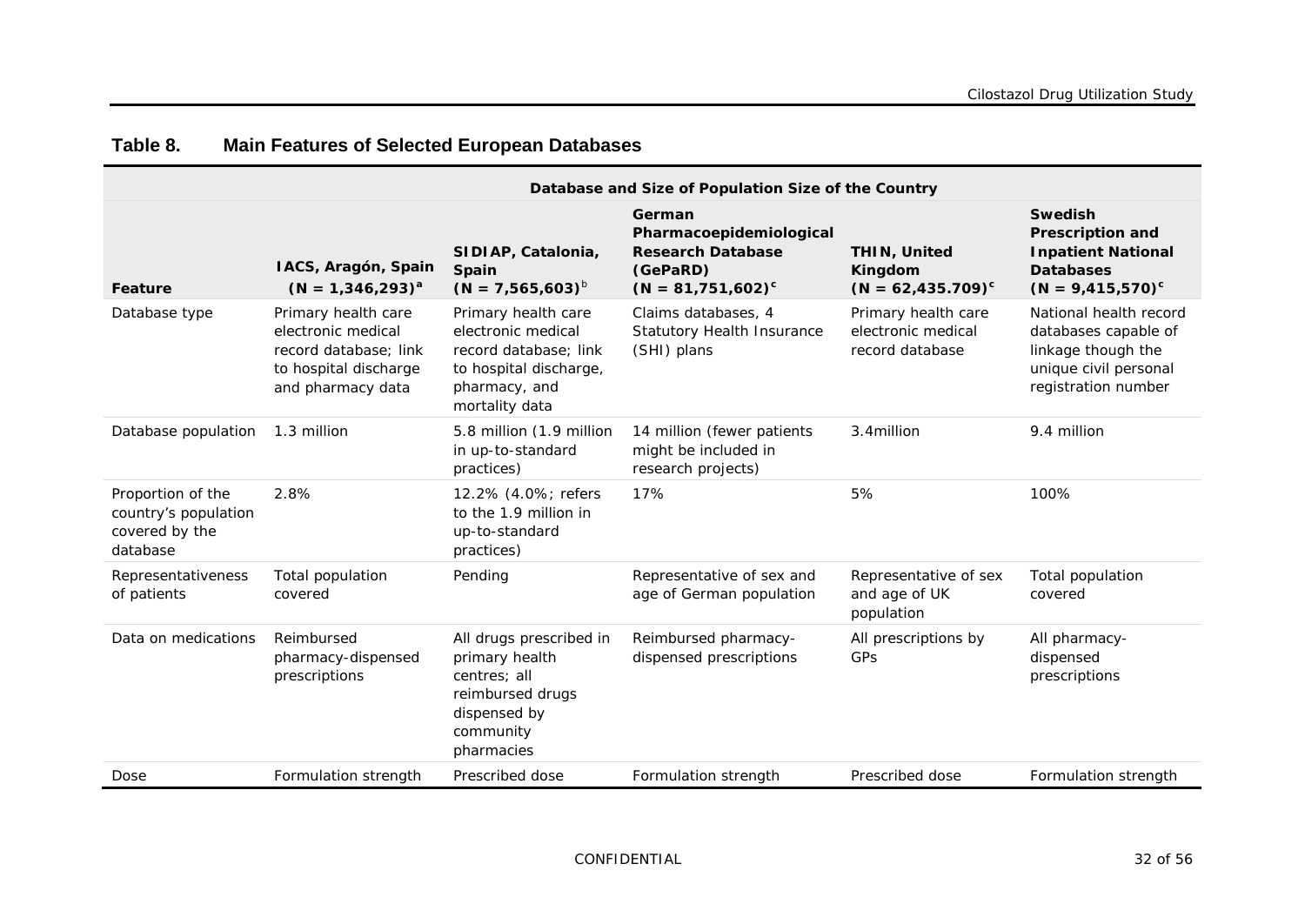|                                                           | Database and Size of Population Size of the Country    |                                                      |                                                                                                   |                                                                                                                                                           |                                                                                                                   |
|-----------------------------------------------------------|--------------------------------------------------------|------------------------------------------------------|---------------------------------------------------------------------------------------------------|-----------------------------------------------------------------------------------------------------------------------------------------------------------|-------------------------------------------------------------------------------------------------------------------|
| Feature                                                   | IACS, Aragón, Spain<br>$(N = 1,346,293)^{a}$           | SIDIAP, Catalonia,<br>Spain<br>$(N = 7,565,603)^{b}$ | German<br>Pharmacoepidemiological<br><b>Research Database</b><br>(GePaRD)<br>$(N = 81,751,602)^c$ | <b>THIN, United</b><br>Kingdom<br>$(N = 62, 435.709)^c$                                                                                                   | <b>Swedish</b><br><b>Prescription and</b><br><b>Inpatient National</b><br><b>Databases</b><br>$(N = 9,415,570)^c$ |
| Duration                                                  | Based on prescriptions                                 | Based on prescriptions                               | Based on prescriptions                                                                            | As indicated in the<br>prescription                                                                                                                       | Based on prescriptions                                                                                            |
| Drug dictionary<br>codes/ therapeutic<br>classification   | <b>ATC</b>                                             | <b>ATC</b>                                           | <b>ATC</b>                                                                                        | Multilex/British<br>National Formulary                                                                                                                    | <b>ATC</b>                                                                                                        |
| Clinical indication                                       | Not specifically<br>recorded but based on<br>proxies   | Not specifically<br>recorded but based on<br>proxies | Not specifically recorded but<br>based on proxies                                                 | Associated with new<br>courses of<br>medications, but<br>completeness is<br>variable<br>Computerised free-<br>text information is<br>available for review | Not specifically<br>recorded but based on<br>proxies                                                              |
| Primary care<br>diagnosis                                 | Yes                                                    | Yes                                                  | Yes<br>Since January 2004                                                                         | Yes                                                                                                                                                       | No. Diagnoses from<br>outpatient hospital<br>clinics are available                                                |
| Hospital diagnosis                                        | Yes                                                    | Yes (CMBD-AH)                                        | Yes                                                                                               | Recorded by GPs                                                                                                                                           | Yes                                                                                                               |
| Recorded by<br>primary care<br>physicians                 | <b>No</b>                                              | <b>No</b>                                            | <b>No</b>                                                                                         | Yes                                                                                                                                                       | <b>No</b>                                                                                                         |
| Available from<br>hospital database<br>or hospital claims | Yes<br>CMBD-AH                                         | Yes<br>CMBD-AH                                       | Yes                                                                                               | Partial linkage to HES                                                                                                                                    | Yes                                                                                                               |
| Disease and<br>procedure codes                            | Primary health care:<br><b>ICPC</b><br>Hospital: ICD-9 | $ICD-10-CM$                                          | <b>ICD-10-GM</b>                                                                                  | Read codes                                                                                                                                                | <b>ICD-10-CM</b>                                                                                                  |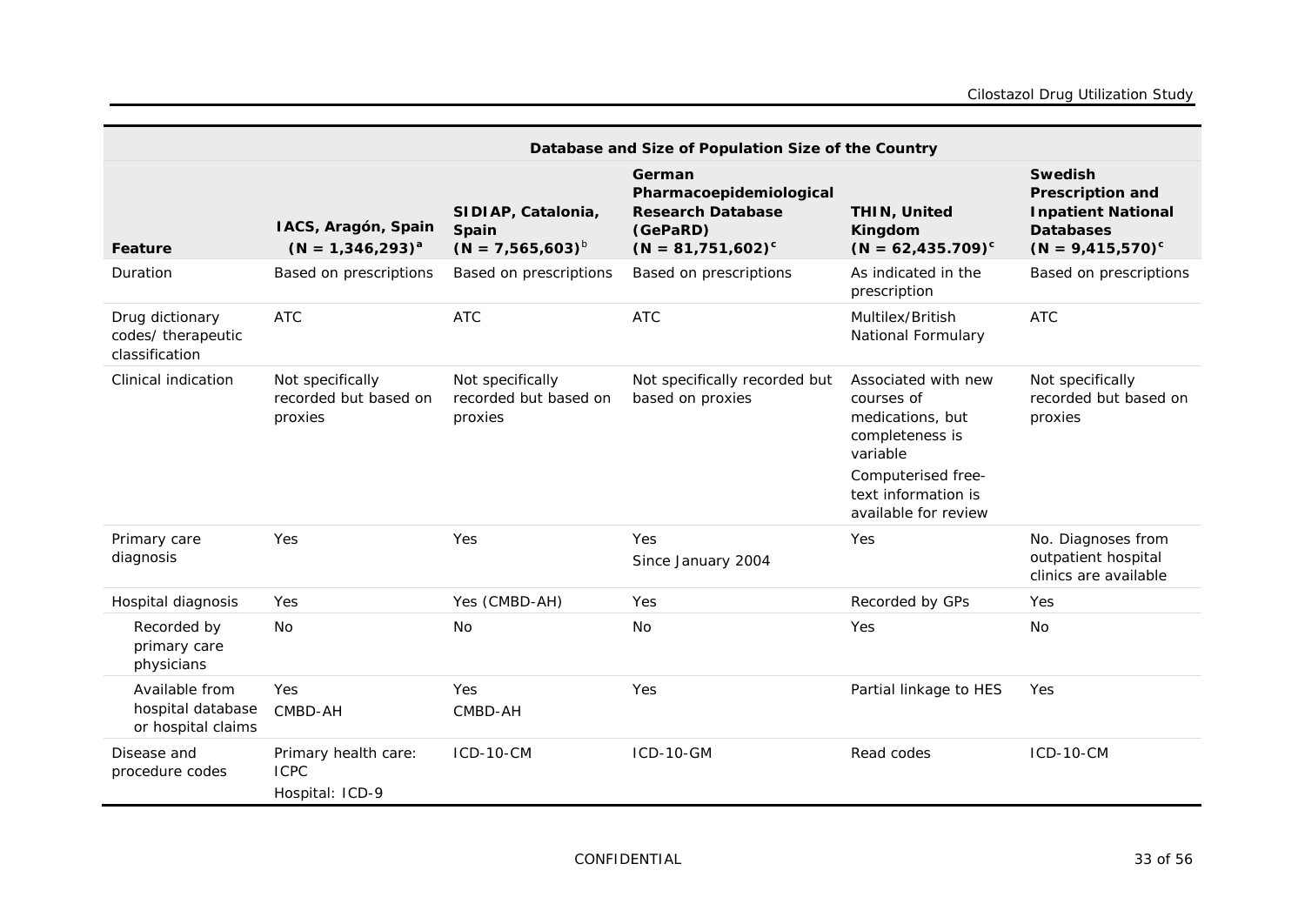| Database and Size of Population Size of the Country |                                                               |                                                               |                                                                                                   |                                                         |                                                                                                                   |  |  |  |  |
|-----------------------------------------------------|---------------------------------------------------------------|---------------------------------------------------------------|---------------------------------------------------------------------------------------------------|---------------------------------------------------------|-------------------------------------------------------------------------------------------------------------------|--|--|--|--|
| Feature                                             | IACS, Aragón, Spain<br>$(N = 1,346,293)^{a}$                  | SIDIAP, Catalonia,<br>Spain<br>$(N = 7,565,603)^{b}$          | German<br>Pharmacoepidemiological<br><b>Research Database</b><br>(GePaRD)<br>$(N = 81,751,602)^c$ | <b>THIN, United</b><br>Kingdom<br>$(N = 62, 435.709)^c$ | <b>Swedish</b><br><b>Prescription and</b><br><b>Inpatient National</b><br><b>Databases</b><br>$(N = 9,415,570)^c$ |  |  |  |  |
| Lifestyle risk factors                              | .No                                                           | Yes                                                           | <b>No</b>                                                                                         | Yes                                                     | N <sub>o</sub>                                                                                                    |  |  |  |  |
| Data availability                                   | Partial since 2005:<br>Complete since 2010                    | Since 2006                                                    | <b>Since 2004</b>                                                                                 | Since 1980                                              | Since July 2005                                                                                                   |  |  |  |  |
| Approximate time<br>lag (updates)                   | 1 year                                                        | 1 year                                                        | 1.5 years                                                                                         | 6 months                                                | 2012 data will be<br>available in 3-40 2013                                                                       |  |  |  |  |
| Approval process for<br>database research           | Data application and<br>ethics committee<br>approval required | Data application and<br>ethics committee<br>approval required | Approvals by SHI and<br>Health Ministry are required                                              | Ethics or scientific<br>approval is required            | Data application and<br>ethics committee<br>approval required                                                     |  |  |  |  |

ATC = Anatomical Therapeutic Chemical; CMBD-AH = Registry of hospital discharge diagnoses and procedures (Conjunto Mínimo Básico de Datos de Altas Hospitalarias); GP = general practitioner; HES = Hospital Episode Statistics; IACS = Aragón Institute of Health Sciences (Instituto Aragonés de Ciencias de la Salud); ICD-10 = International Statistical Classification of Diseases and Related Health Problems, 10th Revision; ICD-10-CM = International Statistical Classification of Diseases and Related Health Problems, 10th Revision, Clinical Modification; ICD-10-GM = International Statistical Classification of Diseases and Related Health Problems, 10th Revision, German Modification; ICPC = International Classification of Primary Care (codes); SHI = Statuary Health Insurance (Germany); SIDIAP = Information System for the Advancement of Research in Primary Care (Sistema d'Informació per al Desenvolupament de la Investigació en Atenció Primària); THIN= The Health Improvement Network Database; UK = United Kingdom.

<sup>a</sup> Gobierno de Aragón [Government of Aragón]. Available at:

http://www.aragon.es/DepartamentosOrganismosPublicos/Organismos/InstitutoAragonesEstadistica/AreasTematicas/Demografia/CifrasPoblacion/ci.02 Cifras\_ofi [ciales\\_poblacion.detalleDepartamento?channelSelected=448c2135fc5fa210VgnVCM100000450a15acRCRD.](http://www.aragon.es/DepartamentosOrganismosPublicos/Organismos/InstitutoAragonesEstadistica/AreasTematicas/Demografia/CifrasPoblacion/ci.02_Cifras_oficiales_poblacion.detalleDepartamento?channelSelected=448c2135fc5fa210VgnVCM100000450a15acRCRD) Accessed 19 November 2012.

<sup>b</sup> Generalitat de Catalunya. Available at: [http://www.gencat.cat/catalunya/eng/coneixer-poblacio.htm.](http://www.gencat.cat/catalunya/eng/coneixer-poblacio.htm) Accessed 19 November 2012.

<sup>c</sup> Population data from Eurostat. 2011. Available at: [http://epp.eurostat.ec.europa.eu/portal/page/portal/population/data/database.](http://epp.eurostat.ec.europa.eu/portal/page/portal/population/data/database) Accessed 22 August 2012.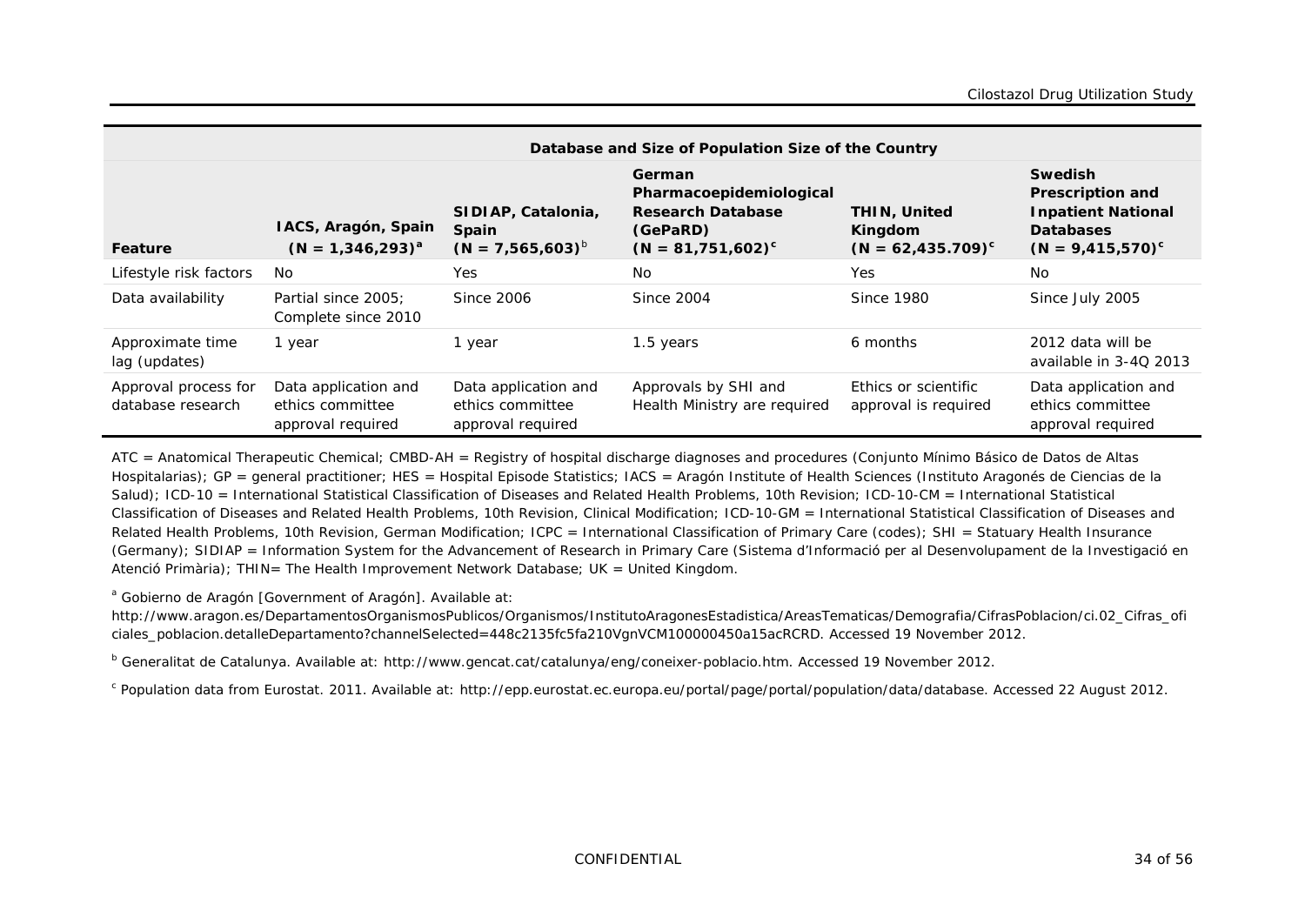## <span id="page-34-0"></span>**9.5 Study Size**

The study size is driven by the uptake of cilostazol in the populations from which the automated databases obtain data. For each database, we will identify all new users of cilostazol since the drug became available in the country.

We ascertained the preliminary number of users of cilostazol in SIDIAP, THIN, and Swedish databases [\(Table](#page-34-1) 9). For the GePaRD, we estimated the number of users of cilostazol in the database based on the sales data in Germany provided by Otsuka. For IACS in Spain, the number of users is yet to be ascertained. Overall, the estimated total number of users in the study databases is approximately between 11,000 and 17,000 (pending number of users from IACS and confirmation from the GePaRD and Sweden). This estimation does take into account the study exclusion criterion of 6 months of continuous enrolment in the database.

| Database               | Preliminary<br><b>Number of Users</b> | Comment                                                                          |
|------------------------|---------------------------------------|----------------------------------------------------------------------------------|
| IACS, Spain            | Pending                               |                                                                                  |
| SIDIAP, Spain          | 3,375                                 | Identified in the database                                                       |
| GePaRD, Germany        | 4,867 to 9,735                        | Estimated from sales data in Germany                                             |
| THIN, UK               | 1,640                                 | Identified in the database                                                       |
| Sweden (users by year) |                                       | Identified in the Swedish National Pharmacy<br>Register <sup>a</sup>             |
| 2008                   | 441                                   |                                                                                  |
| 2009                   | 934                                   |                                                                                  |
| 2010                   | 1,170                                 |                                                                                  |
| 2011                   | 1.067                                 |                                                                                  |
| 2008-2011              | 1,800 to 2,200                        | Estimated minimum and maximum number of<br>unique users for the period 2008-2011 |

#### <span id="page-34-1"></span>**Table 9. Preliminary Number of Users of Cilostazol in the Study Databases**

<sup>a</sup> National Board of Health and Welfare. Statistics database. Available at: <http://www.socialstyrelsen.se/statistik/statistikdatabas> and Drug statistics. Available at:

[http://192.137.163.49/sdb/lak/val.aspx.](http://192.137.163.49/sdb/lak/val.aspx) Accessed November 2012.

In [Table](#page-35-3) 10 we present the level of precision in different scenarios of available number of users of cilostazol for different prevalence of diseases and conditions including off-label use. In general, the 95% level of confidence is adequate for prevalences as low as 1% and 1,500 users of cilostazol.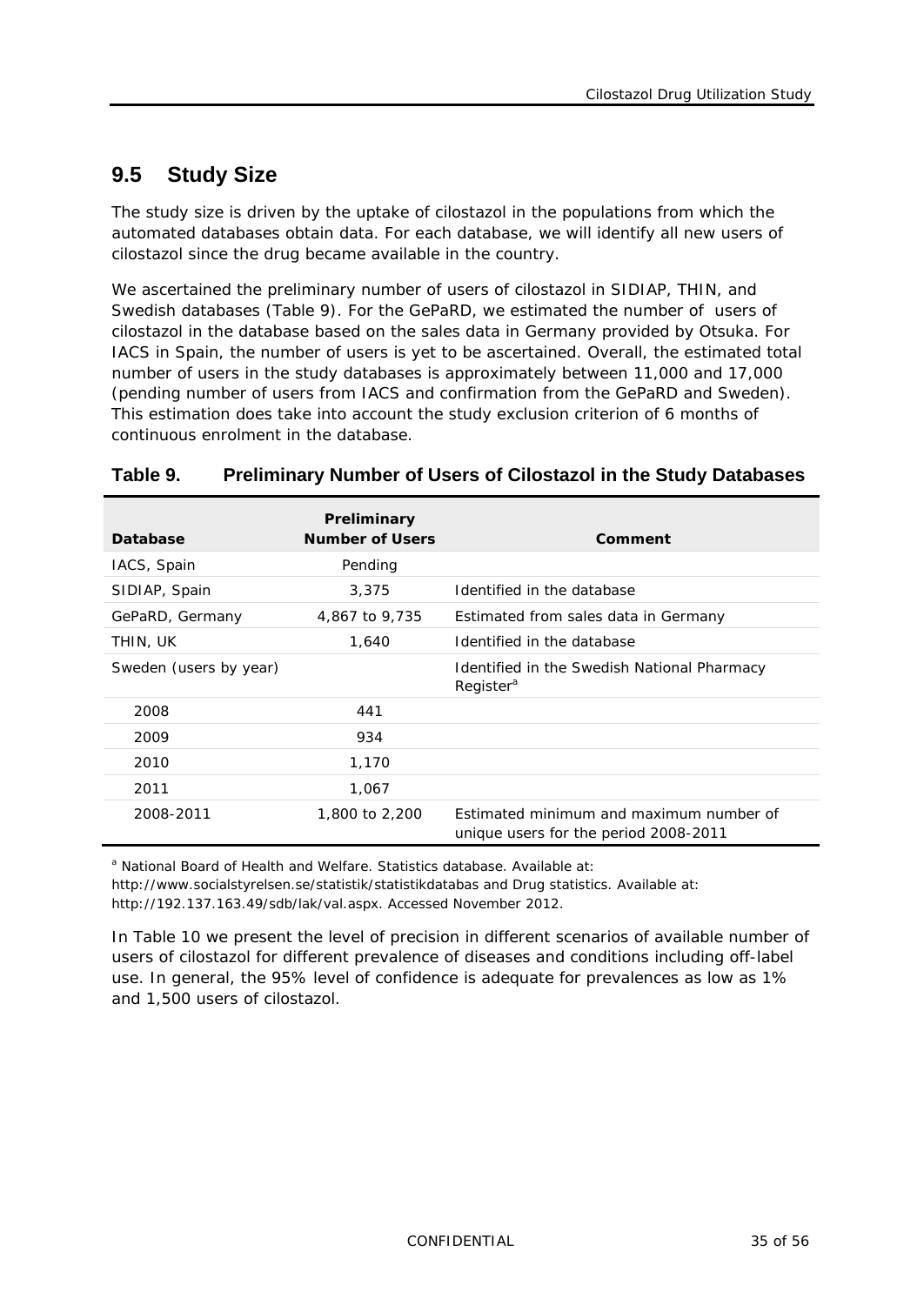| Number of       |     |       |     | Lower and Upper Bounds of 95% Confidence Intervals for Various |     | Prevalences of Diseases (%) |     |     |     |      |
|-----------------|-----|-------|-----|----------------------------------------------------------------|-----|-----------------------------|-----|-----|-----|------|
| <b>Patients</b> |     | $1\%$ |     | 2%                                                             |     | 5%                          |     | 7%  |     | 10%  |
| 1,500           | 0.6 | 1.6   | 1.4 | 2.8                                                            | 4.0 | 6.2                         | 5.8 | 8.4 | 8.6 | 11.6 |
| 2,000           | 0.6 | 1.5   | 1.4 | 2.7                                                            | 4.1 | 6.0                         | 5.9 | 8.2 | 8.7 | 11.4 |
| 4,000           | 0.7 | 1.4   | 1.6 | 2.5                                                            | 4.3 | 5.7                         | 6.2 | 7.8 | 9.1 | 11.0 |
| 6,000           | 0.8 | 1.3   | 1.7 | 2.4                                                            | 4.5 | 5.6                         | 6.4 | 7.7 | 9.3 | 10.8 |
| 8,000           | 0.8 | 1.2   | 1.7 | 2.3                                                            | 4.5 | 5.5                         | 6.5 | 7.6 | 9.4 | 10.7 |

#### <span id="page-35-3"></span>**Table 10. Binomial Confidence Intervals for Different Study Sizes and Prevalence of Disease and Conditions Including Off-Label Use**

<span id="page-35-0"></span>Note: Calculated with Episheet (Rothman, 2011).

### **9.6 Data Collection and Management**

Routine procedures will include checking electronic files, maintaining security and data confidentiality, following analysis plans, and performing quality-control checks of all programmes. Each database custodian will maintain any patient-identifying information securely on site according to internal standard operating procedures.

Security processes will be in place to ensure the safety of all systems and data. Every effort will be made to ensure that data are kept secure so that they cannot be accessed by anyone except select study staff.

Appropriate data storage and archiving procedures will be followed (i.e., storage on CD-ROM or DVD), with periodic backup of files to tape. Standard procedures will be in place at each research centre to restore files in the event of a hardware or software failure.

### <span id="page-35-1"></span>**9.7 Data Analysis**

The use of cilostazol will be ascertained by the following analysis. Draft shells of the analysis tables are provided in a separate Excel file (Cilostazol shell analysis tables Final.xlsx).

### <span id="page-35-2"></span>*9.7.1 Number of Users and Patterns of Use*

Analysis Tables 1 and 2: Use of cilostazol during the study period. Number of users; number of prescriptions; number of packages; total number of DDDs; mean number and standard deviation (SD) of packages and DDDs per prescription; and mean (SD) number of prescriptions, packages, and DDDs per user. Analysis will be stratified by year of start of cilostazol and formulation: 50 mg and 100 mg (Analysis Table 1), and by formulation and package size (Analysis Table 2).

Analysis Table 3: Distribution of users at the start date. Number of users, number of prescriptions, number of packages, number of DDDs, mean (SD) number of packages per user, and mean (SD) number of DDDs per user will be ascertained at the start date for each combination of formulation and package size.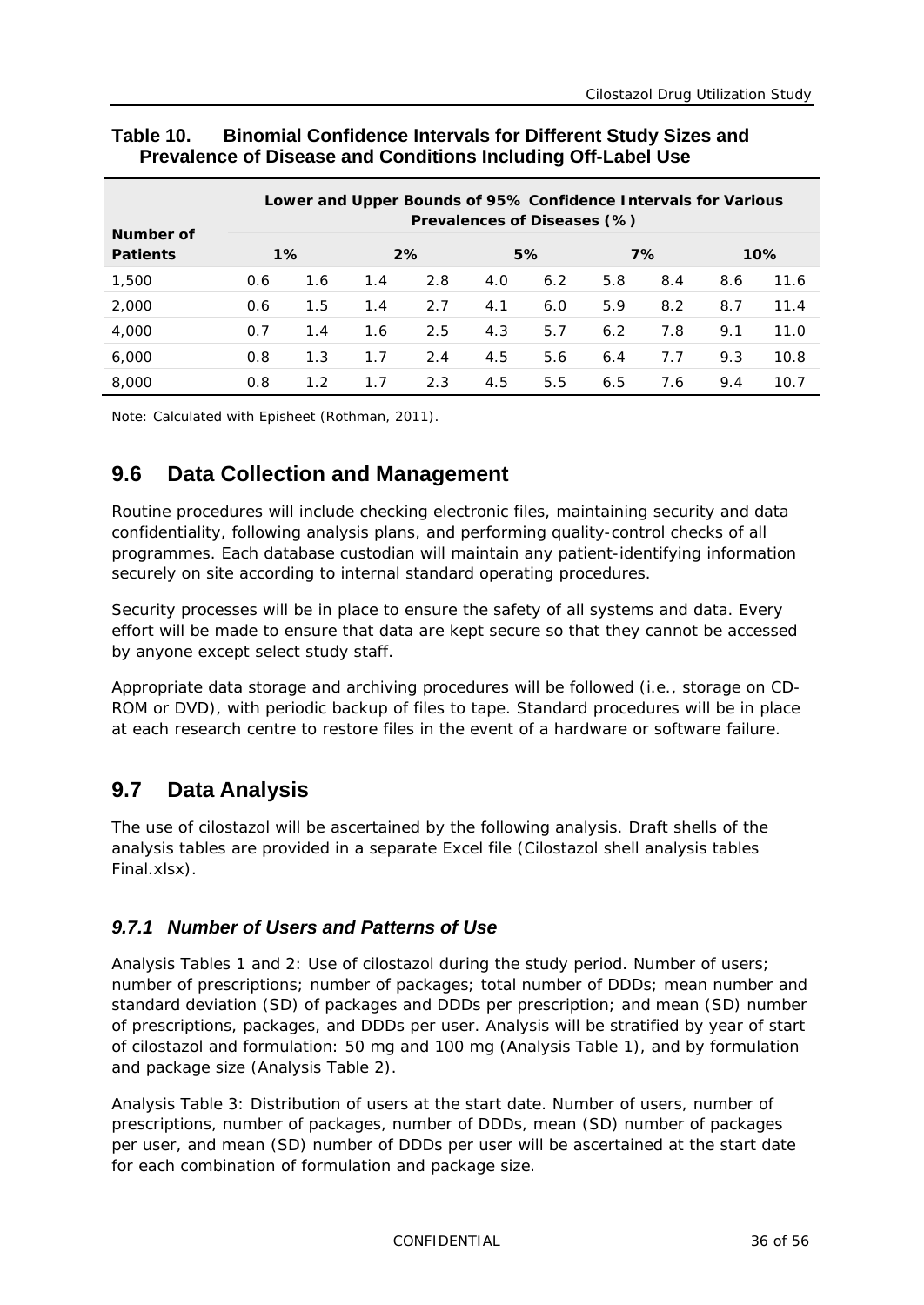Analysis Table 4: Age and sex distribution of users at the start date. The number and percentage of users at the start date will be described by sex and the following groups of age (in years): (1) < 18, 18-29, 30-39, 40-49, 50-59, 60-69, 70-79, ≥ 80 and (2) < 70 and  $\geq$  70. In addition, the mean (SD) of age by sex will be calculated.

Analysis Table 5: Daily dose at the start date. Daily dose prescribed at the start date will be calculated using the recorded information on strength and quantity prescribed and the days of supply of the first prescription for cilostazol. The daily dose prescribed at the start date will be described by sex and age group (< 70 years,  $\ge$  70 years).

Analysis Table 6: Person-years of use. Person-years of use will be accumulated for each user of cilostazol and across all users. Person-years of use will be described by sex and age (< 70 years,  $\geq$  70 years). The mean (SD), median, 25th percentile, and 75th percentile (P75) of person-years will be calculated by sex and age group (< 70 years,  $\geq$  70 years).

Analysis Table 7: Duration of continuous use. Duration of use refers to the duration of continuous treatment with cilostazol. Duration will be ascertained by the total number of days of supply of consecutive prescriptions, defined as those prescribed with a maximum interval of 60 days between dates of consecutive prescriptions. Sensitivity analyses will be conducted for a maximum interval of 90 days between dates of consecutive prescriptions. Person-years of consecutive use will be accumulated for each user of cilostazol and across all users. Person-years of consecutive use will be described by sex and age group (< 70 years,  $\geq$  70 years). The mean (SD), median, 25th percentile, and 75th percentile of person-years of consecutive use will be calculated by sex and age group (< 70 years,  $\geq$  70 years).

#### <span id="page-36-0"></span>*9.7.2 Characterisation of Users at the Start Date*

Analysis Table 8: Comorbidity at the start date. Users of cilostazol will be characterised according to the presence of comorbidity at any time before the start date. Comorbidity will be assessed for each disease/condition detailed in Analysis Table 3. The number and percentage of users with comorbidity at the start date will be calculated by sex and age group (< 70 years,  $\geq$  70 years).

Analysis Table 9: Comedications at the start date. Users of cilostazol will be characterised according to the use of other medications within 6 months before the start date. Comedications to be assessed are those listed in Analysis Table 4. The number and percentage of users treated with other medications at the start date will be calculated by sex and age group ( $<$  70 years,  $\geq$  70 years).

#### <span id="page-36-1"></span>*9.7.3 Use of Medications Potentially Interacting With Cilostazol*

Analysis Tables 10, 11, 12, and 13: Use of medications potentially interacting with cilostazol will be assessed at the start date (Analysis Table 10), during current use of cilostazol (Analysis Table 11), during consecutive use of cilostazol (Analysis Table 12), and at any of these times (Analysis Table 13). The list of relevant medications potentially interacting with cilostazol is presented in Analysis Table 5 and protocol Annex 3. The number and percentage of concurrent users of each potentially interacting medication will be calculated by sex and age group ( $<$  70 years,  $\geq$  70 years).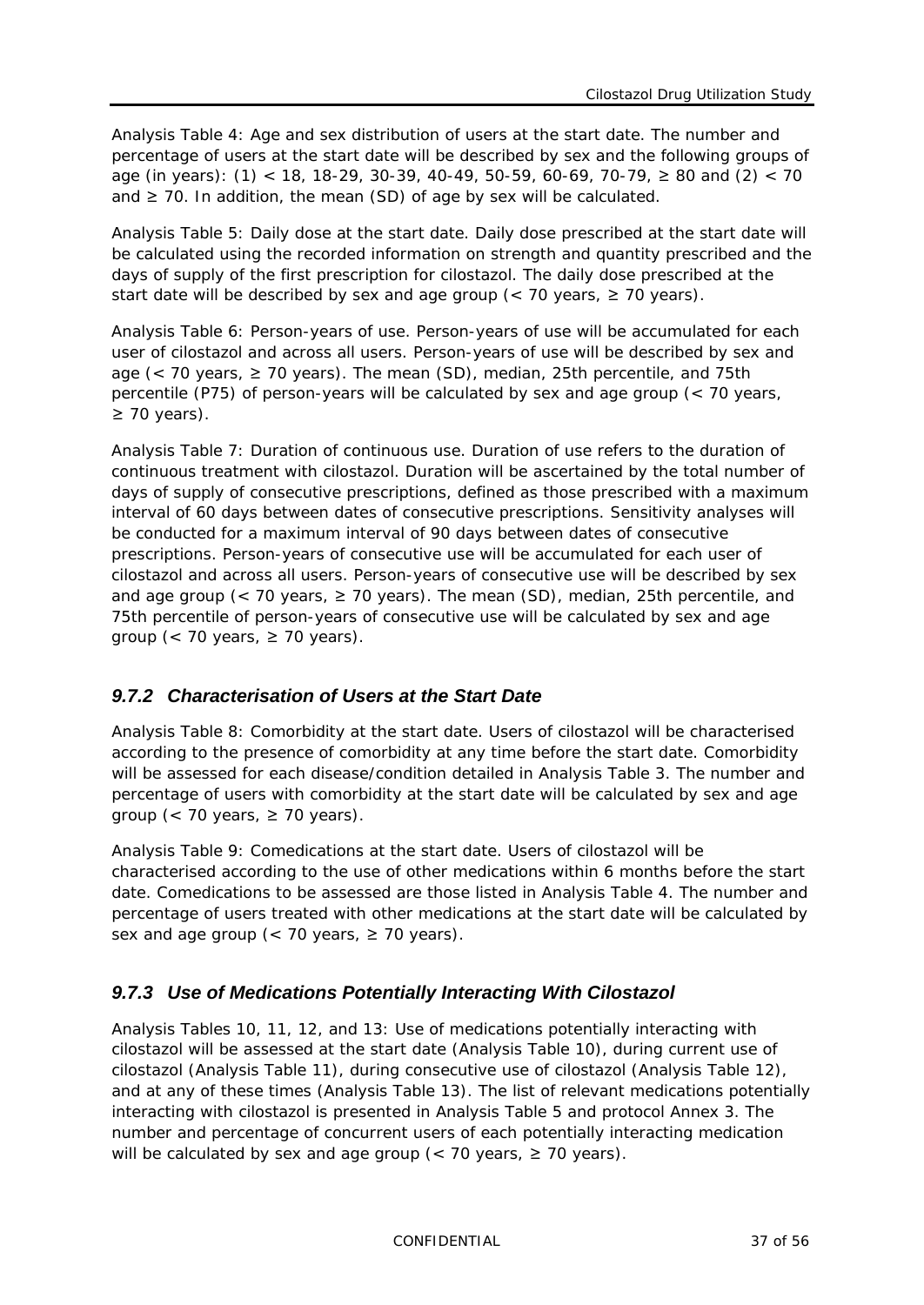### <span id="page-37-0"></span>*9.7.4 Concurrent Use of Antithrombotic Agents*

Analysis Tables 14 and 15: Concurrent use of cilostazol and antithrombotic agents including platelet aggregation inhibitors will be assessed at the start date (Analysis Table 14) and at any time during the study period (Analysis Table 15). The number and percentage of concurrent users of antithrombotic agents will be calculated by sex and age group (< 70 years,  $\geq$  70 years).

Analysis Table 16: Users of cilostazol treated with platelet aggregation inhibitors. The number and percentage of users of cilostazol concurrently treated with platelet aggregation inhibitors at the start date who discontinue treatment with platelet aggregation inhibitors during follow-up will be calculated by sex and age group (< 70 years,  $\geq 70$  years).

#### <span id="page-37-1"></span>*9.7.5 Assessment of Changes to the Summary of Product Characteristics*

Analysis Tables 17 and 18: The number and percentage of users by sex and age group  $\langle$  < 70 years,  $\geq$  70 years) will be calculated for the following conditions:

- Smoking: current, past, non-smoker (Analysis Table 17)
- At least one visit with a general practitioner or specialist between 3 months and 4 months after the start date (Analysis Table 17)
- At least one visit for intermittent claudication with a general practitioner or specialist between 3 months and 4 months after the start date (Analysis Table 17)
- Discontinuation of cilostazol between 3 months and 4 months after the start date (Analysis Table 17)
- Diagnosis within 6 months before the start date: unstable angina, myocardial infarction, or coronary intervention (Analysis Table 17)
- Concurrent use of cilostazol and two or more platelet aggregation inhibitors (Analysis Table 17)
- Reduction of daily dose of cilostazol from 100 mg to 50 mg among concurrent users of cilostazol and potentially interacting medications (Analysis Table 18)

Analysis Table 19: Rates of visits to general practitioners and/or specialists among users at increased risk of serious cardiac events (patients with history of arrhythmias, coronary heart disease, or hypotension). Rates of visits per 100 person-years and 95% confidence intervals (CI) will be calculated for these patients and for those who are not considered at increased risk of serious cardiac events. Rate ratios and 95% CIs will be estimated comparing the rates in patients with increased risk with rates in patients without increased risk.

#### <span id="page-37-2"></span>*9.7.6 Assessment of Contraindications*

Analysis Table 20: Contraindications for cilostazol currently listed in the SmPC will be assessed at the start date according to the following time frames:

 Diagnosis recorded at any time before the start date: renal failure, liver disease, congestive heart failure, diabetic retinopathy, arrhythmias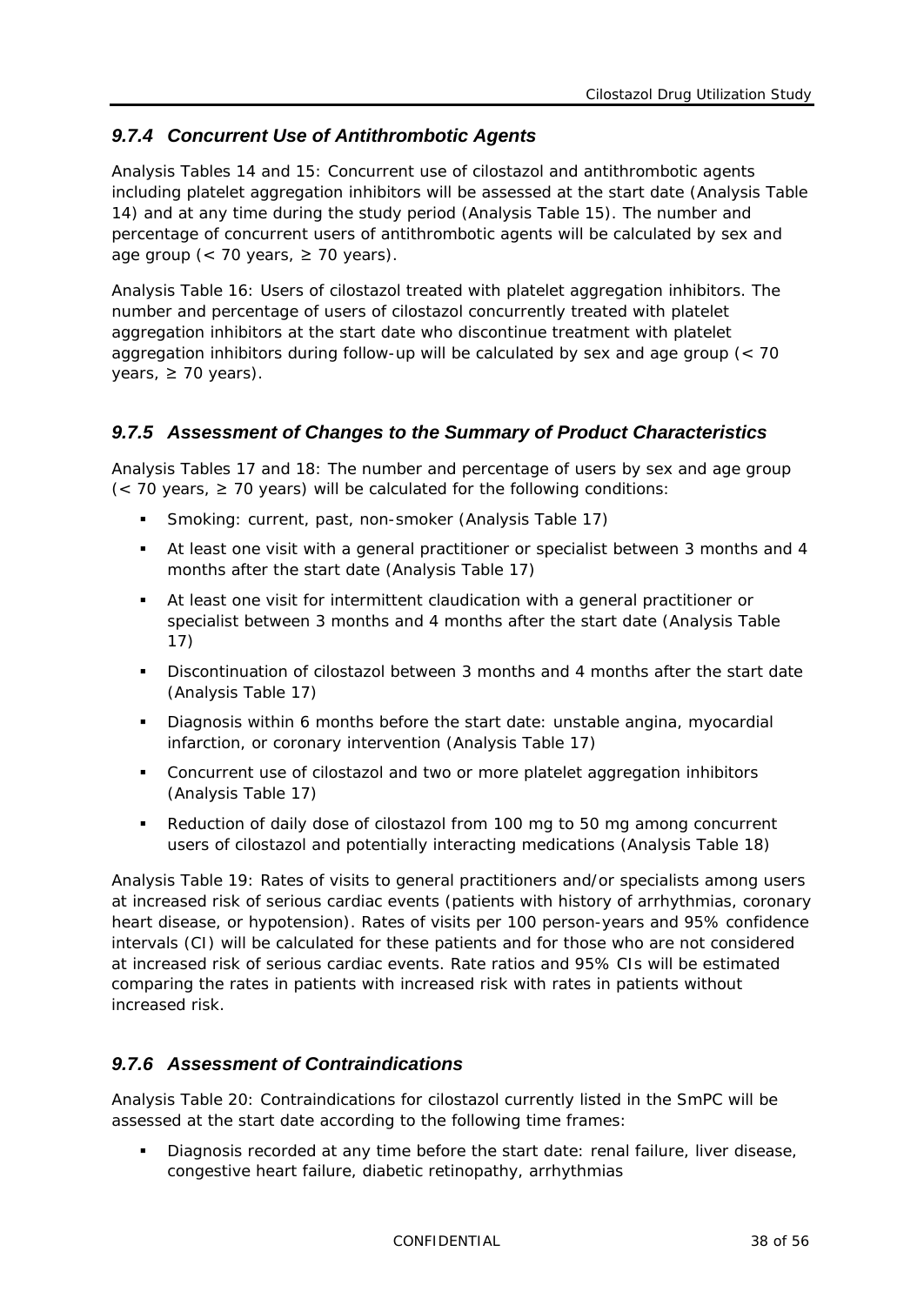Diagnosis recorded within 6 months before the start date: active peptic ulcer, recent cerebral hemorrhage

The number and percentage of patients with contraindications will be calculated by sex and age group (< 70 years,  $\geq$  70 years).

#### <span id="page-38-0"></span>*9.7.7 Indications and Off-Label Use*

Analysis Table 21: The number and percentage of users by sex and age group (< 70 years, ≥ 70 years) will be calculated for each indication associated with the initiation of treatment according to the on-label and off-label use of cilostazol. The overall number, percentage, and 95% CI of patients prescribed according to the on-label and off-label use of cilostazol will be calculated by sex and age group (< 70 years, ≥ 70 years).

#### <span id="page-38-1"></span>*9.7.8 Assessment of hospitalisations during treatment with cilostazol*

Analysis Table 22: Percentage of users of cilostazol with at least one hospitalisation for any cause during consecutive use of cilostazol.

#### <span id="page-38-2"></span>*9.7.9 Speciality of Prescribers at the Start Date*

Analysis Table 23: New users of cilostazol will be described according to the type of prescriber of the first prescription for cilostazol. The number and percentage of users by sex and age group (< 70 years,  $\geq$  70 years) will be calculated according to each prescriber speciality: general practitioner, cardiologist, vascular specialist, endocrinologist, other.

### <span id="page-38-3"></span>**9.8 Quality Control**

Standard operating procedures at each research centre will be used to guide the conduct of the study. These procedures include internal quality audits, rules for secure and confidential data storage, methods to maintain and archive project documents, qualitycontrol procedures for programming, standards for writing analysis plans, and requirements for senior scientific review.

All programming written by one study analyst will be reviewed independently by a different analyst, with oversight by a senior statistician. All key study documents, such as the analysis plan, abstraction forms, and study reports, will undergo quality-control review, senior scientific review, and editorial review.

For work conducted at RTI Health Solutions, an independent Office of Quality Assurance will perform audits and assessments that involve various aspects of the project, including but not limited to education and training documentation, data entry and data transfer procedures and documentation, and institutional review board (IRB) documentation. Such audits will be conducted by the Office of Quality Assurance according to established criteria in standard operating procedures and other applicable procedures.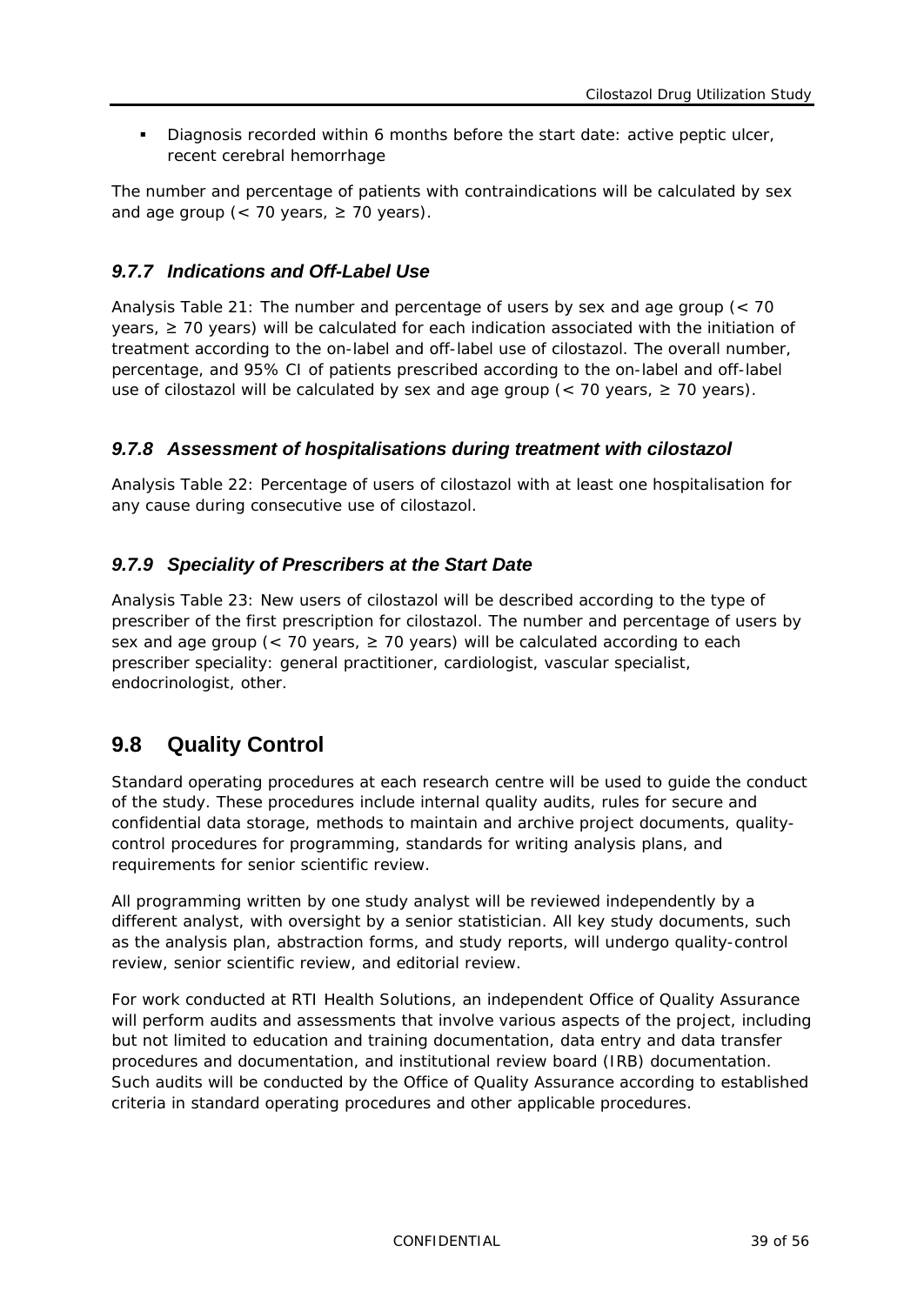### <span id="page-39-0"></span>**9.9 Limitations of the Research Methods**

Drug utilisation studies conducted in automated health databases allow identification of patients who are prescribed or dispensed the drugs of interest and characterisation of these patients according to prior medical history, use of medications, and patterns of use of medications. Health care databases have become a useful tool for conducting research to study the safety of drugs as information on diagnoses and treatments is recorded on an ongoing basis (Schneeweiss and Avorn, 2005).

However, the use of automated health databases for research has some limitations, mainly related to the type and completeness of the recorded information. Regarding prescription data, databases provide detailed information on prescribed and/or dispensed medications but not on the actual use of the medications by patients. Thus, patients may be classified as exposed when they are not actually taking the drug. Databases often do not record the intended duration of use of each prescription (days of supply), and this needs to be estimated from the interval between consecutive prescriptions. Overall, this can result in misclassification of drug exposure. Sensitivity analysis assuming different lengths of duration of use can help to address exposure misclassification. In this DUS, we plan to assess the duration of each prescription of cilostazol through the interval between consecutive prescriptions and the total duration of use by assuming two interval scenarios of 60 days and 90 days between prescriptions. Another limitation on the assessment of medication use in databases is that over-the-counter medications are usually not recorded. Therefore, we are not able to ascertain the concomitant use of cilostazol and non-prescribed aspirin. The use of external data (e.g., health surveys), when available, might help to quantify the use of over-the-counter medications.

Regarding the recording of clinical information, databases based on electronic medical records (e.g., THIN) usually provide data on findings of physical examinations and results of diagnostic tests. Health habits (e.g., smoking, use of alcohol) are usually recorded, at least partially, in these databases. In other databases, clinical information is restricted to clinical diagnoses such as hospital discharge diagnoses, and health habits are not recorded. For the conduct of this DUS, smoking can be partially assessed in THIN and GePaRD. Regarding the indication of treatment and off-label use, this can be evaluated in the THIN database by manual review of computerised information and freetext comments. General practitioners in the UK usually record the indication for new treatments although the recording may be incomplete. In the other study databases, the assessment of treatment indication and off-label use will be approximated by looking at diagnosis codes and use of medications before and at the start date.

# <span id="page-39-1"></span>**10 Protection of Human Subjects**

This is a retrospective, noninterventional study and does not pose any risks for patients. All data collected in the study will be de-identified with no breach of confidentiality with regards to personal identifiers or health information. Each database research partner will apply for an independent ethics committee review and/or other approvals according to local regulations; in addition, RTI Health Solutions as the coordinating centre will obtain approval from the RTI International institutional review board.

Data protection and privacy regulations will be observed in collecting, forwarding, processing, and storing data from study participants.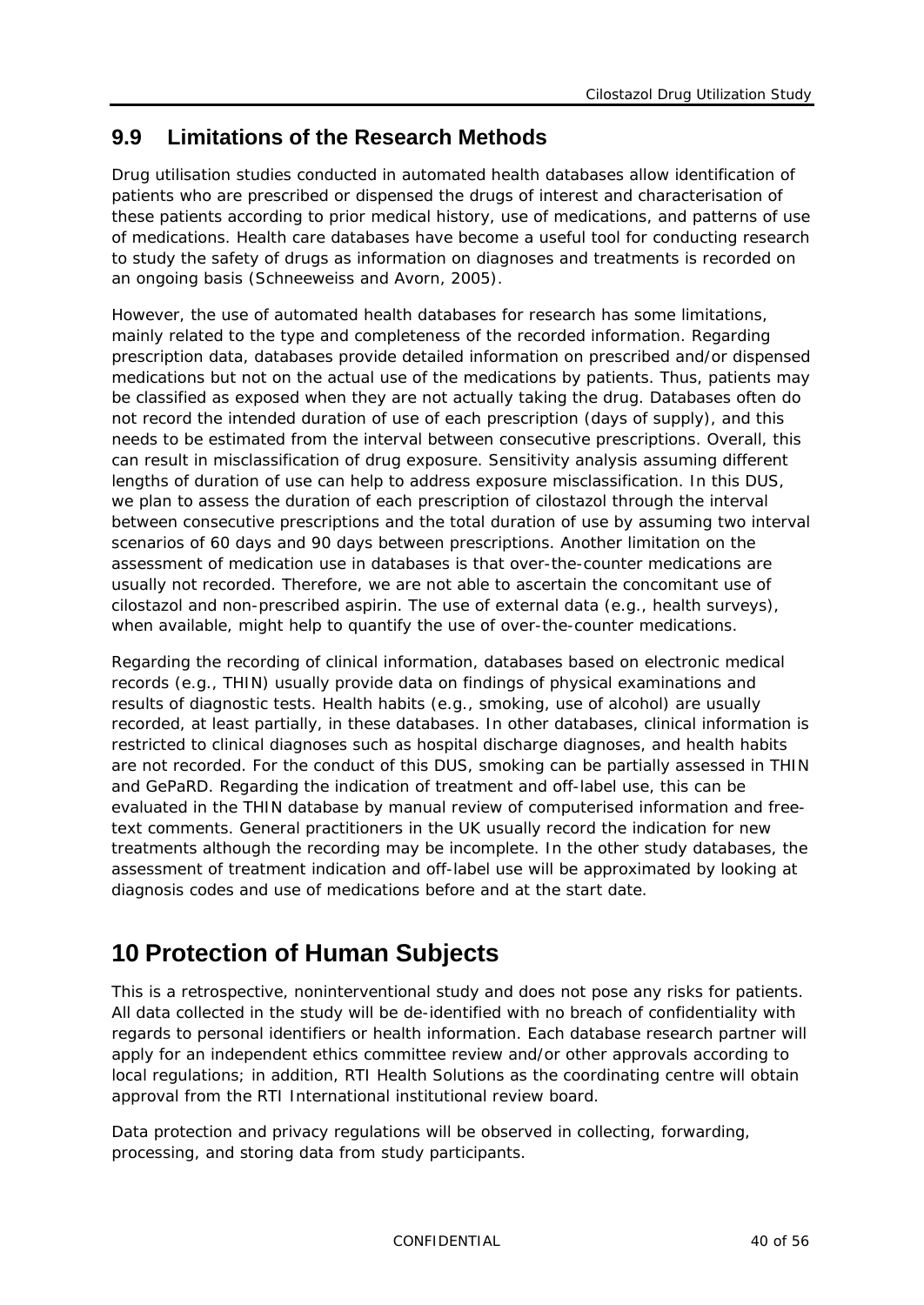# **RTI International**

RTI International holds a Federal-Wide Assurance from the Department of Health and Human Services, Office for Human Research Protections, that allows the organisation to review and approve human subjects protocols through its IRB committees. RTI International currently has three IRB committees available to review research protocols. One IRB committee is constituted to review medical research and has two members who are MDs. These IRBs have been audited by the United States Food and Drug Administration and are fully compliant with applicable regulatory requirements. RTI Health Solutions will obtain approval for the study from the RTI International IRB.

# **IACS, Aragon, Spain**

The final study protocol will be submitted to the local ethics committee.

## **SIDIAP, Catalonia, Spain**

The final study protocol will be submitted to the local ethics committee.

### **GePaRD, Germany**

For the GePaRD, approval is needed from the four SHI agencies providing data to the GePaRD. A summary of the protocol will be provided to the SHI agencies, outlining the public health importance of the research question. After obtaining approval from the SHI agencies, approval of the project has to be obtained from the Federal Ministry of Health. Approval from an IRB is not required in Germany because this study is based on pseudonymous data.

# **THIN, UK**

In the UK, all research involving data collected from National Health Service patients must be approved by a research ethics committee. The research ethics committee is convened to provide independent advice to participants, researchers, funding bodies, sponsors, employers, care organisations, and professionals on the extent to which proposals for research studies and clinical audit projects comply with recognised ethical standards.

The Multicentre Research Ethics Committee (MREC) reviews studies and clinical audit (data collection) projects that involve patients from several local areas. Several MRECs are located throughout the country; however, the THIN Data Collection Scheme was approved by the South-East Multicentre Research Ethics Committee (SE-MREC).

The final study protocol will be submitted to the MREC. THIN requires that any study using THIN data that will be published or for which results will be communicated to third parties must receive MREC approval before proceeding (http://www.thinuk.com/mrec.htm).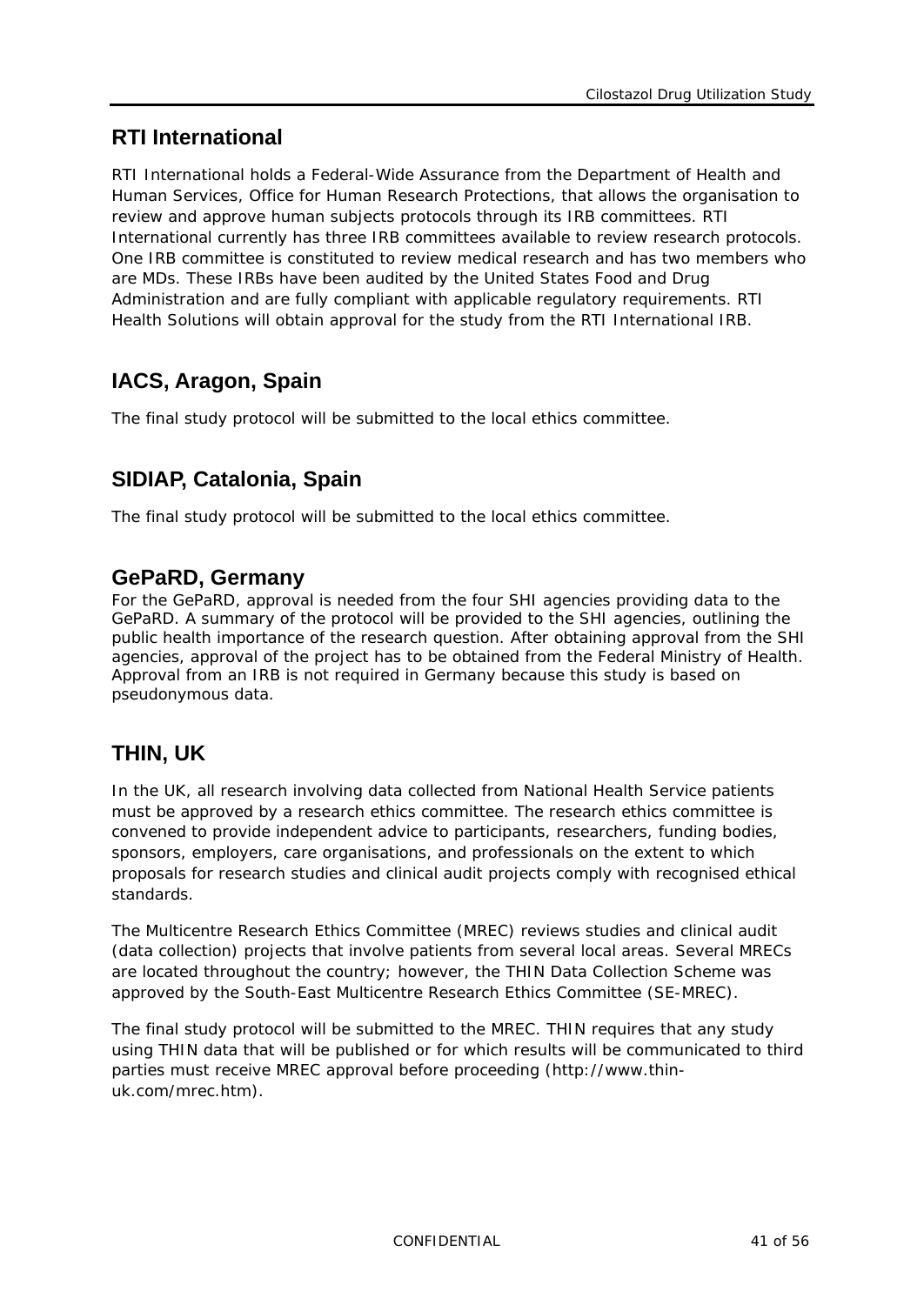### **Sweden**

The Swedish National Inpatient Register (IPR) is regulated by the Health Care Data Register Act (1998:543; Lag om hälsodataregister) and the IPR ordinance (2001:707; Förordning om patientregister hos Socialstyrelsen). It is mandatory for all physicians, private and publicly funded, to deliver data to the IPR. Data from the IPR are subjugated to the Health and Medical Services Act (1982:763; Hälso och sjukvårdslag) and the Patient Data Act (2008:355; Patientdatalag). Of special importance to the regulation of Swedish medical research and health care is also the Public Access to Information and Secrecy Act (2009:400, Offentlighets-och sekretesslagen).

The final study protocol will be submitted to the ethics committee and the Statistical Authority (Centre for Epidemiology, National Board of Health and Welfare).

### <span id="page-41-0"></span>**10.1 Other Good Research Practice**

The study will be conducted in accordance with Guidelines for Good Pharmacoepidemiology Practices (GPP) developed by the International Society for Pharmacoepidemiology (ISPE) (2007).

The study will be conducted in accordance to the European Network of Centres for Pharmacoepidemiology and Pharmacovigilance (ENCePP) Guide on Methodological Standards in Pharmacoepidemiology (ENCePP, 2012a). The ENCePP Checklist for Study Protocols will be completed (ENCePP, 2011); see Annex 2.

The study is a postauthorisation safety study (PASS) and will comply with the definition of the noninterventional (observational) study provided in the 2012 Guideline on Good Pharmacovigilance Practice (GVP): Module VIII – Post-Authorisation Safety Studies (EMA, 2012a).

<span id="page-41-1"></span>The study will be registered in the ENCePP electronic register of studies (ENCePP, 2010).

# **11 Management and Reporting of Adverse Events/Adverse Reactions**

Based on current guidelines from ISPE (2007, Section VI) and the EMA (2012b, Section VI:C.1.2.1), noninterventional studies such as the one described in this protocol, conducted using medical chart reviews or electronic claims and health care records, do not require expedited reporting of suspected adverse events/reactions. Based on the data used for this study, no suspected adverse events/reactions are expected.

# <span id="page-41-2"></span>**12 Plans for Disseminating and Communicating Study Results**

The study protocol, study progress reports, and final study report will be included in regulatory communications in line with the risk management plan, Periodic Safety Update Reports (PSURs), and other regulatory milestones and requirements. Study reports will be prepared using a template following GVP Module VIII, Section B.6.3 (EMA, 2012 module VIII).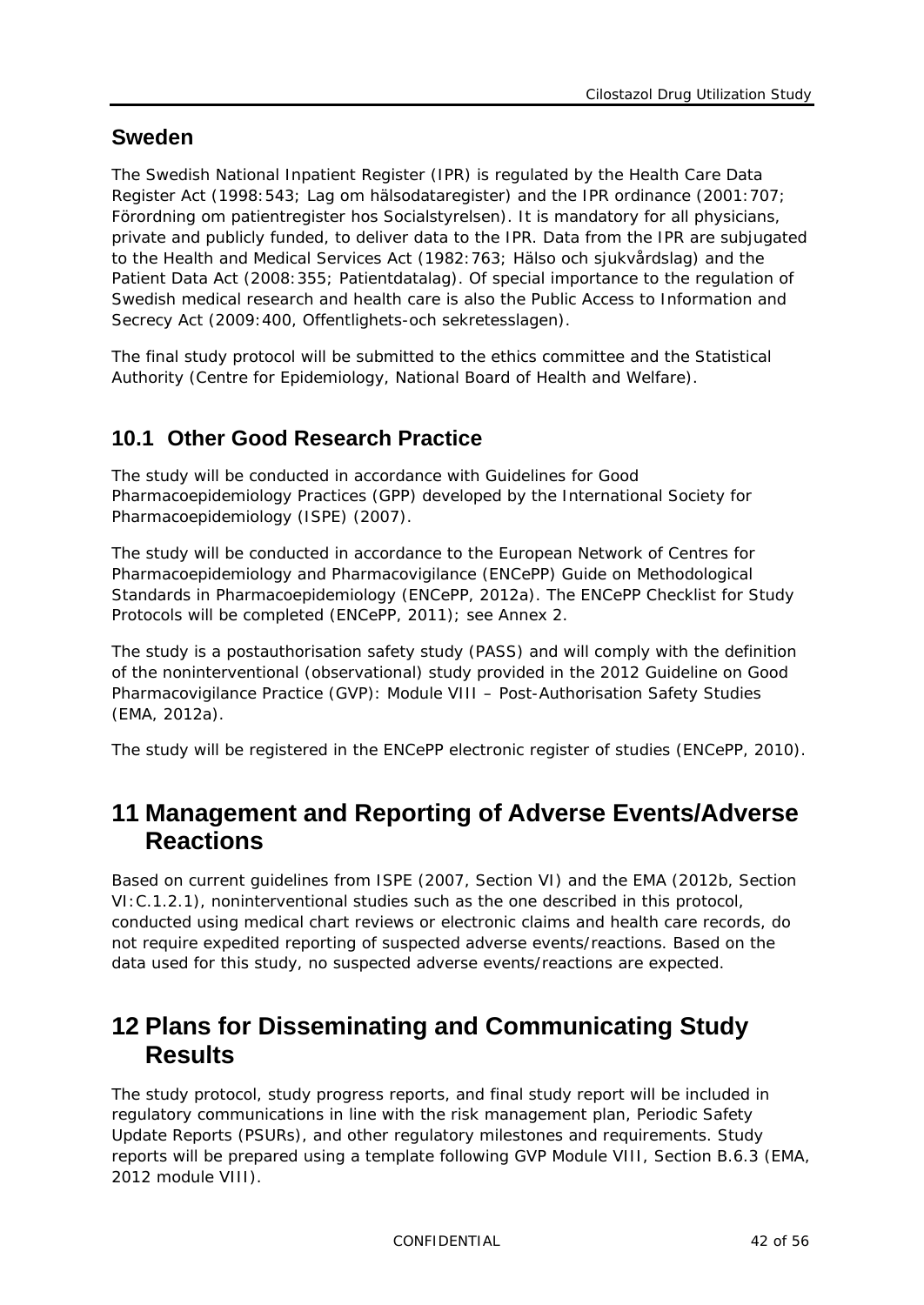In its Guidelines for Good Pharmacoepidemiology Practices (GPP), ISPE (2007, Section V) contends that "there is an ethical obligation to disseminate findings of potential scientific or public health importance"; for example, results pertaining to the safety of a marketed medication. Publication of study results will be considered. Publications will follow guidelines, including those for authorship, established by the International Committee of Medical Journal Editors (2010). When reporting results of this study, the appropriate Strengthening the Reporting of Observational Studies in Epidemiology (STROBE) checklist will be followed (STROBE, 2007).

Communication via appropriate scientific venues, e.g., International Society for Pharmacoepidemiology, will be considered.

The marketing authorisation holder and the principal investigators (e.g., the principal investigators at the study coordinating center and database research centers) will agree upon a publication policy allowing the principal investigators to independently prepare publications based on the study results, irrespective of data ownership. The marketing authorisation holder will be entitled to view the results and interpretations included in the manuscript and provide comments prior to submission of the manuscript for publication (EMA, 2012, Section VIII.B.7; module VIII).

# <span id="page-42-0"></span>**13 References**

- Bolíbar B, Fina Avilés F, Morros R, Garcia-Gil MDELM, Hermosilla E, Ramos R, et al.; Grupo SIDIAP. SIDIAP database: electronic clinical records in primary care as a source of information for epidemiologic research [Article in Spanish]. Med Clin (Barc). 2012 May 19;138(14):617-21.
- Cegedim Strategic Data Medical Research UK. About us. 2012. Available at: [http://csdmruk.cegedim.com/our-data/our-data.shtml.](http://csdmruk.cegedim.com/our-data/our-data.shtml) Accessed 28 August 2012.
- Choi HK, Soriano LC, Zhang Y, Rodríguez LA. Antihypertensive drugs and risk of incident gout among patients with hypertension: population based case-control study. BMJ. 2012 Jan 12;344:d8190.
- Denburg MR, Haynes K, Shults J, Lewis JD, Leonard MB. Validation of The Health Improvement Network (THIN) database for epidemiologic studies of chronic kidney disease. Pharmacoepidemiol Drug Saf. 2011 Nov;20(11):1138-49.
- European Medicines Agency. Guideline on good pharmacovigilance practices (GVP). Module VIII – Post-authorisation safety studies. 9 July 2012a. Available at: [http://www.emea.europa.eu/docs/en\\_GB/document\\_library/Scientific\\_guideline/201](http://www.emea.europa.eu/docs/en_GB/document_library/Scientific_guideline/2012/06/WC500129137.pdf) [2/06/WC500129137.pdf.](http://www.emea.europa.eu/docs/en_GB/document_library/Scientific_guideline/2012/06/WC500129137.pdf) Accessed 3 October 2012.
- European Medicines Agency. Guideline on good pharmacovigilance practices (GVP). Module VI – Management and reporting of adverse reactions to medicinal products. 22 June 2012b. Available at: [http://www.ema.europa.eu/docs/en\\_GB/document\\_library/Scientific\\_guideline/2012/](http://www.ema.europa.eu/docs/en_GB/document_library/Scientific_guideline/2012/06/WC500129135.pdf) [06/WC500129135.pdf.](http://www.ema.europa.eu/docs/en_GB/document_library/Scientific_guideline/2012/06/WC500129135.pdf) Accessed 3 October 2012.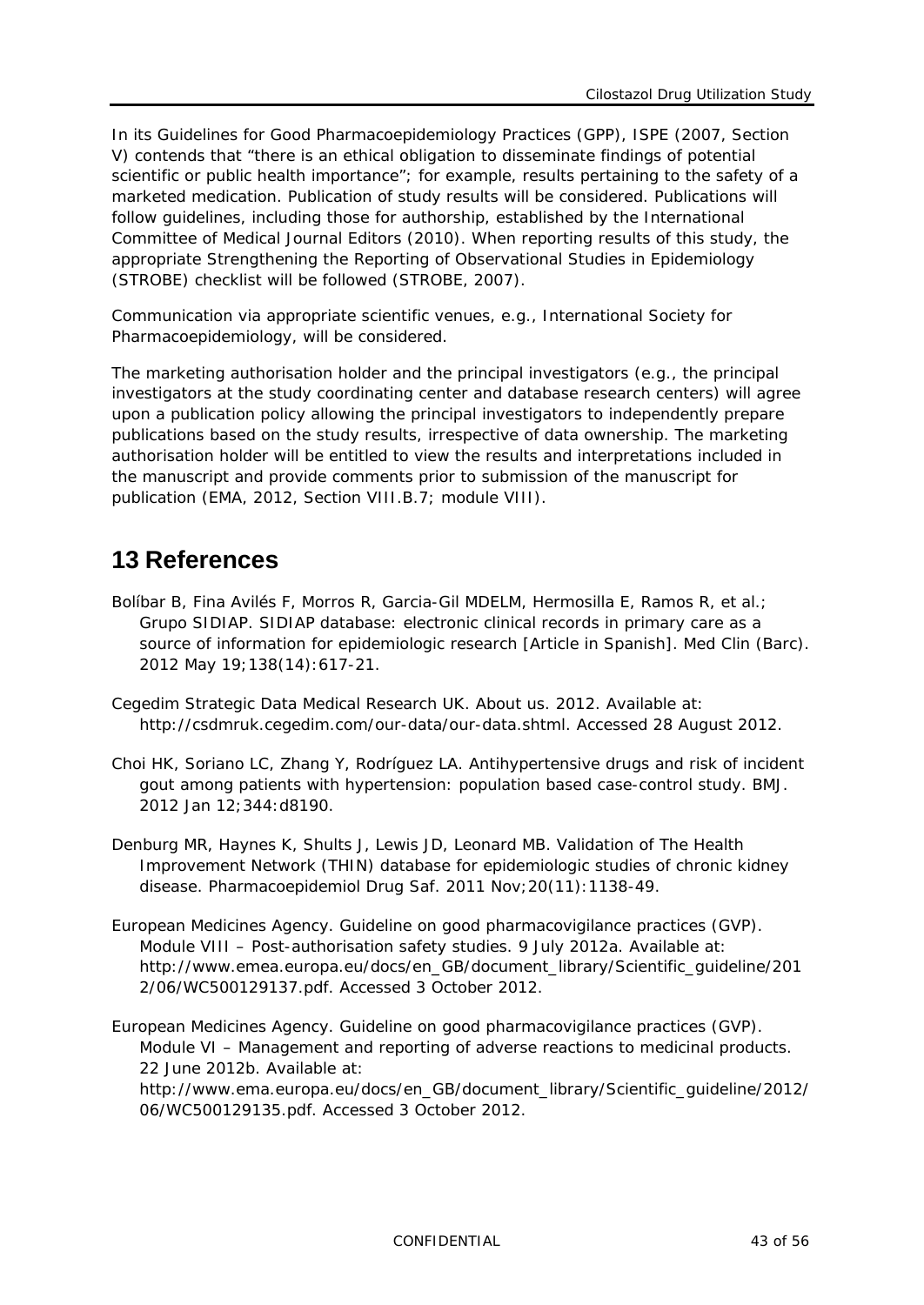- European Network of Centres for Pharmacoepidemiology and Pharmacovigilance (ENCePP). ENCePP checklist for study protocols (revision 1). 19 August 2011. Available at: [http://www.encepp.eu/standards\\_and\\_guidances/index.html.](http://www.encepp.eu/standards_and_guidances/index.html) Accessed 3 October 2012.
- European Network of Centres for Pharmacoepidemiology and Pharmacovigilance (ENCePP). ENCePP study seal. Last updated: 15 May 2012b. Available at: [http://www.encepp.eu/encepp\\_studies/index.html.](http://www.encepp.eu/encepp_studies/index.html) Accessed 3 October 2012.
- European Network of Centres for Pharmacoepidemiology and Pharmacovigilance (ENCePP). Guide on methodological standards in pharmacoepidemiology. 11 July 2012a. Available at: [http://www.encepp.eu/standards\\_and\\_guidances/index.html.](http://www.encepp.eu/standards_and_guidances/index.html) Accessed 3 October 2012.
- European Network of Centres for Pharmacoepidemiology and Pharmacovigilance (ENCePP). Electronic register of studies. Version 3.0.49. 2010. Available at: [http://www.encepp.eu/encepp/studiesDatabase.jsp.](http://www.encepp.eu/encepp/studiesDatabase.jsp) Accessed 3 October 2012.
- Eurostat. Population data for Germany. 2012. Available at: [http://epp.eurostat.ec.europa.eu/tgm/table.do?tab=table&language=en&pcode=tps0](http://epp.eurostat.ec.europa.eu/tgm/table.do?tab=table&language=en&pcode=tps00001&tableSelection=1&footnotes=yes&labeling=labels&plugin=1) [0001&tableSelection=1&footnotes=yes&labeling=labels&plugin=1.](http://epp.eurostat.ec.europa.eu/tgm/table.do?tab=table&language=en&pcode=tps00001&tableSelection=1&footnotes=yes&labeling=labels&plugin=1) Accessed 11 May 2012.
- Furu K, Wettermark B, Andersen M, Martikainen JE, Almarsdottir AB, Sorensen HT. The Nordic countries as a cohort for pharmacoepidemiological research. Basic Clin Pharmacol Toxicol. 2010 Feb;106(2):86-94.
- García-Gil MDELM, Hermosilla E, Prieto-Alhambra D, Fina F, Rosell M, Ramos R, et al. Construction and validation of a scoring system for the selection of high-quality data in a Spanish population primary care database (SIDIAP). Inform Prim Care. 2011;19(3):135-45.
- González-Ruíz A, Cuaresma-Lasheras ME, Blanco-Ramos IV, Rodríguez-Dichico GP, Montero-Corominas D. Cilostazol: from spontaneous reports of cardiovascular and haemorrhagic reactions to a thorough benefit-risk evaluation in Europe. A signal generation (abstract). Basic Clin Pharmacol Toxicol. 2011 Oct;109(Suppl. 3):36.
- Hayes J, Prah P, Nazareth I, King M, Walters K, Petersen I, et al. Prescribing trends in bipolar disorder: cohort study in the United Kingdom THIN primary care database 1995-2009. PLoS One. 2011;6(12):e28725.
- International Committee of Medical Journal Editors (ICMJE). Uniform requirements for manuscripts submitted to biomedical journals: writing and editing for biomedical publication. Updated April 2010. Available at: [http://www.icmje.org/urm\\_main.html.](http://www.icmje.org/urm_main.html) Accessed 3 October 2012.
- International Society for Pharmacoepidemiology (ISPE). Guidelines for good pharmacoepidemiology practices (GPP). Revision 2. April 2007. Available at: [http://www.pharmacoepi.org/resources/guidelines\\_08027.cfm.](http://www.pharmacoepi.org/resources/guidelines_08027.cfm) Accessed 3 October 2012.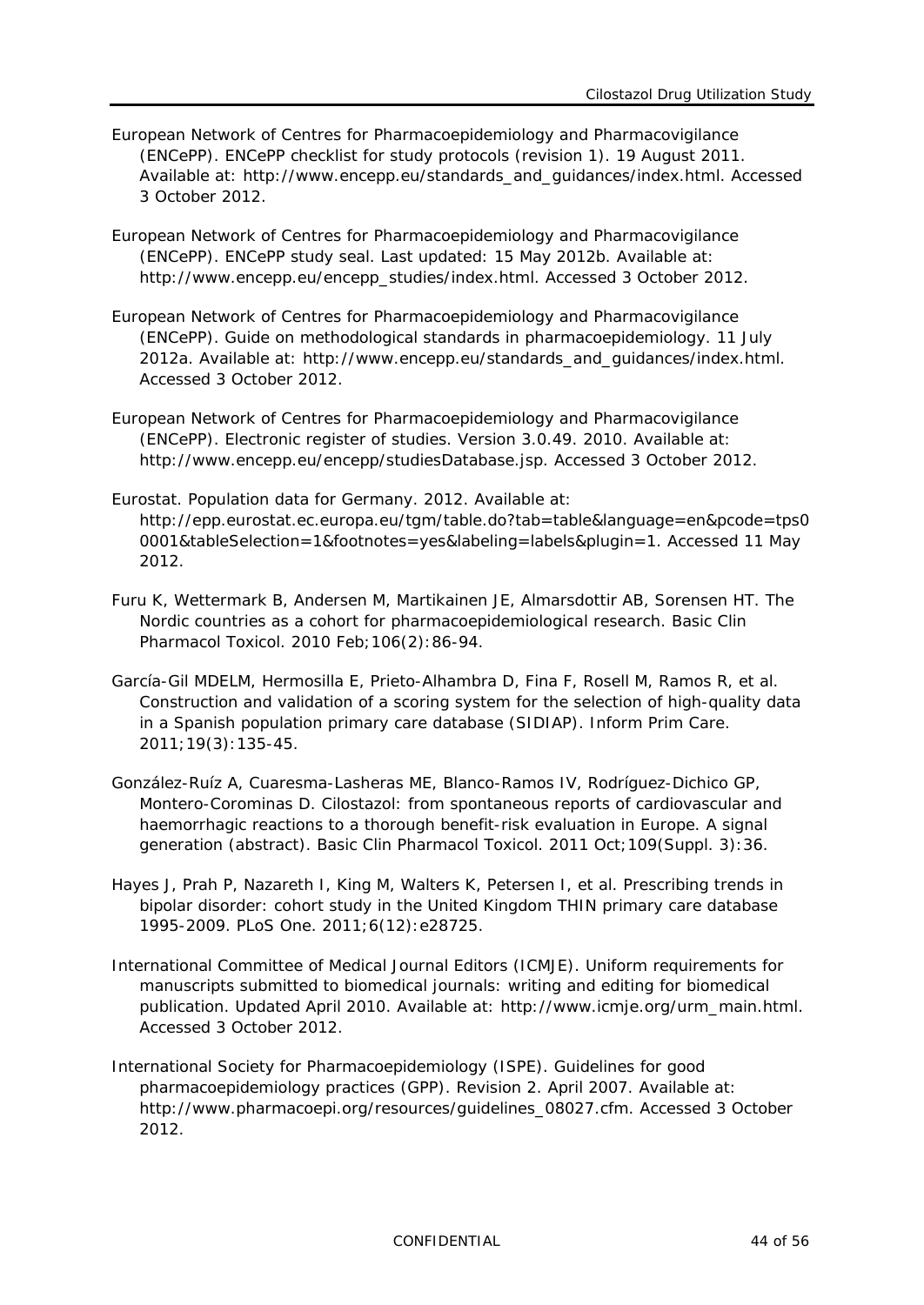- Jobski K, Schmid U, Behr S, Andersohn F, Garbe E. 3-year prevalence of alcoholrelated disorders in German patients treated with high-potency opioids. Pharmacoepidemiology Drug Saf. 2012 Apr 19. doi: 10.1002/pds.3268.
- Kraut AA, Schink T, Schulze-Rath R, Mikolajczyk RT, Garbe E. Incidence of anogenital warts in Germany: a population-based cohort study. BMC Infect Dis 2010 Dec 23;10:360.
- Ludvigsson JF, Andersson E, Ekbom A, Feychting M, Kim JL, Reuterwall C, et al. External review and validation of the Swedish national inpatient register. BMC Public Health. 2011 Jun 9;11:450. Available at: [http://www.biomedcentral.com/1471-](http://www.biomedcentral.com/1471-2458/11/450) [2458/11/450.](http://www.biomedcentral.com/1471-2458/11/450) Accessed 30 August 2012.
- Ministry of Justice. Government offices of Sweden. Data protection. Last updated 20 March 2012. Available at: [http://www.sweden.gov.se/sb/d/2771.](http://www.sweden.gov.se/sb/d/2771) Accessed 30 August 2012.
- Ministry of Justice. Government offices of Sweden. Public access to information and secrecy act (2009:400, Offentlighets- och sekretesslagen). 2009. Available at: [http://www.sweden.gov.se/content/1/c6/13/13/97/aa5c1d4c.pdf.](http://www.sweden.gov.se/content/1/c6/13/13/97/aa5c1d4c.pdf) [Accessed 30](http://www.sweden.gov.se/sb/d/2771.%20Accessed%2028%20August%202012)  [August 2012.](http://www.sweden.gov.se/sb/d/2771.%20Accessed%2028%20August%202012)
- Otsuka Pharmaceutical Europe Ltd. Pletal® (cilostazol) EU risk management plan. Version 4. July 2012.
- Pigeot I, Ahrens W. Establishment of a pharmacoepidemiological database in Germany: methodological potential, scientific value and practical limitations. Pharmacoepidemiol Drug Saf. 2008 Mar;17(3):215-23.
- Schneeweiss S, Avorn J. A review of uses of health care utilization databases for epidemiologic research on therapeutics. J Clin Epidemiol. 2005;58(4):323-37.
- Rothman KJ. Episheet—spreadsheets for the analysis of epidemiologic data. October 25, 2011, version. Available at: [http://www.epidemiolog.net/studymat/.](http://www.epidemiolog.net/studymat/) Accessed 14 December 2012.
- STROBE (Strengthening the Reporting of Observational Studies in Epidemiology) statement. STROBE checklist. 2007. Available at: [http://www.strobe](http://www.strobe-statement.org/index.php?id=available-checklists)[statement.org/index.php?id=available-checklists.](http://www.strobe-statement.org/index.php?id=available-checklists) Accessed 3 October 2012.
- Wettermark B, Hammar N, Fored CM, Leimanis A, Otterblad Olausson P, Bergman U, et al. The new Swedish Prescribed Drug Register—opportunities for pharmacoepidemiological research and experience from the first six months. Pharmacoepidemiol Drug Saf. 2007;16(7):726-35.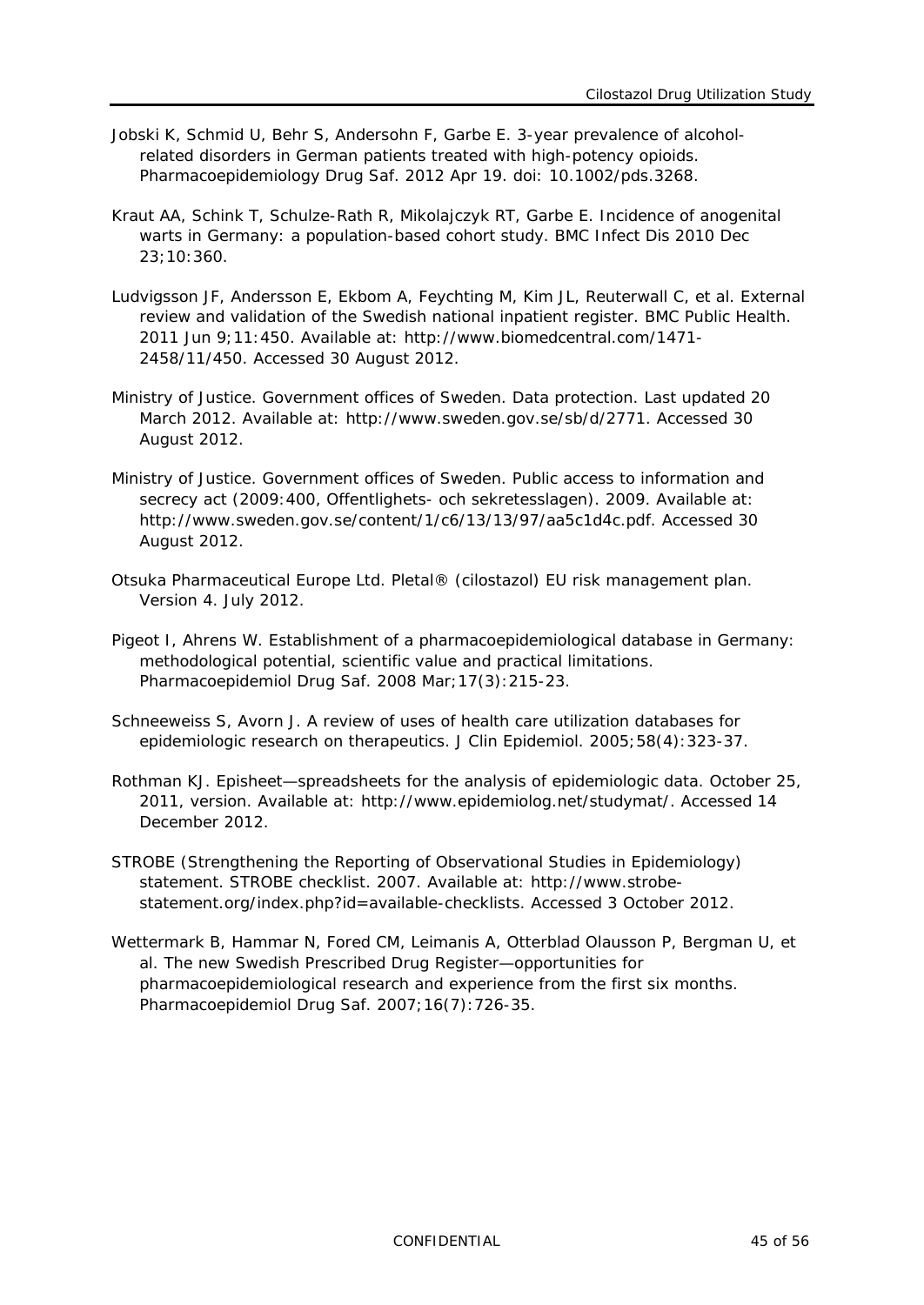# <span id="page-45-0"></span>**Annex 1. List of Stand-Alone Documents**

None.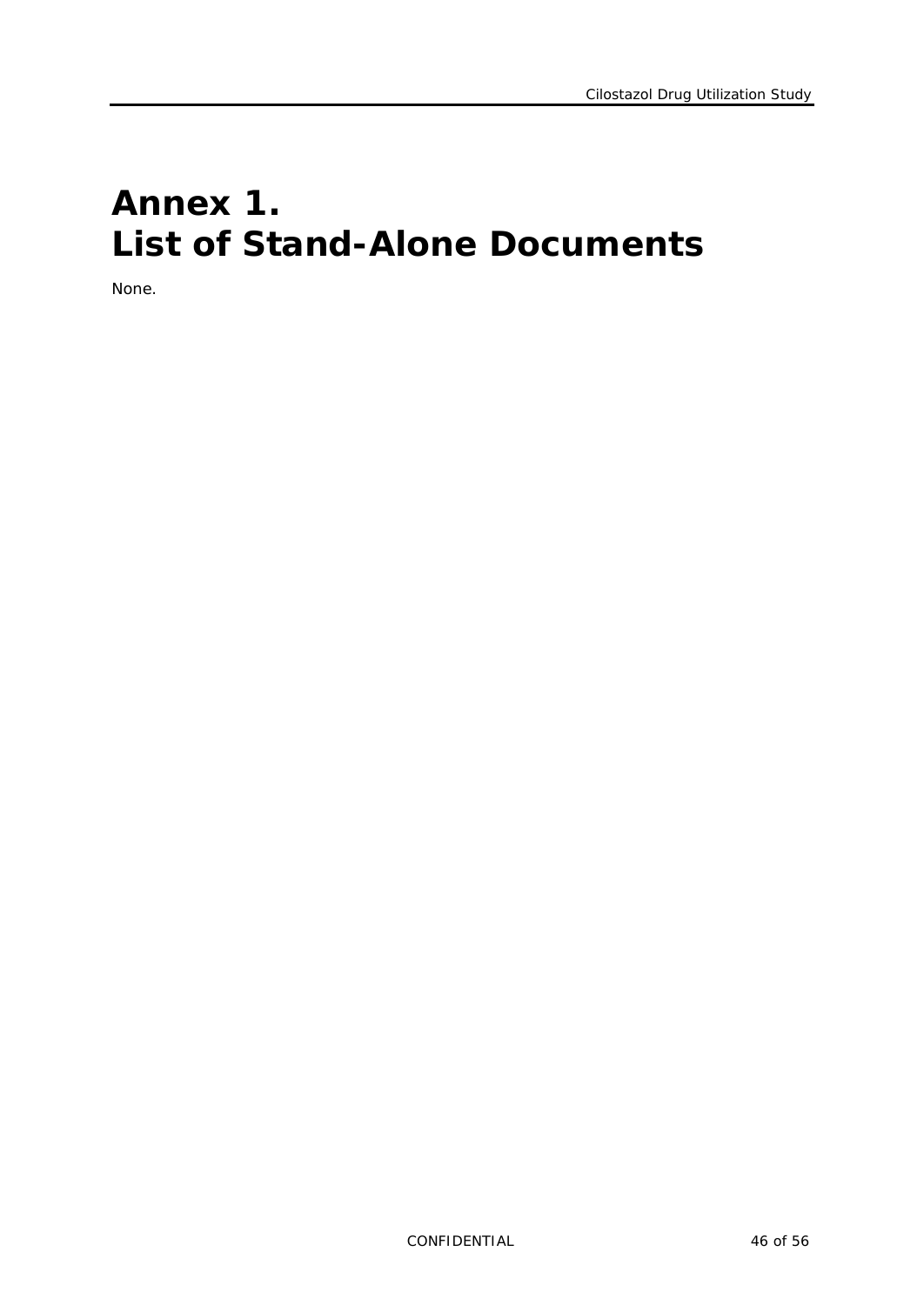# <span id="page-46-0"></span>**Annex 2. ENCePP Checklist for Study Protocols**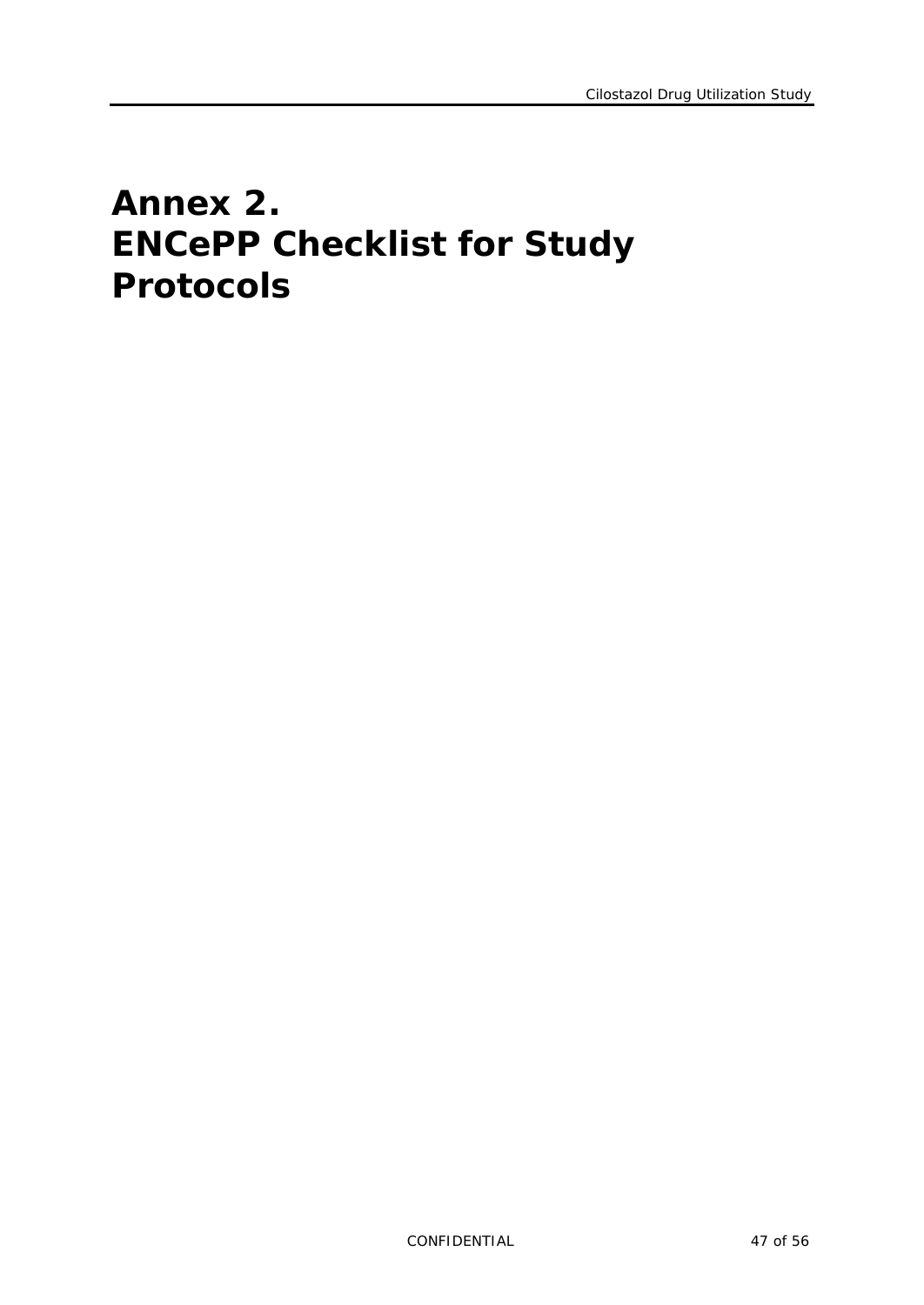



London, 25 July 2011 Doc.Ref. EMEA/540136/2009

European Network of Centres for Pharmacoepidemiology and Pharmacovigilance

# **ENCePP Checklist for Study Protocols (Revision 1)**

Adopted by the ENCePP Steering Group on 19/08/2011

The purpose of the Checklist developed by ENCePP is to stimulate consideration of important epidemiological principles when designing a pharmacoepidemiological or pharmacovigilance study and writing a study protocol. The Checklist is intended to promote the quality of such studies, not their uniformity. ENCePP welcomes innovative designs and new methods of research. The user is also referred to the [ENCePP Guide on](http://www.encepp.eu/standards_and_guidances/documents/ENCePPGuideofMethStandardsinPE.pdf)  [Methodological Standards in Pharmacoepidemiology](http://www.encepp.eu/standards_and_guidances/documents/ENCePPGuideofMethStandardsinPE.pdf) which reviews and gives direct electronic access to guidance for research in pharmacoepidemiology and pharmacovigilance.

For each of the questions of the Checklist, the investigator should indicate whether or not it has been addressed in the study protocol. If the answer is "Yes", the page number(s) of the protocol where this issue has been discussed should be specified. It is possible that some questions do not apply to a particular study (for example in the case of an innovative study design). In this case, the answer 'N/A' (Not Applicable) can be checked and the "Comments" field included for each section should be used to explain why. The "Comments" field can also be used to elaborate on a "No" answer.

| <b>Section 1: Research question</b>                                                                                                                                    | <b>Yes</b> | Nο | N/A | Page<br>Number(s) |
|------------------------------------------------------------------------------------------------------------------------------------------------------------------------|------------|----|-----|-------------------|
| 1.1 Does the formulation of the research question<br>clearly explain:                                                                                                  |            |    |     |                   |
| 1.1.1 Why the study is conducted? (e.g., to address an<br>important public health concern, a risk identified in the risk<br>management plan, an emerging safety issue) | X          |    |     | 12, 13            |
| 1.1.2 The objectives of the study?                                                                                                                                     | x          |    |     | 13                |
| 1.2 Does the formulation of the research question<br>specify:                                                                                                          |            |    |     |                   |
| 1.2.1 The target population? (i.e. population or subgroup<br>to whom the study results are intended to be generalised)                                                 | x          |    |     | 13                |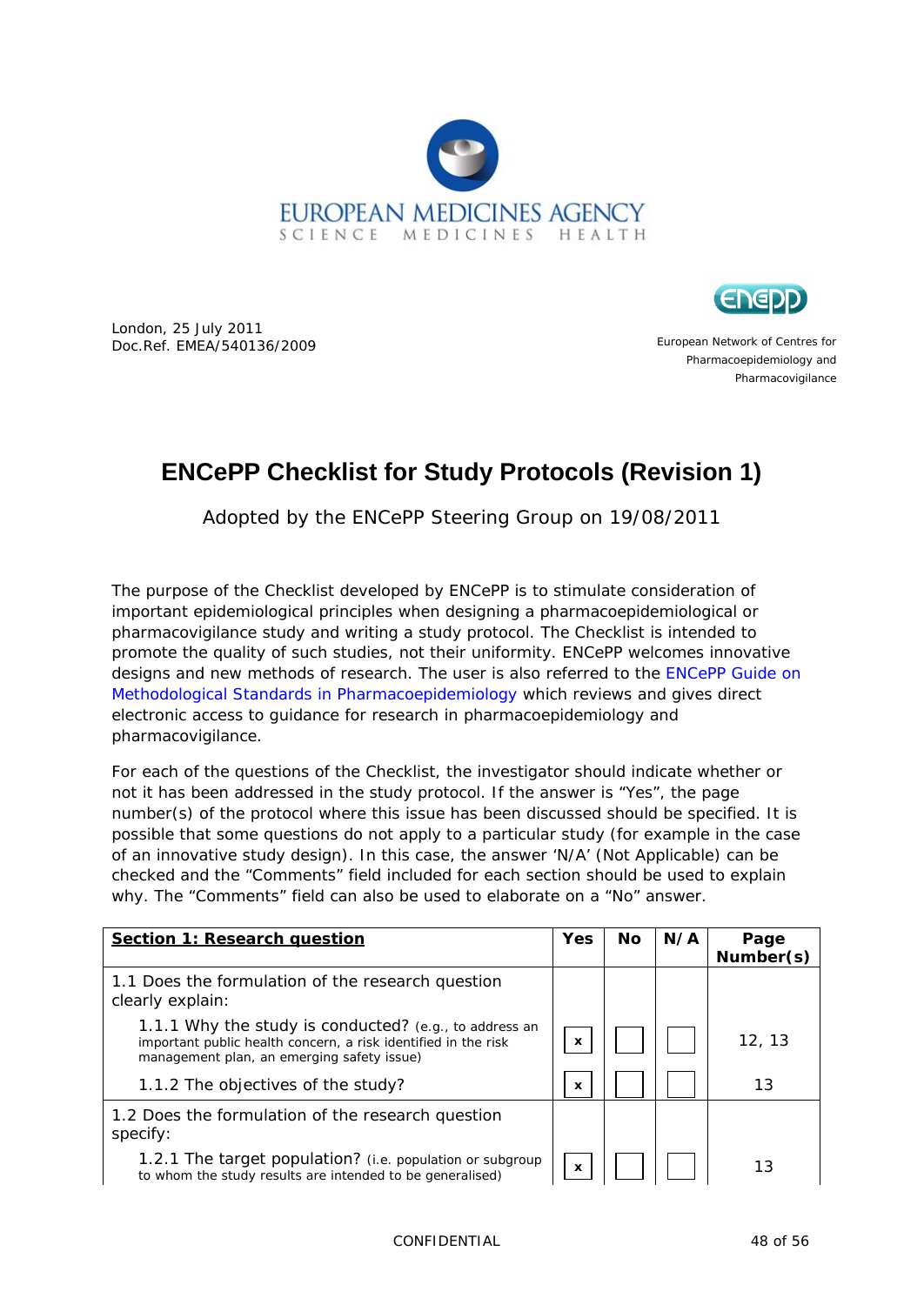| <b>Section 1: Research question</b>                           | Yes | <b>No</b> | N/A          | Page<br>Number(s) |
|---------------------------------------------------------------|-----|-----------|--------------|-------------------|
| 1.2.2 Which formal hypothesis (-es) is (are) to be<br>tested? |     |           | $\mathbf{x}$ |                   |
| 1.2.3 if applicable, that there is no a priori<br>hypothesis? |     |           | $\mathbf x$  |                   |

Drug utilisation study with the objective of characterising users of cilostazol

| Section 2: Source and study populations                                                                                                               | <b>Yes</b>   | <b>No</b> | N/A          | Page<br>Number(s) |
|-------------------------------------------------------------------------------------------------------------------------------------------------------|--------------|-----------|--------------|-------------------|
| 2.1 Is the source population described?                                                                                                               | x            |           |              | 15                |
| 2.2 Is the planned study population defined in terms<br>of:                                                                                           |              |           |              |                   |
| 2.2.1 Study time period?                                                                                                                              | x            |           |              | 15                |
| 2.2.2 Age and sex?                                                                                                                                    | x            |           |              | 15                |
| 2.2.3 Country of origin?                                                                                                                              | x            |           |              | 14                |
| 2.2.4 Disease/indication?                                                                                                                             | x            |           |              | 16                |
| 2.2.5 Co-morbidity?                                                                                                                                   | $\mathbf{x}$ |           |              | 15                |
| 2.2.6 Seasonality?                                                                                                                                    |              |           | $\mathbf{x}$ |                   |
| 2.3 Does the protocol define how the study population<br>will be sampled from the source population? (e.g., event<br>or inclusion/exclusion criteria) | x            |           |              | 16                |

Comments:

| Section 3: Study design                                                                                                                                                                                                                  | <b>Yes</b> | Νo | N/A              | Page<br>Number(s) |
|------------------------------------------------------------------------------------------------------------------------------------------------------------------------------------------------------------------------------------------|------------|----|------------------|-------------------|
| 3.1 Does the protocol specify the primary and<br>secondary (if applicable) endpoint(s) to be<br>investigated?                                                                                                                            |            |    | x                |                   |
| 3.2 Is the study design described? (e.g., cohort, case-<br>control, randomised controlled trial, new or alternative design)                                                                                                              | x          |    |                  | 14                |
| 3.3 Does the protocol describe the measure(s) of<br>effect? (e.g., relative risk, odds ratio, deaths per 1000 person-<br>years, absolute risk, excess risk, incidence rate ratio, hazard ratio,<br>number needed to harm (NNH) per year) |            |    | $\boldsymbol{x}$ |                   |
| 3.4 Is sample size considered?                                                                                                                                                                                                           | x          |    |                  | 36                |
| 3.5 Is statistical power calculated?                                                                                                                                                                                                     | x          |    |                  | 37                |
| Comments:                                                                                                                                                                                                                                |            |    |                  |                   |

Drug utilisation: no medication effect will be evaluated.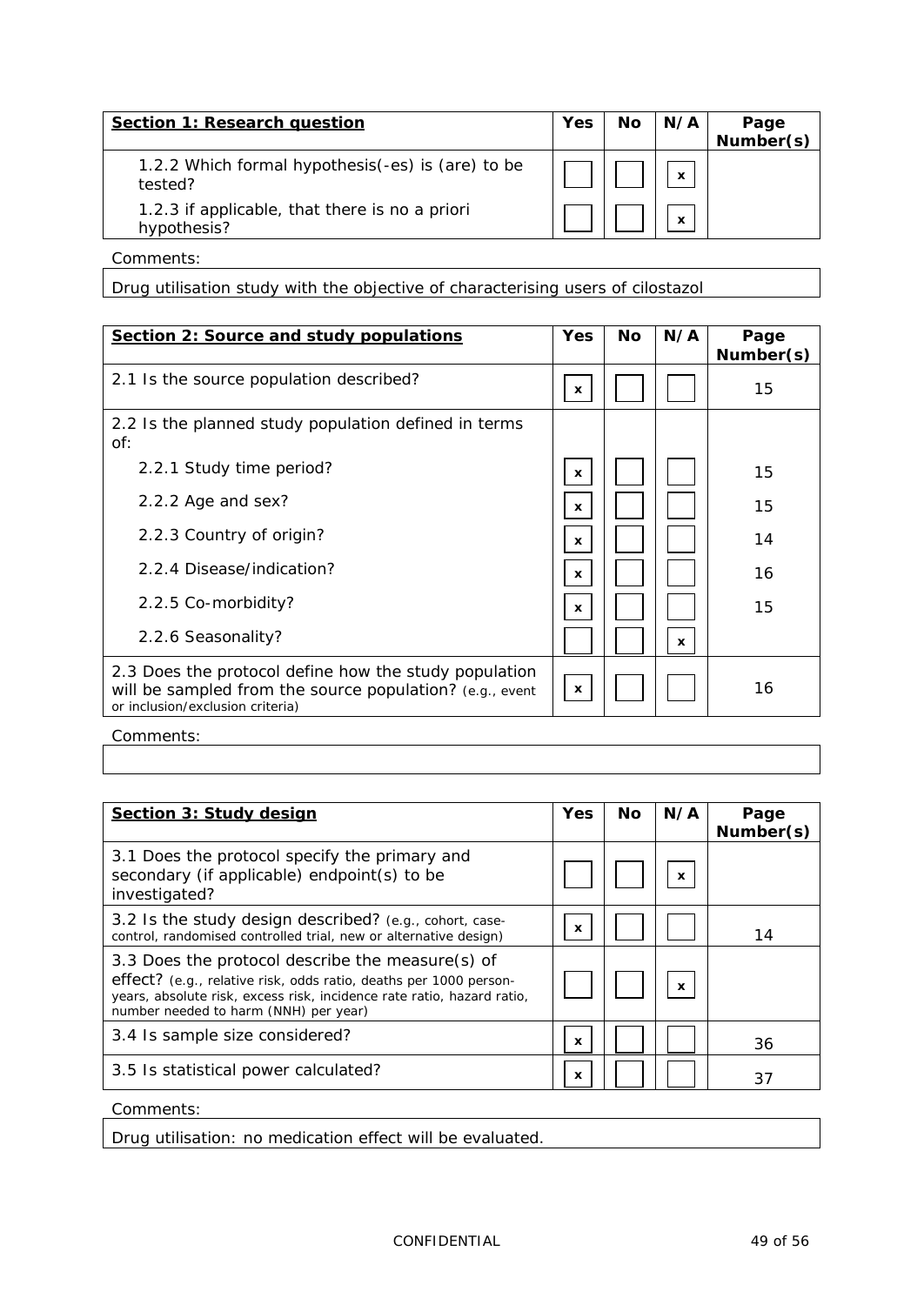| <b>Section 4: Data sources</b>                                                                                                                                                        | <b>Yes</b>   | <b>No</b> | N/A          | Page      |
|---------------------------------------------------------------------------------------------------------------------------------------------------------------------------------------|--------------|-----------|--------------|-----------|
| 4.1 Does the protocol describe the data source(s) used                                                                                                                                |              |           |              | Number(s) |
| in the study for the ascertainment of:                                                                                                                                                |              |           |              |           |
| 4.1.1 Exposure? (e.g., pharmacy dispensing, general<br>practice prescribing, claims data, self-report, face-to-face<br>interview, etc)                                                | x            |           |              | 28        |
| 4.1.2 Endpoints? (e.g., clinical records, laboratory markers<br>or values, claims data, self report, patient interview including<br>scales and questionnaires, vital statistics, etc) |              |           | $\mathbf{x}$ |           |
| 4.1.3 Covariates?                                                                                                                                                                     | x            |           |              | 28        |
| 4.2 Does the protocol describe the information<br>available from the data source(s) on:                                                                                               |              |           |              |           |
| 4.2.1 Exposure? (e.g., date of dispensing, drug quantity,<br>dose, number of days of supply prescription, daily dosage,<br>prescriber)                                                | $\mathbf{x}$ |           |              | 17, 28    |
| 4.2.2 Endpoints? (e.g., date of occurrence, multiple event,<br>severity measures related to event)                                                                                    |              |           | x            |           |
| 4.2.3 Covariates? (e.g., age, sex, clinical and drug use<br>history, co-morbidity, co-medications, life style, etc.)                                                                  | $\mathbf{x}$ |           |              | 18, 28    |
| 4.3 Is the coding system described for:                                                                                                                                               |              |           |              |           |
| 4.3.1 Diseases? (e.g., International Classification of<br>Diseases (ICD)-10)                                                                                                          | x            |           |              | 18-21     |
| 4.3.2 Endpoints? (e.g., Medical Dictionary for Regulatory<br>Activities (MedDRA) for adverse events)                                                                                  |              |           | x            |           |
| 4.3.3 Exposure? (e.g., WHO Drug Dictionary, Anatomical<br>Therapeutic Chemical (ATC)Classification System)                                                                            | $\mathbf{x}$ |           |              | 21, 22    |
| 4.4 Is the linkage method between data sources<br>described? (e.g., based on a unique identifier or other)                                                                            | x            |           |              | 28        |

No endpoints included, this is a drug utilisation study

| <b>Section 5: Exposure definition and measurement</b>                                                                                                                                                                       | <b>Yes</b> | No | N/A          | Page<br>Number(s) |
|-----------------------------------------------------------------------------------------------------------------------------------------------------------------------------------------------------------------------------|------------|----|--------------|-------------------|
| 5.1 Does the protocol describe how exposure is<br>defined and measured? (e.g., operational details for defining<br>and categorising exposure)                                                                               | x          |    |              | 17                |
| 5.2 Does the protocol discuss the validity of exposure<br>measurement? (e.g., precision, accuracy, prospective<br>ascertainment, exposure information recorded before the outcome<br>occurred, use of validation sub-study) | x          |    |              | 18, 41            |
| 5.3 Is exposure classified according to time windows?<br>(e.g., current user, former user, non-use)                                                                                                                         | x          |    |              | 17                |
| 5.4 Is exposure classified based on biological<br>mechanism of action?                                                                                                                                                      |            |    | $\mathbf{x}$ |                   |
| 5.5 Does the protocol specify whether a dose-<br>dependent or duration-dependent response is<br>measured?                                                                                                                   | x          |    |              | 17                |

Comments: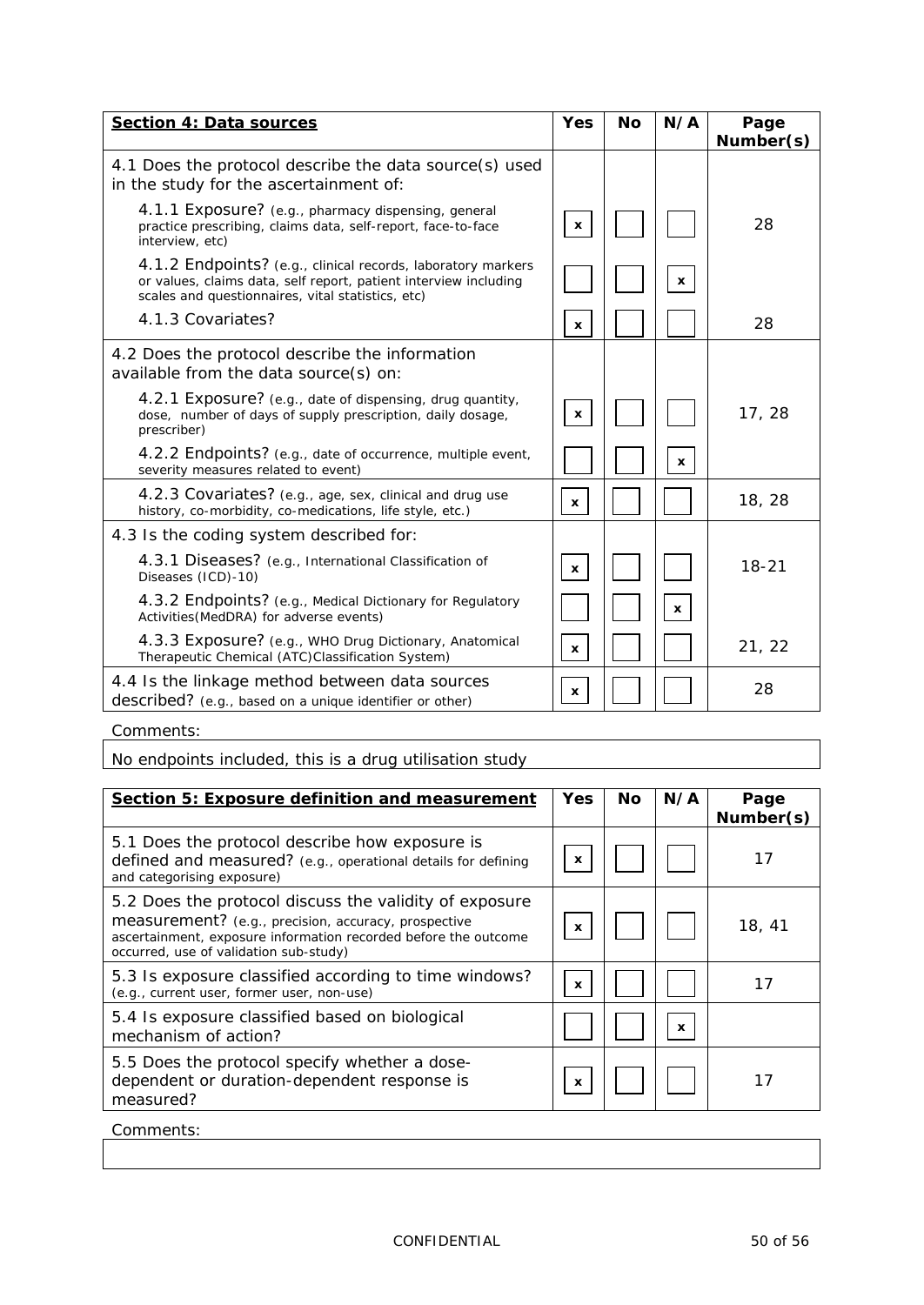| Section 6: Endpoint definition and measurement                                                                                                                                                                                         | <b>Yes</b> | No | N/A | Page      |
|----------------------------------------------------------------------------------------------------------------------------------------------------------------------------------------------------------------------------------------|------------|----|-----|-----------|
|                                                                                                                                                                                                                                        |            |    |     | Number(s) |
| 6.1 Does the protocol describe how the endpoints are<br>defined and measured?                                                                                                                                                          |            |    | X   |           |
| 6.2 Does the protocol discuss the validity of endpoint<br>measurement? (e.g., precision, accuracy, sensitivity, specificity,<br>positive predictive value, prospective or retrospective<br>ascertainment, use of validation sub-study) |            |    | X   |           |

No endpoints included, this is a drug utilisation study

| <b>Section 7: Biases and Effect modifiers</b>                                                                                                                                | <b>Yes</b>   | No. | N/A          | Page<br>Number(s) |
|------------------------------------------------------------------------------------------------------------------------------------------------------------------------------|--------------|-----|--------------|-------------------|
| 7.1 Does the protocol address:                                                                                                                                               |              |     |              |                   |
| 7.1.1 Selection biases?                                                                                                                                                      | $\mathbf{x}$ |     |              | 41                |
| 7.1.2 Information biases?<br>(e.g., anticipated direction and magnitude of such biases,<br>validation sub-study, use of validation and external data,<br>analytical methods) | $\mathbf{x}$ |     |              | 41                |
| 7.2 Does the protocol address known confounders?<br>(e.g., collection of data on known confounders, methods of<br>controlling for known confounders)                         |              |     | $\mathbf{x}$ |                   |
| 7.3 Does the protocol address known effect modifiers?<br>(e.g., collection of data on known effect modifiers, anticipated<br>direction of effect)                            |              |     | $\mathbf{x}$ |                   |
| 7.4 Does the protocol address other limitations?                                                                                                                             | x            |     |              | 41                |

Comments:

Assessment of confounders and effect modifiers does not apply as this is a drug utilisation study and no study endpoints are included. However, the study describes factors that are relevant to the use of medications such as comorbidity, comedications, age, and sex.

| <b>Section 8: Analysis plan</b>                        | <b>Yes</b> | <b>No</b> | N/A          | Page      |
|--------------------------------------------------------|------------|-----------|--------------|-----------|
|                                                        |            |           |              | Number(s) |
| 8.1 Does the plan include measurement of absolute      |            |           |              |           |
| effects?                                               |            |           | x            |           |
| 8.2 Is the choice of statistical techniques described? |            |           | x            |           |
| 8.3 Are descriptive analyses included?                 |            |           |              |           |
|                                                        | x          |           |              | $37 - 40$ |
| 8.4 Are stratified analyses included?                  |            |           |              |           |
|                                                        | x          |           |              | $37 - 40$ |
| 8.5 Does the plan describe the methods for             |            |           |              |           |
| identifying:                                           |            |           |              |           |
| 8.5.1 Confounders?                                     |            |           | x            |           |
| 8.5.2 Effect modifiers?                                |            |           |              |           |
|                                                        |            |           | x            |           |
| 8.6 Does the plan describe how the analysis will       |            |           |              |           |
| address:                                               |            |           |              |           |
| 8.6.1 Confounding?                                     |            |           | $\mathbf{x}$ |           |
| 8.6.2 Effect modification?                             |            |           |              |           |
|                                                        |            |           | x            |           |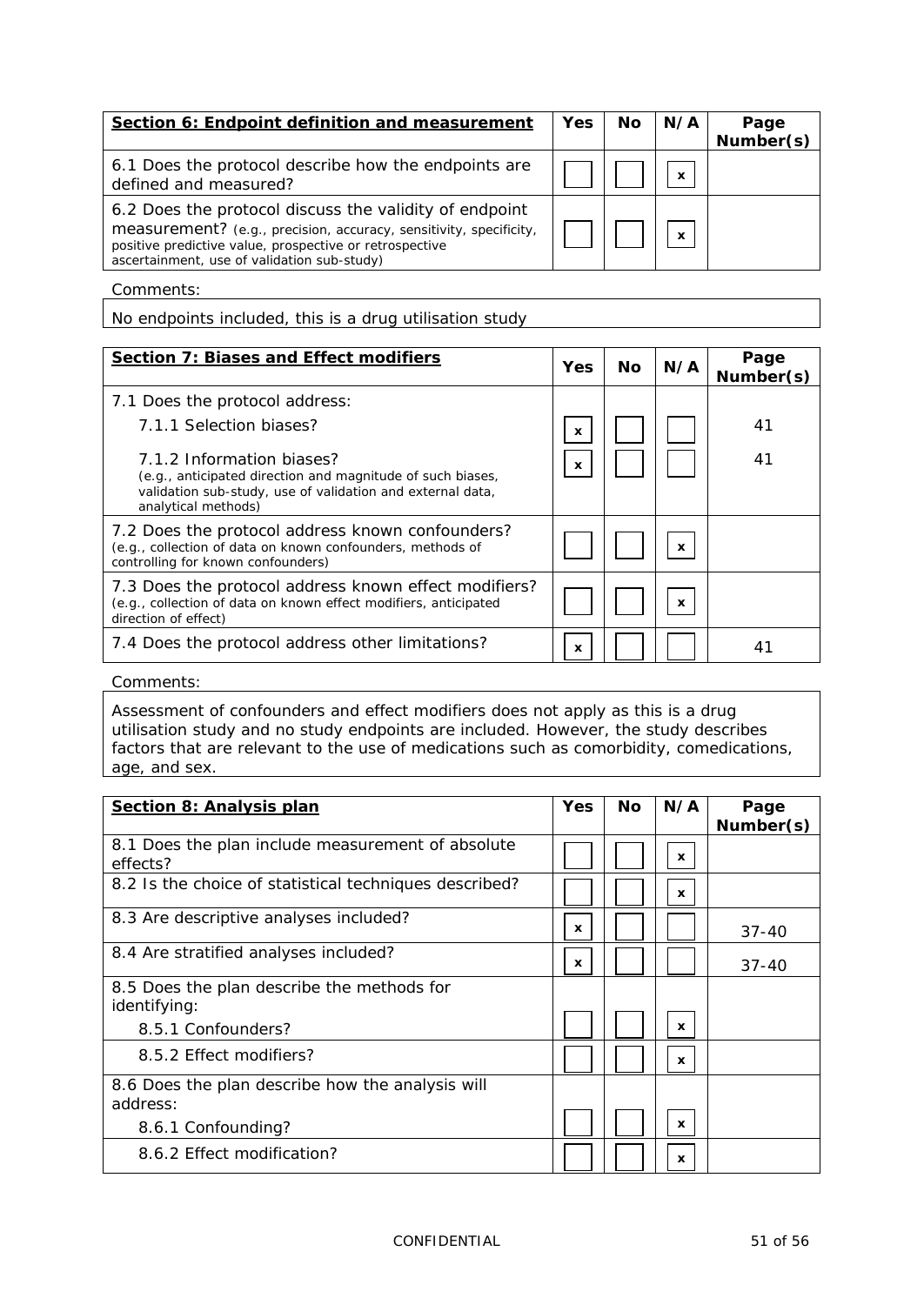No measures of effect are estimated.

| Section 9: Quality assurance, feasibility and<br>reporting                                                                                                      | <b>Yes</b>   | <b>No</b> | N/A | Page<br>Number(s) |
|-----------------------------------------------------------------------------------------------------------------------------------------------------------------|--------------|-----------|-----|-------------------|
| 9.1 Does the protocol provide information on data<br>storage? (e.g., software and IT environment, database<br>maintenance and anti-fraud protection, archiving) | $\mathbf x$  |           |     | 40                |
| 9.2 Are methods of quality assurance described?                                                                                                                 | x            |           |     | 40                |
| 9.3 Does the protocol describe quality issues related<br>to the data source(s)?                                                                                 | $\mathbf x$  |           |     | 40, 41            |
| 9.4 Does the protocol discuss study feasibility? (e.g.,<br>sample size, anticipated exposure, duration of follow-up in a cohort<br>study, patient recruitment)  | $\mathbf{x}$ |           |     | 36                |
| 9.5 Does the protocol specify timelines for<br>9.5.1 Study start?                                                                                               | $\mathbf x$  |           |     | 11                |
| 9.5.2 Study progress? (e.g., end of data collection, other<br>milestones)                                                                                       | $\mathbf{x}$ |           |     | 11                |
| 9.5.3 Study completion?                                                                                                                                         | x            |           |     | 11                |
| 9.5.4 Reporting? (i.e. interim reports, final study report)                                                                                                     | x            |           |     | 11                |
| 9.6 Does the protocol include a section to document<br>future amendments and deviations?                                                                        | x            |           |     | 11                |
| 9.7 Are communication methods to disseminate<br>results described?                                                                                              | $\mathbf{x}$ |           |     | 43                |
| 9.8 Is there a system in place for independent review<br>of study results?                                                                                      | x            |           |     | 44                |

Comments:

-

| <b>Section 10: Ethical issues</b>                                                                    | <b>Yes</b>                | Νo | N/A | Page<br>Number(s) |
|------------------------------------------------------------------------------------------------------|---------------------------|----|-----|-------------------|
| 10.1 Have requirements of Ethics<br>Committee/Institutional Review Board approval been<br>described? | $\boldsymbol{\mathsf{x}}$ |    |     | 41                |
| 10.2 Has any outcome of an ethical review procedure<br>been addressed?                               | x                         |    |     | 41                |
| 10.3 Have data protection requirements been<br>described?                                            | X                         |    |     | 41                |
| Comments:                                                                                            |                           |    |     |                   |

Name of the coordinating study entity<sup>[1](#page-51-0)</sup>: RTI-HS

<span id="page-51-0"></span> $1$  A legal person, institution or organisation which takes responsibility for the design and/or the management of a study. The (primary) lead investigator is the person authorised to represent the coordinating study entity.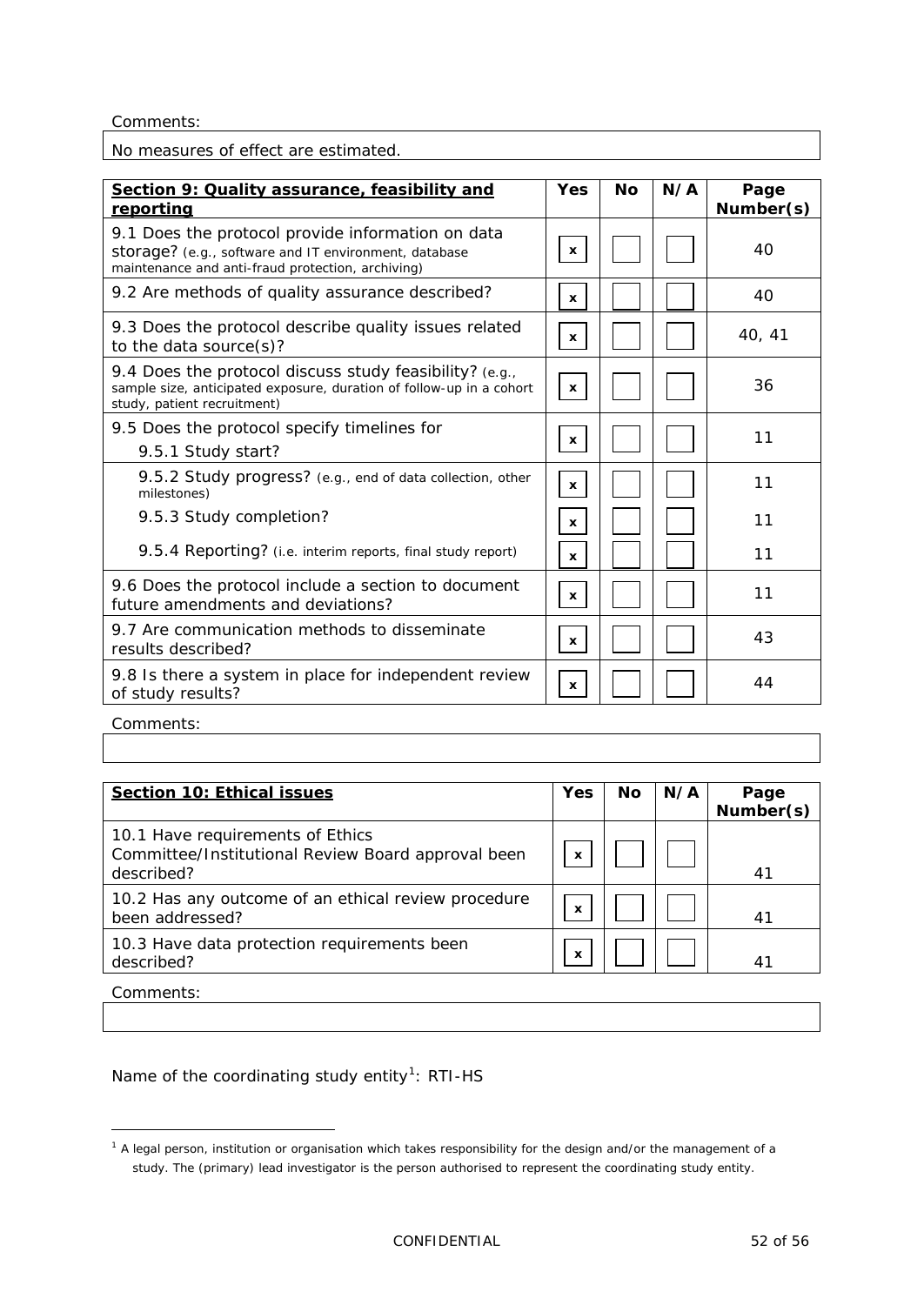Name of (primary) lead investigator<sup>[1](#page-52-0)</sup>: Susana Perez-Gutthann, MD, PhD, MPH

Date: 0103/2013

-

Signature: \_\_\_\_\_\_\_\_\_\_\_\_\_\_\_\_\_\_\_\_\_\_\_\_\_\_\_

<span id="page-52-0"></span><sup>&</sup>lt;sup>1</sup> A person with the scientific background and experience required for the conduct of a particular pharmacoepidemiological or pharmacovigilance study. The lead investigator is responsible for the conduct of a study at a study site. If a study is conducted at several study sites by a team of investigators, the (primary) lead investigator is the investigator who has overall responsibility for the study across all sites.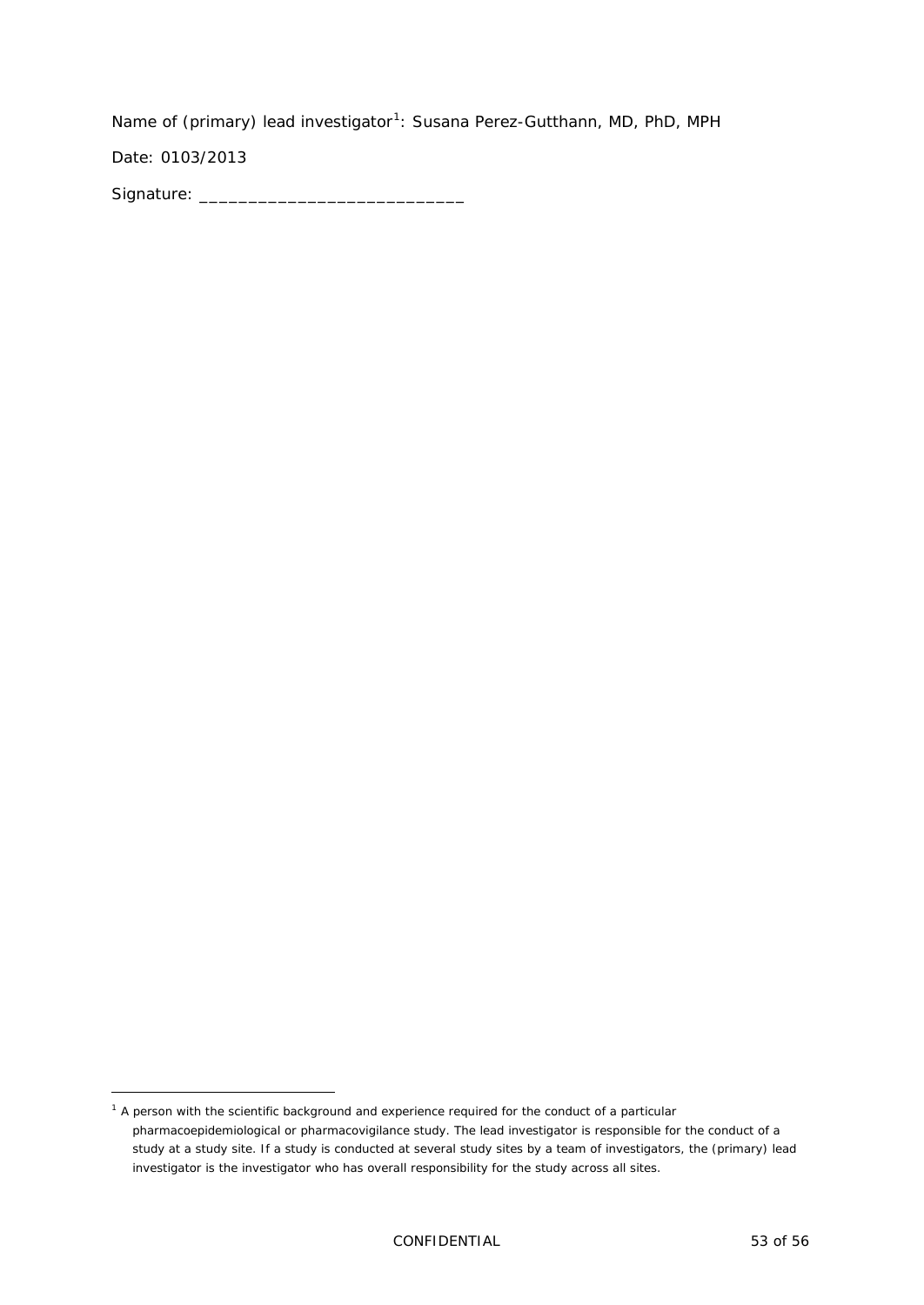# <span id="page-53-0"></span>**Annex 3. List of Medications Interacting With Cytochrome P450**

|                                    |                       | <b>Substrates</b> |              | <b>Inhibitors</b> |                    | <b>Inducers</b> |
|------------------------------------|-----------------------|-------------------|--------------|-------------------|--------------------|-----------------|
| <b>Therapeutic Class</b>           | <b>Drug</b>           | <b>CYP2C19</b>    | CYP3A4       | <b>CYP2C19</b>    | CYP3A4             | CYP3A4          |
| Proton pump inhibitors             | Lansoprazole          | X                 |              | X                 |                    |                 |
|                                    | Omeprazole            | X                 |              | X                 |                    |                 |
|                                    | Pantoprazole          | X                 |              |                   |                    |                 |
|                                    | Rabeprazole           | X                 |              |                   |                    |                 |
| Antiepileptics                     | Phenytoin             | X                 |              |                   |                    | X               |
|                                    | Phenobarbital         | X                 |              |                   |                    | X               |
|                                    | Carbamazepine         |                   |              |                   |                    | X               |
| Antidepressants                    | Amitriptyline         | $\pmb{\times}$    |              |                   |                    |                 |
|                                    | Clomipramine          | $\mathsf{x}$      |              |                   |                    |                 |
|                                    | Fluoxetine            |                   |              | X                 |                    |                 |
|                                    | Fluvoxamine           |                   |              | $\mathsf{X}$      | X                  |                 |
|                                    | Nefazodone            |                   |              |                   | Χ                  |                 |
|                                    | Trazodone             |                   | X            |                   |                    |                 |
| Platelet aggregation<br>inhibitors | Clopidogrel           | $\mathsf X$       |              |                   |                    |                 |
|                                    | Ticlopidine           |                   |              | X                 |                    |                 |
| Antineoplastic agents              | Cyclophospha-<br>mide | $\mathsf{x}$      |              |                   |                    |                 |
|                                    | Imatinib              |                   | X            |                   |                    |                 |
|                                    | Tamoxifen             |                   | $\mathsf{X}$ |                   |                    |                 |
|                                    | Vincristine           |                   | $\mathsf X$  |                   |                    |                 |
| Progestogens                       | Progesterone          | $\mathsf{x}$      |              |                   |                    |                 |
| Macrolide antibiotics              | Clarithromycin        |                   | $\mathsf{X}$ |                   | $\pmb{\mathsf{X}}$ |                 |
|                                    | Erythromycin          |                   | $\mathsf{x}$ |                   | $\mathsf{x}$       |                 |
|                                    | Telithromycin         |                   | X            |                   |                    |                 |
|                                    | Troleandomycin        |                   |              |                   | $\mathsf X$        |                 |
| Anti-arrhythmics                   | Quinidine             |                   | X            |                   |                    |                 |
|                                    | Amiodarone            |                   |              |                   | X                  |                 |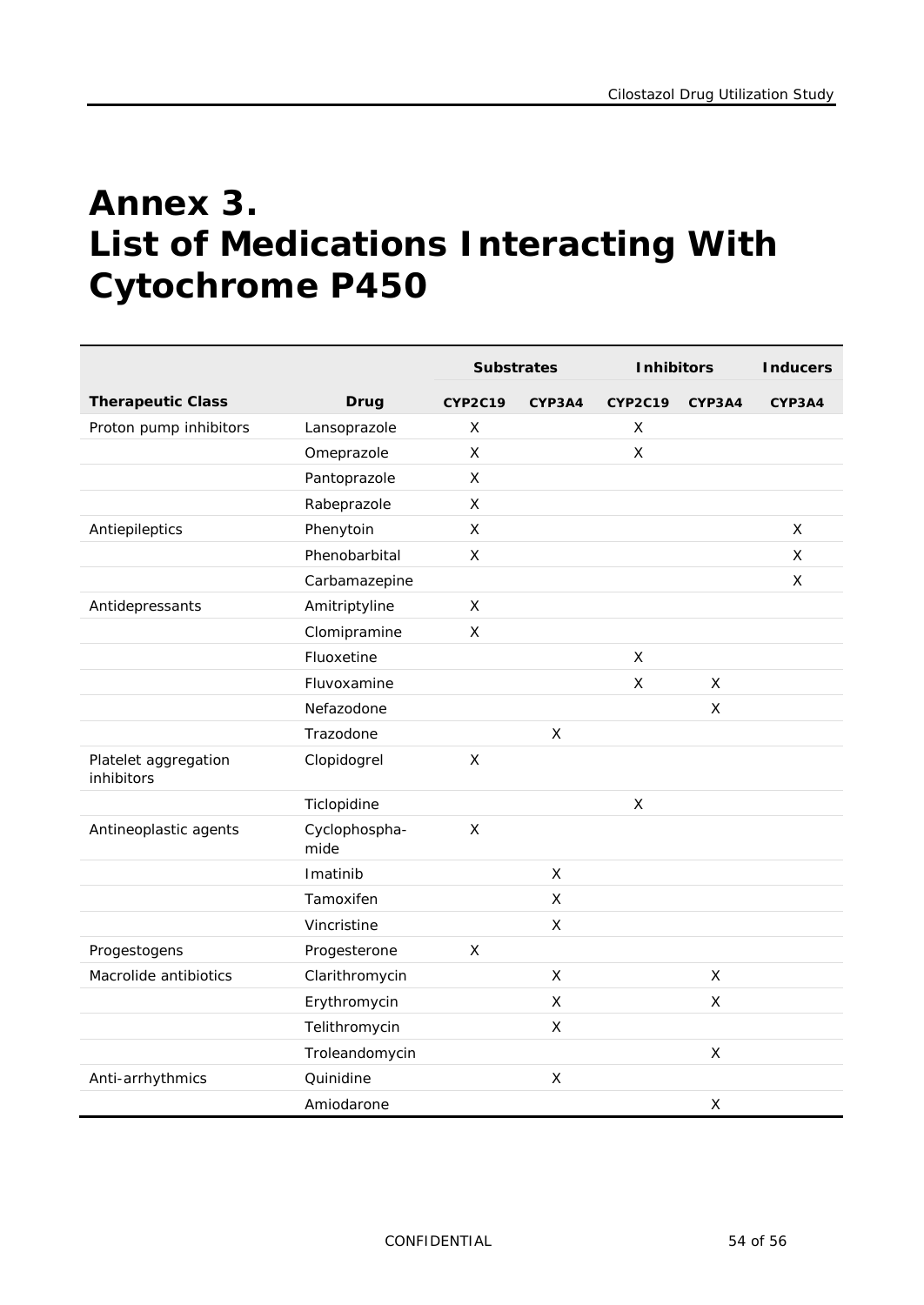|                               |                       | <b>Substrates</b> |                | <b>Inhibitors</b> |             | <b>Inducers</b> |
|-------------------------------|-----------------------|-------------------|----------------|-------------------|-------------|-----------------|
| <b>Therapeutic Class</b>      | <b>Drug</b>           | <b>CYP2C19</b>    | CYP3A4         | <b>CYP2C19</b>    | CYP3A4      | CYP3A4          |
| Anxiolytics                   | Diazepam              | X                 | X              |                   |             |                 |
|                               | Alprazolam            |                   | X              |                   |             |                 |
|                               | Midazolam             |                   | X              |                   |             |                 |
|                               | Triazolam             |                   | X              |                   |             |                 |
|                               | Buspirone             |                   | X              |                   |             |                 |
| Immunosuppressants            | Cyclosporine          |                   | X              |                   |             |                 |
|                               | Tacrolimus            |                   | X              |                   |             |                 |
| Protease-inhibitor antivirals | Indinavir             |                   | X              |                   | X           |                 |
|                               | Ritonavir             |                   | X              |                   | X           |                 |
|                               | Saquinavir            |                   | X              |                   |             |                 |
|                               | Nelfinavir            |                   |                |                   | X           |                 |
|                               | Boceprevir            |                   | X              |                   |             |                 |
|                               | Telaprevir            |                   | X              |                   |             |                 |
| Gastrointestinal              | Cisapride             |                   | X              |                   |             |                 |
|                               | Cimetidine            |                   |                |                   | X           |                 |
| Antihistaminics               | Astemizole            |                   | X              |                   |             |                 |
|                               | Chlorphenira-<br>mine |                   | X              |                   |             |                 |
| Calcium-channel blockers      | Amlodipine            |                   | $\pmb{\times}$ |                   |             |                 |
|                               | Diltiazem             |                   | $\pmb{\times}$ |                   | X           |                 |
|                               | Felodipine            |                   | X              |                   |             |                 |
|                               | Nifedipine            |                   | X              |                   |             |                 |
|                               | Nisoldipine           |                   | X              |                   |             |                 |
|                               | Nitrendipine          |                   | $\pmb{\times}$ |                   |             |                 |
|                               | Verapamil             |                   | $\mathsf X$    |                   | X           |                 |
|                               | Mibefradil            |                   |                |                   | X           |                 |
| <b>Statins</b>                | Atorvastatin          |                   | $\mathsf X$    |                   |             |                 |
|                               | Lovastatin            |                   | $\pmb{\times}$ |                   |             |                 |
|                               | Simvastatin           |                   | $\mathsf X$    |                   |             |                 |
| Antimycotics                  | Ketoconazole          |                   |                | $\mathsf X$       | X           |                 |
|                               | Itraconazole          |                   |                |                   | $\mathsf X$ |                 |
| Oral hypoglycemic agents      | Pioglitazone          |                   |                |                   |             | $\mathsf X$     |
|                               | Troglitazone          |                   |                |                   |             | X               |
| Antimycobacterials            | Rifabutin             |                   |                |                   |             | X               |
|                               | Rifampin              |                   |                |                   |             | $\mathsf X$     |
| Antipsychotics                | Aripiprazole          |                   | $\mathsf X$    |                   |             |                 |
|                               | Haloperidol           |                   | $\mathsf X$    |                   |             |                 |
|                               | Pimozide              |                   | $\mathsf X$    |                   |             |                 |